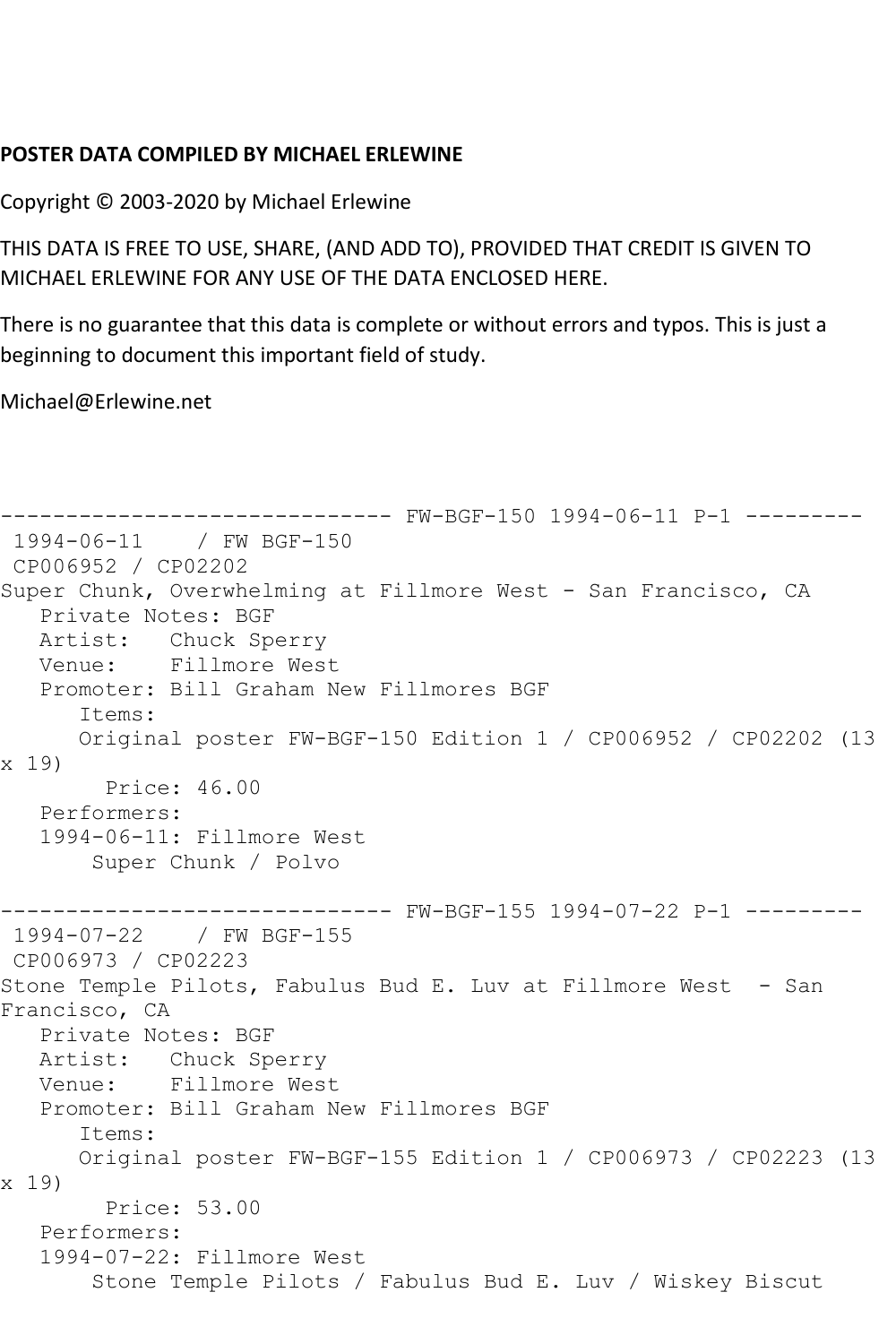------------------------------ OWG 1994-09-09 P --------- 1994-09-09 / OWG CP010688 / CS06725 Two Rad Dudes, Big Dental Insruments at Off the Wall Gallery - San Francisco, CA Artist: Chuck Sperry Venue: Off the Wall Gallery Items: Original poster OWG / CP010688 / CS06725 Performers: 1994-09-09: Off the Wall Gallery Two Rad Dudes / Big Dental Insruments ------------------------------ FW-BGF-166 1994-10-20 P-1 --------- 1994-10-20 / FW BGF-166 CP006985 / CP02235 Mighty Bosstones, Total Chaos at Fillmore West - San Francisco, CA Private Notes: BGF Artist: Chuck Sperry Venue: Fillmore West Promoter: Bill Graham New Fillmores BGF Items: Original poster FW-BGF-166 Edition 1 / CP006985 / CP02235 (13 x 19) Price: 46.00 Performers: 1994-10-20: Fillmore West Mighty Bosstones / Total Chaos / Voo Doo Glow Skulls / Skulls ------------------------------ HORF-BGP-114-O 1995-05-17 P-1 ------- -- 1995-05-17 / HORF BGP-114-O CP006583 / CP01833 Live, Peter Droge at Hornet Gym, Sacramento - Sacramento, CA Private Notes: BGP-114-O Artist: Chuck Sperry Venue: Hornet Gym, Sacramento Promoter: Bill Graham Presents BGP Items: Original poster HORF-BGP-114-O Edition 1 / CP006583 / CP01833 (18 x 36) Price: 69.00 Performers: 1995-05-17: Hornet Gym, Sacramento Sacramento, CA Live / Peter Droge / Thinking Fellers Union Local 282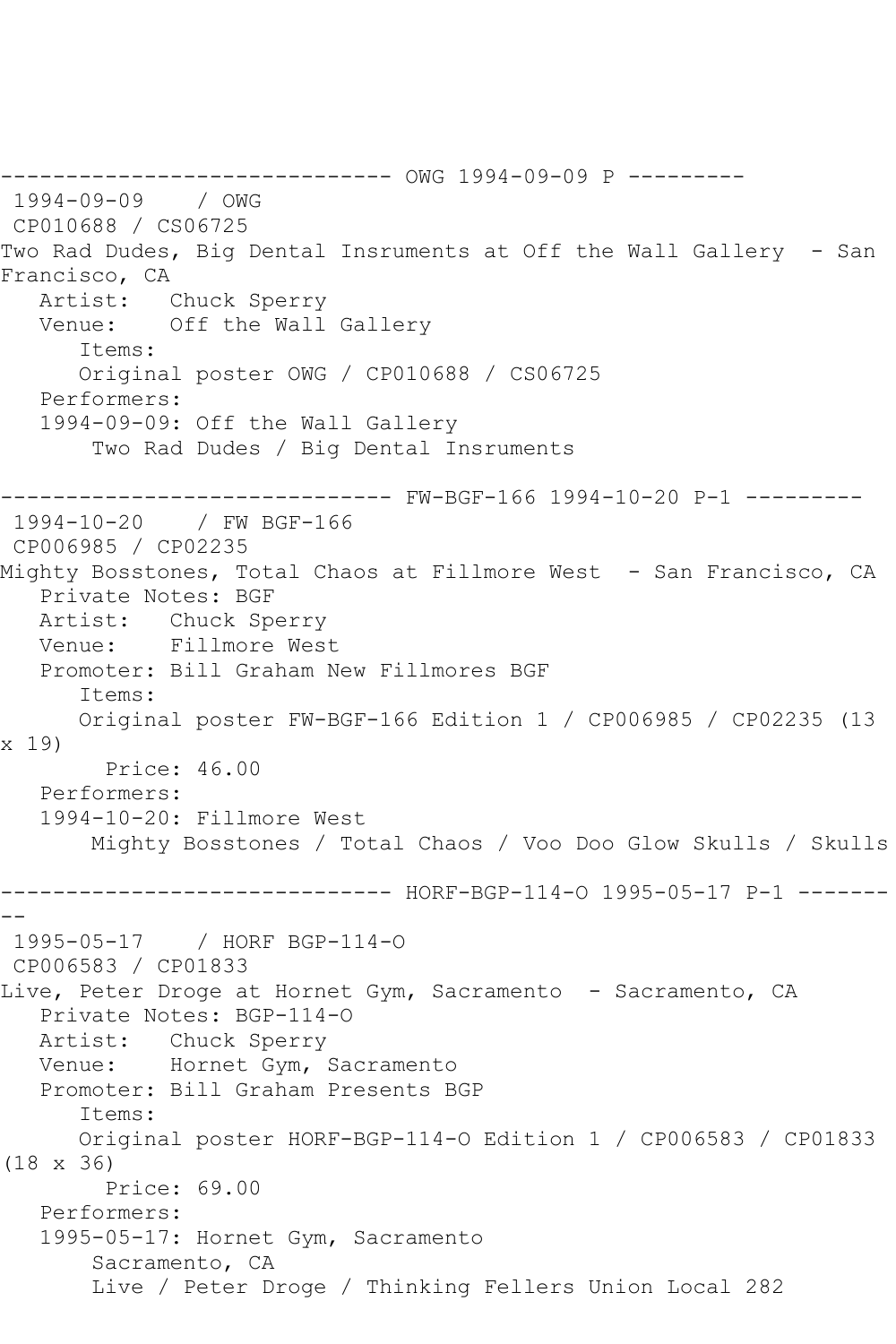1995-05-17: Wilson Theater, Fresno Live / Peter Droge / Thinking Fellers Union Local 282 ------------------------------ SHO-BGP-128-A-O 1995-09-03 P-1 ------ --- 1995-09-03 / SHO BGP-128-A-O CP005873 / CP01122 Horde Festival 1995: Black Crowes, Blues Traveler at Shoreline Amphitheater Private Notes: BGP-128-A-O Other: Festival Artist: Chuck Sperry Venue: Shoreline Amphitheater, Mountain View Promoter: Bill Graham Presents BGP Items: Original poster SHO-BGP-128-A-O Edition 1 / CP005873 / CP01122 (21 x 27) Price: 79.00 Performers: 1995-09-03: Shoreline Amphitheater, Mountain View Black Crowes / Blues Traveler / Ziggy Marley / Melody Makers / Taj Mahal / Wilco / Mother Hips / Joan Osborne / Jono Manson ------------------------------ WAR-BGP-129 1995-09-15 P-1 --------- 1995-09-15 / WAR BGP-129 CP006592 / CP01842 Bush, Hum at Warfield Theater - San Francisco, CA Private Notes: BGP-129 Artist: Chuck Sperry Venue: Warfield Theater Promoter: Bill Graham Presents BGP Items: Original poster WAR-BGP-129 Edition 1 / CP006592 / CP01842 (13  $x 19-1/4$  Price: 35.00 Original poster WAR-BGP-129 Edition 1 / CP019106 / XB19950915 (13 x 19-1/4) Performers: 1995-09-15 1995-09-16: Warfield Theater Bush / Hum / Toadies ------------------------------ 1995-09-24 P-1 --------- 1995-09-24 / CP014748 / MARM564 Nemo, Kathleen Wood at Above Paradise - San Francisco, CA Artist: Chuck Sperry Venue: Above Paradise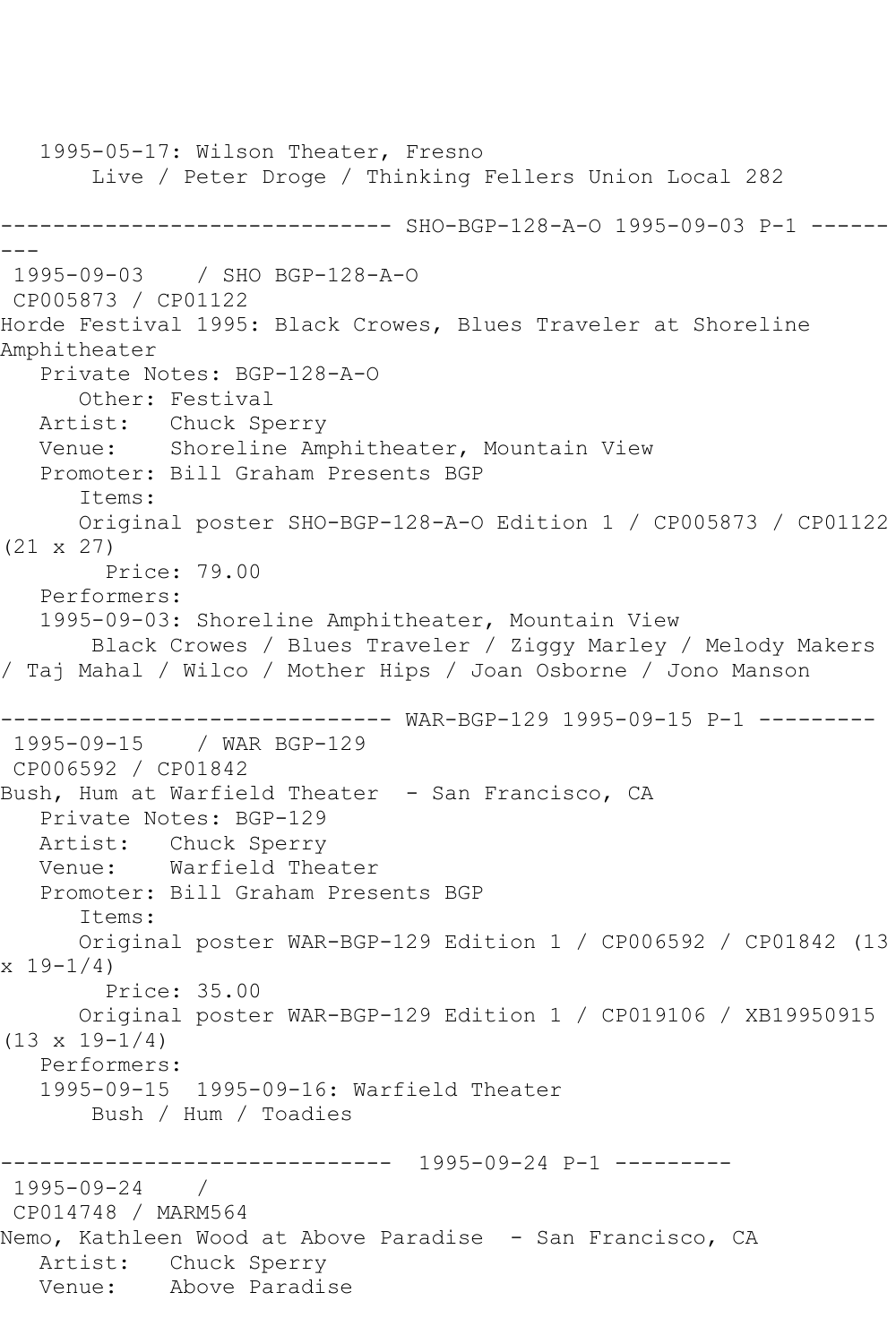Items: Original poster Edition 1 / CP014748 / MARM564 Performers: 1995-09-24: Above Paradise Nemo / Kathleen Wood / Jennifer Joseph ------------------------------ PAR 1996-06-01 P --------- 1996-06-01 / PAR CP010700 / CS06737 Pearl Harbor, Count Backwards at Paradise Lounge and Transmission Theater - San Francisco<br>Artist: Chuck Sperr Chuck Sperry Venue: Paradise Lounge and Transmission Theater Items: Original poster PAR / CP010700 / CS06737 Performers: 1996-06-01: Paradise Lounge and Transmission Theater Pearl Harbor / Count Backwards / Demonics ------------------------------ FW-BGF-227 1996-06-08 P-1 --------- 1996-06-08 / FW BGF-227 CP006805 / CP02055 Super Diamond at Fillmore West - San Francisco, CA Private Notes: BGF<br>Artist: Chuck Sp Artist: Chuck Sperry<br>Venue: Fillmore Wes Fillmore West Promoter: Bill Graham New Fillmores BGF Items: Original poster FW-BGF-227 Edition 1 / CP006805 / CP02055 (13 x 19) Price: 52.00 Performers: 1996-06-08: Fillmore West Super Diamond ------------------------------ WAR-BGP-148 1996-06-21 P-1 --------- 1996-06-21 / WAR BGP-148 CP006606 / CP01856 311, Voodoo Glow Skulls at Warfield Theater - San Francisco, CA Private Notes: BGP-148 Artist: Chuck Sperry Venue: Warfield Theater Promoter: Bill Graham Presents BGP Items: Original poster WAR-BGP-148 Edition 1 / CP006606 / CP01856 (13 x 19-1/4) Price: 105.00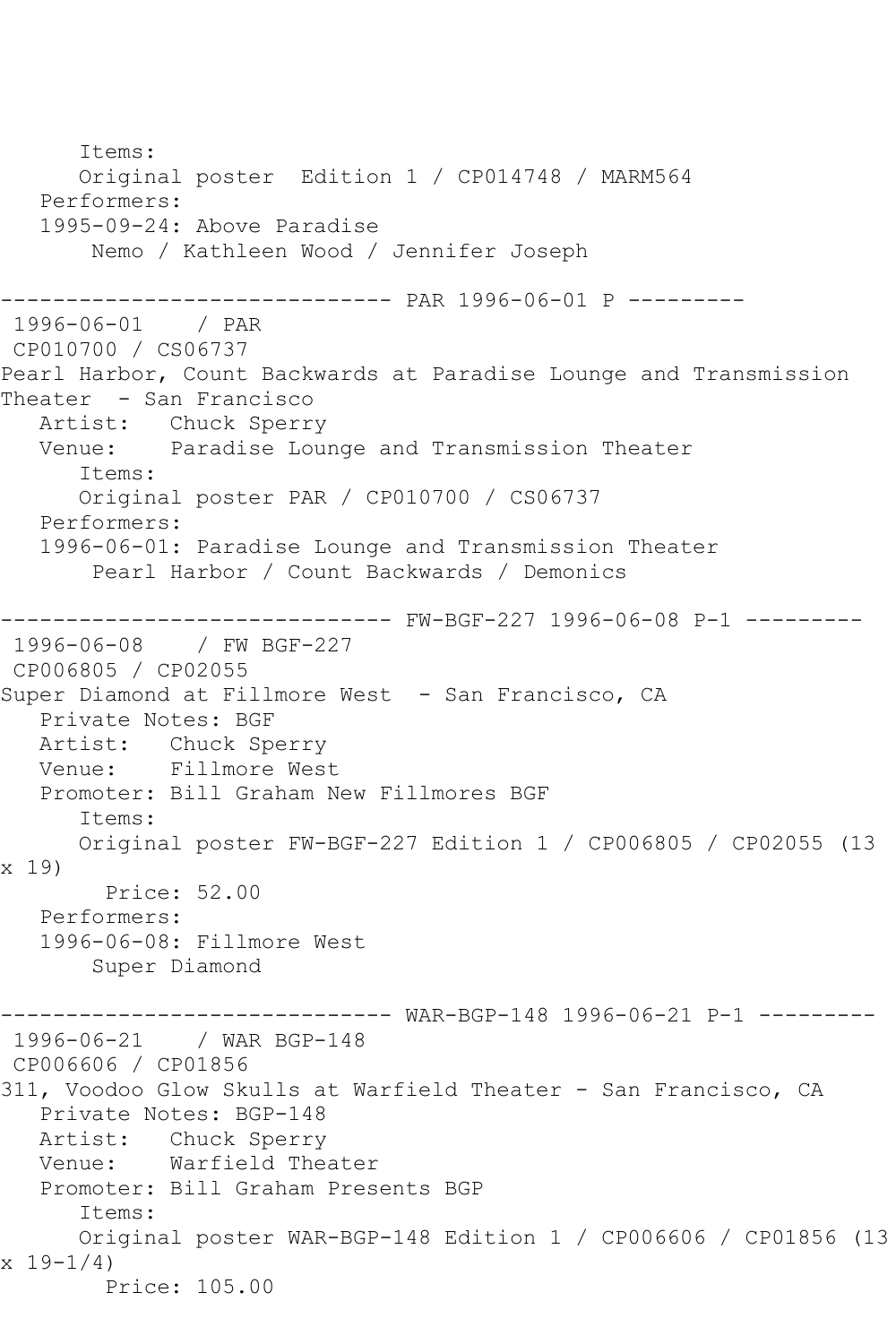Performers: 1996-06-21: Warfield Theater 311 / Voo Doo Glow Skulls / Urge ------------------------------ TRAT 1996-07-13 P --------- 1996-07-13 / TRAT CP010796 / CS06833 Incredibly Strange Wrestling, Los Fuckers at Transmission Theater - San Francisco, CA Artist: Chuck Sperry Venue: Transmission Theater Items: Original poster TRAT / CP010796 / CS06833 Performers: 1996-07-13: Transmission Theater Incredibly Strange Wrestling / Los Fuckers / Demonics ------------------------------ FW-BGF-231 1996-07-30 P-1 --------- 1996-07-30 / FW BGF-231 CP006809 / CP02059 No Doubt, Goldfinger at Fillmore West - San Francisco, CA Private Notes: BGF Artist: Chuck Sperry Venue: Fillmore West Promoter: Bill Graham New Fillmores BGF Items: Original poster FW-BGF-231 Edition 1 / CP006809 / CP02059 (13 x 19) Price: 53.00 Performers: 1996-07-30 1996-07-31: Fillmore West No Doubt / Goldfinger / Salmon ------------------------------ FW-BGF-242 1996-10-12 P-1 --------- 1996-10-12 / FW BGF-242 CP006820 / CP02070 Ween, Doo Rag at Fillmore West - San Francisco, CA Private Notes: BGF Artist: Chuck Sperry Venue: Fillmore West Promoter: Bill Graham New Fillmores BGF Items: Original poster FW-BGF-242 Edition 1 / CP006820 / CP02070 (13 x 19) Price: 41.00 Performers: 1996-10-12: Fillmore West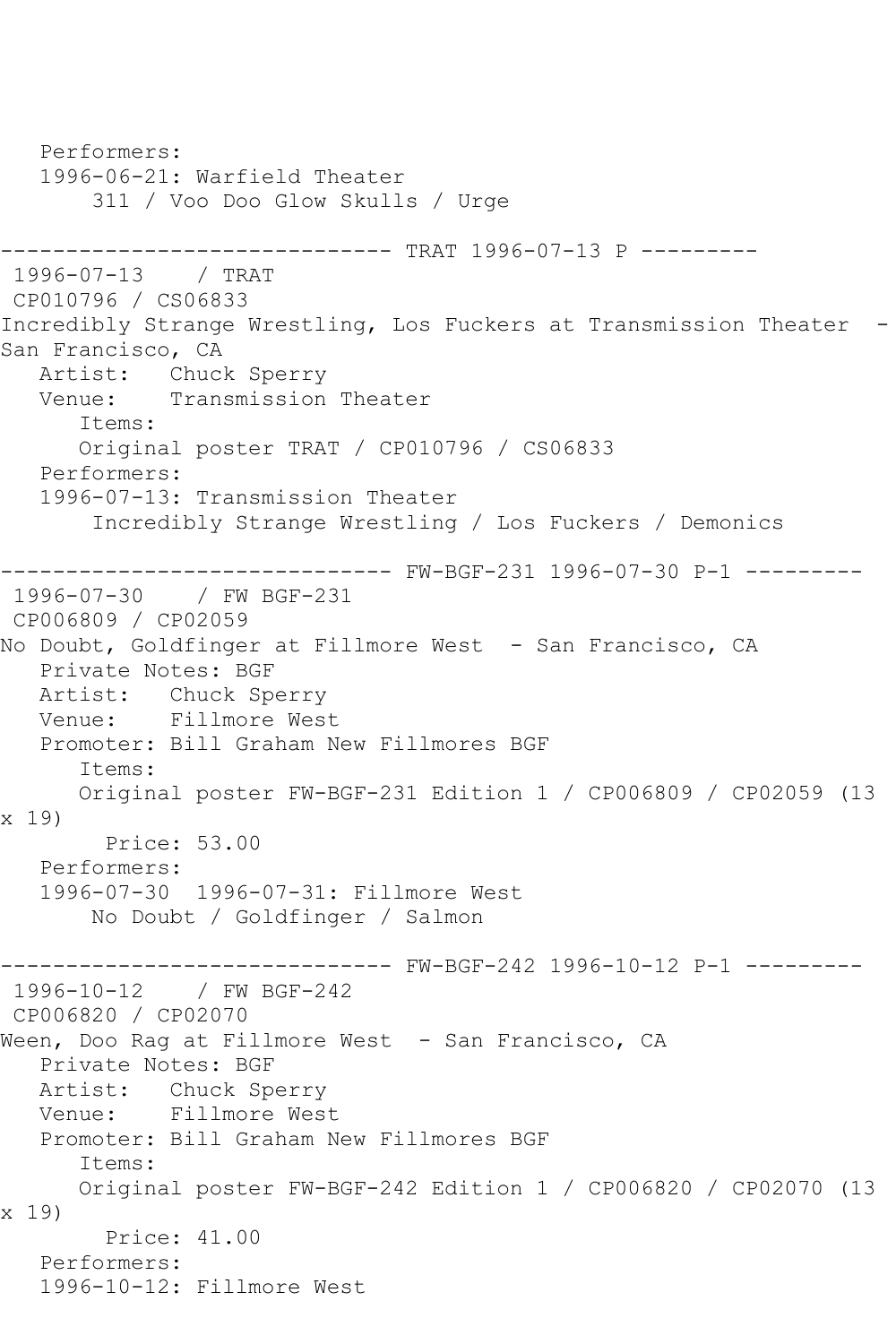Ween / Doo Rag

```
------------------------------ TRAT 1996-10-26 P ---------
1996-10-26 / TRAT 
CP010793 / CS06830
Incredibly Strange Wrestling, Dragons at Transmission Theater - San 
Francisco, CA
   Artist: Chuck Sperry
   Venue: Transmission Theater
       Items:
       Original poster TRAT / CP010793 / CS06830
   Performers:
   1996-10-26: Transmission Theater
        Incredibly Strange Wrestling / Dragons / Foreign Object / 
Peechees
------------------------------ FW-BGF-247 1996-11-15 P-1 ---------
1996-11-15 / FW BGF-247
CP006825 / CP02075
Leftover Salmon, Dose Hermanos at Fillmore West - San Francisco, CA
   Private Notes: BGF
   Artist: Chuck Sperry
   Venue: Fillmore West
   Promoter: Bill Graham New Fillmores BGF
       Items:
      Original poster FW-BGF-247 Edition 1 / CP006825 / CP02075 (13 
x 19)
        Price: 46.00
   Performers:
   1996-11-15: Fillmore West
        Leftover Salmon / Dose Hermanos
------------------------------ 1997 P ---------
1997 / 
CP010600 / CS06637
William S. Burroughs, Soul Depth
   Artist: Chuck Sperry
   Promoter: Firehouse
      Items:
       Original poster / CP010600 / CS06637
   Performers:
   1997: William S. Burroughs / Soul Depth
------------------------------ 1997 P ---------
1997 / 
CP010642 / CS06679
Murder Can Be Fun, Sports Thrills
```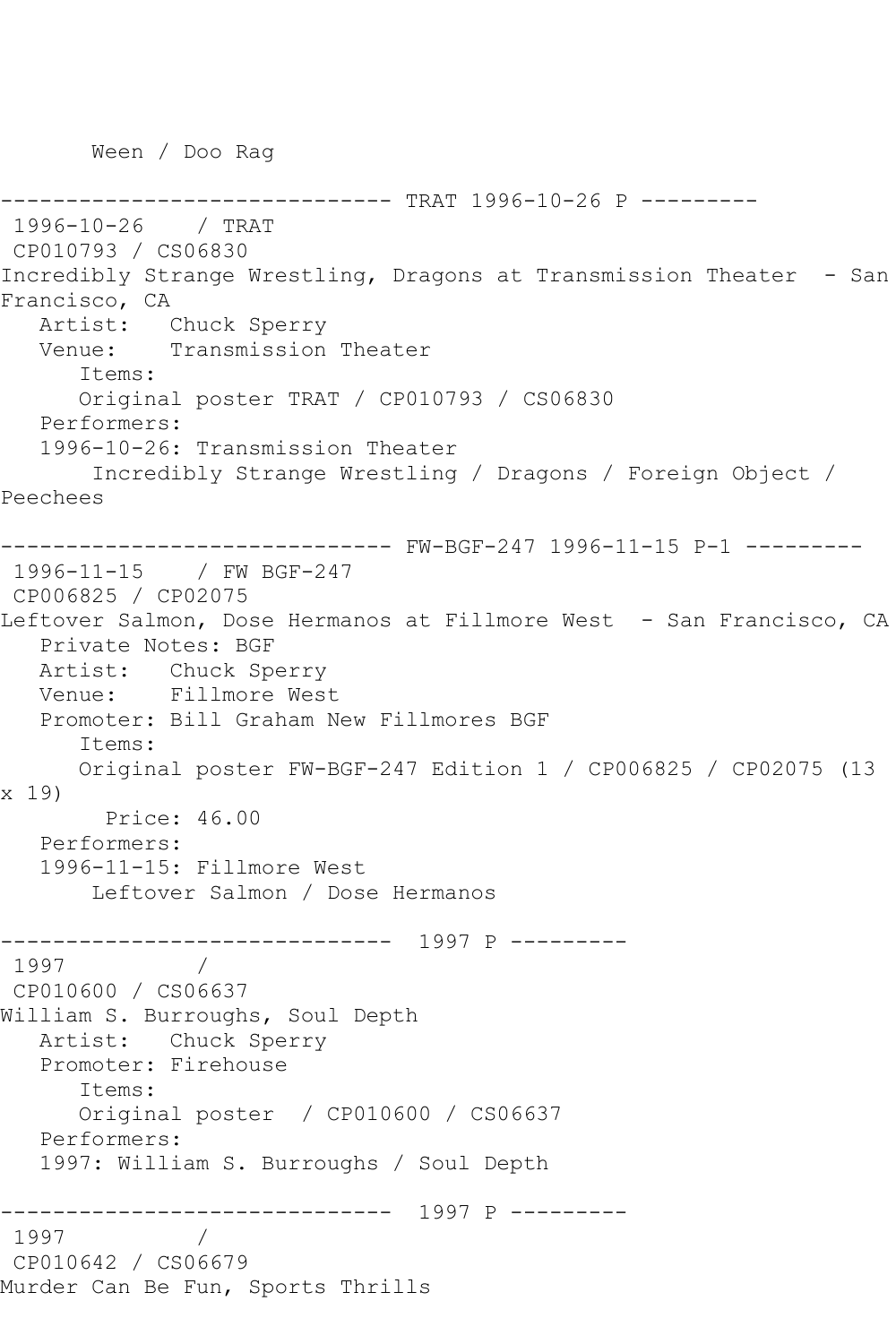```
 Artist: Chuck Sperry
       Items:
       Original poster / CP010642 / CS06679
   Performers:
    1997:
          ------------------------------ 1997 P ---------
1997 / 
CP010740 / CS06777
Bad Tattoo, A Film by Bryan Ranere
   Artist: Chuck Sperry
       Items:
       Original poster / CP010740 / CS06777
   Performers:
   1997:
             ------------------------------ 1997-02-13 P ---------
1997-02-13 / 
CP010797 / CS06834
Incredibly Strange Wrestling, Morphine Los at Hyatt - New Orleans,
   Artist: Chuck Sperry
   Venue: Hyatt
       Items:
       Original poster / CP010797 / CS06834
   Performers:
    1997-02-13: Hyatt
        Incredibly Strange Wrestling / Morphine Los / Sraight Jackets
    1997-02-14: Transmission Theater
        Legendary Stardust Cowboy / Hi-Fives / Demonics
                     ---------- EMO 1997-03-13 P ---------
1997-03-13 / EMO 
CP010518 / CS06555
Incredibly Strange Wrestling, Masters of Reality at Emo's
  Artist: Chuck Sperry<br>Venue: Emo's
  Venue:
   Promoter: Firehouse
       Items:
       Original poster EMO / CP010518 / CS06555
   Performers:
    1997-03-13: Emo's
        Incredibly Strange Wrestling / Masters of Reality / Sloeburn 
/ LIT
                      --------- TROC 1997-03-27 P ---------
1997-03-27 / TROC 
CP010515 / CS06552
```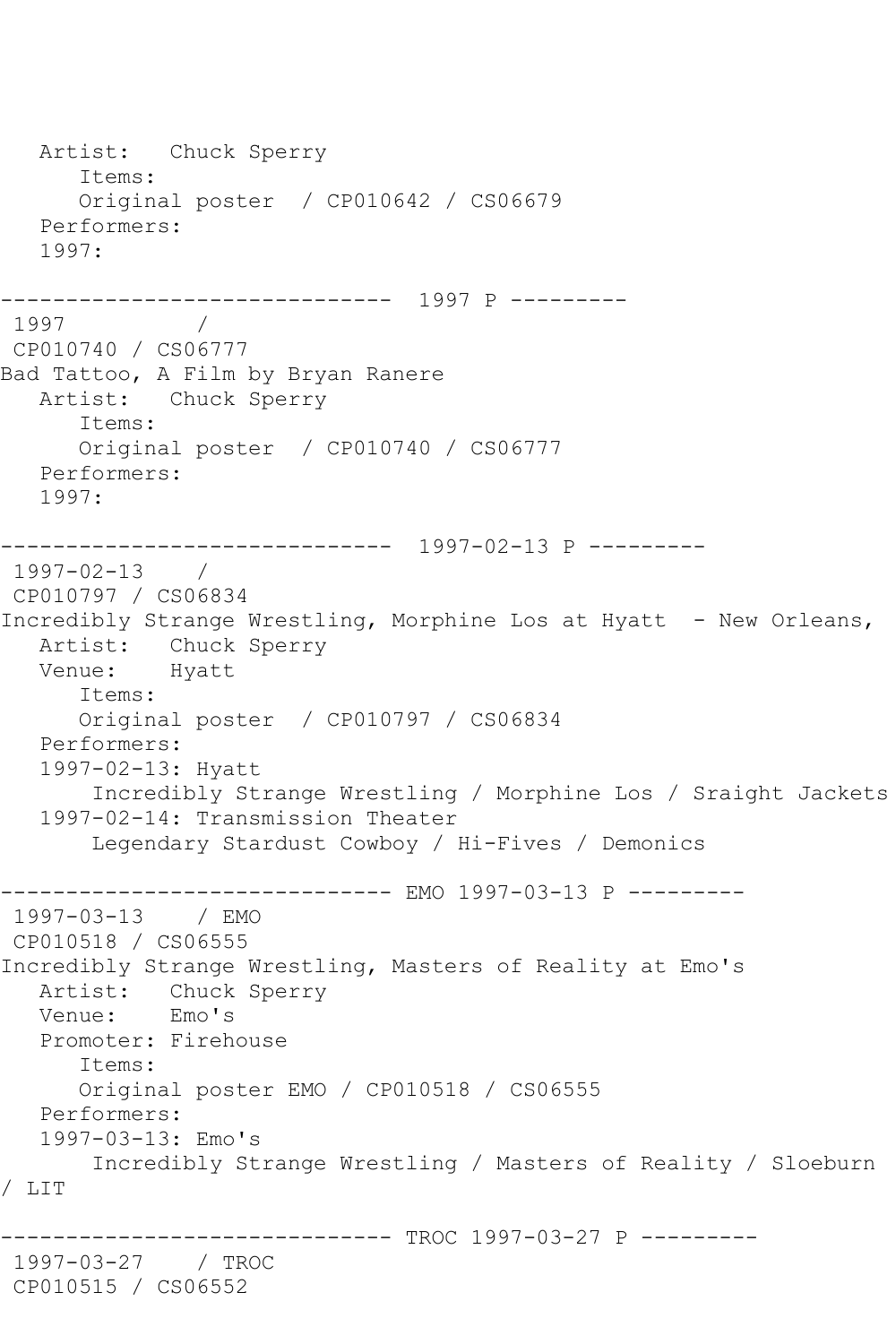Suicidal Tendencies, Powerhouse at Trocadero Artist: Chuck Sperry Venue: Trocadero Promoter: Firehouse Items: Original poster TROC / CP010515 / CS06552 Performers: 1997-03-27: Trocadero Suicidal Tendencies / Powerhouse / Salmon ------------------------------ 1997-04-13 P --------- 1997-04-13 / CP010601 / CS06638 Union of brett Eugene Kibele and Karen Ruth Ramond at the Island Wedding Chapel Artist: Chuck Sperry Venue: Island Wedding Chapel Promoter: Firehouse Items: Original poster / CP010601 / CS06638 Performers: 1997-04-13: Island Wedding Chapel Brett Eugene Raymond / Karen Ruth Raymond ------------------------------ FW-BGF-265 1997-04-17 P-1 --------- 1997-04-17 / FW BGF-265 CP006843 / CP02093 Medeski Martin and Wood, Critters Buggin at Fillmore West - San Francisco, CA Private Notes: BGF Artist: Chuck Sperry Venue: Fillmore West Promoter: Bill Graham New Fillmores BGF Items: Original poster FW-BGF-265 Edition 1 / CP006843 / CP02093 (13 x 19) Price: 35.00 Performers: 1997-04-17 1997-04-18: Fillmore West Medeski Martin and Wood / Critters Buggin ------------------------------ TROC 1997-05-01 P --------- 1997-05-01 / TROC CP010514 / CS06551 Switchblade Symphony, Sunshine Blind at Trocadero - Philadelphia, PA Artist: Chuck Sperry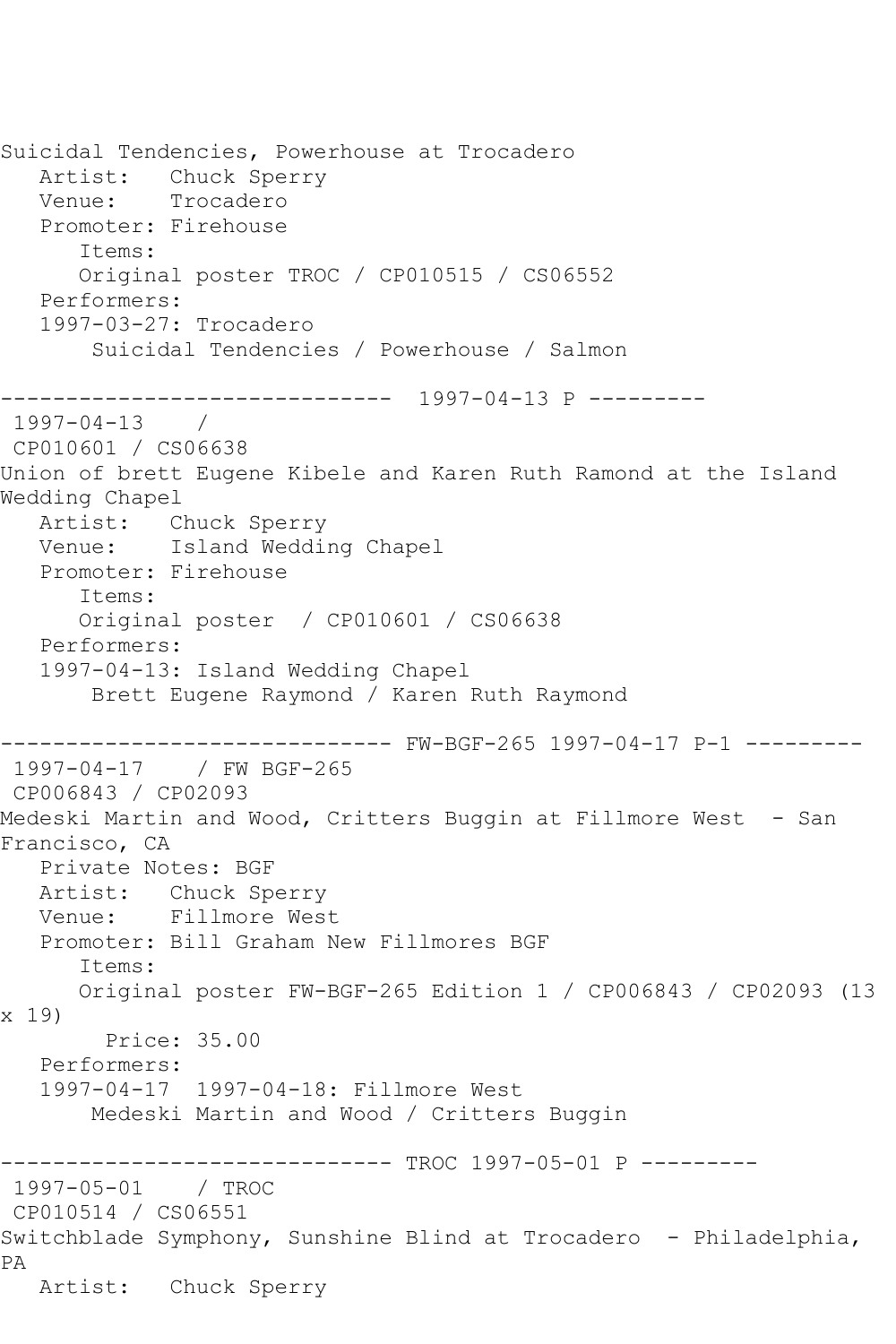```
 Venue: Trocadero
   Promoter: Firehouse
      Items:
      Original poster TROC / CP010514 / CS06551
   Performers:
   1997-05-01: Trocadero
        Switchblade Symphony / Sunshine Blind / Wench / DJ Melting 
Girl
------------------------------ PAR 1997-05-05 P ---------
1997-05-05 / PAR 
CP010522 / CS06559
Me First and the Gimme Gimmes, The Demonics at Paradise Lounge, San 
Francisco
   Artist: Chuck Sperry
   Venue: Paradise Lounge and Transmission Theater
   Promoter: Firehouse
      Items:
      Original poster PAR / CP010522 / CS06559
   Performers:
   1997-05-05: Paradise Lounge and Transmission Theater
       Me First and the Gimme Gimmes / Demonics
------------------------------ PAR 1997-06-07 P ---------
1997-06-07 / PAR 
CP010648 / CS06685
Incredibly Strange Wrestling, Demented at Paradise Lounge and 
Transmission Theater - San Francisco
   Artist: Chuck Sperry
   Venue: Paradise Lounge and Transmission Theater
      Items:
      Original poster PAR / CP010648 / CS06685
   Performers:
   1997-06-07: Paradise Lounge and Transmission Theater
        Incredibly Strange Wrestling / Demented / Are Go! / Count 
Backwards / Calavera / Demonics / Mutilators / Throw Rag
             ----------------- FIL 1997-07-10 P ---------
1997-07-10 / FIL 
CP010760 / CS06797
Foo Fighters at Fillmore Auditiorum - San Francisco,
   Artist: Chuck Sperry
   Venue: Fillmore Auditorium - SF
      Items:
      Original poster FIL / CP010760 / CS06797
   Performers:
   1997-07-10: Fillmore Auditorium - SF
```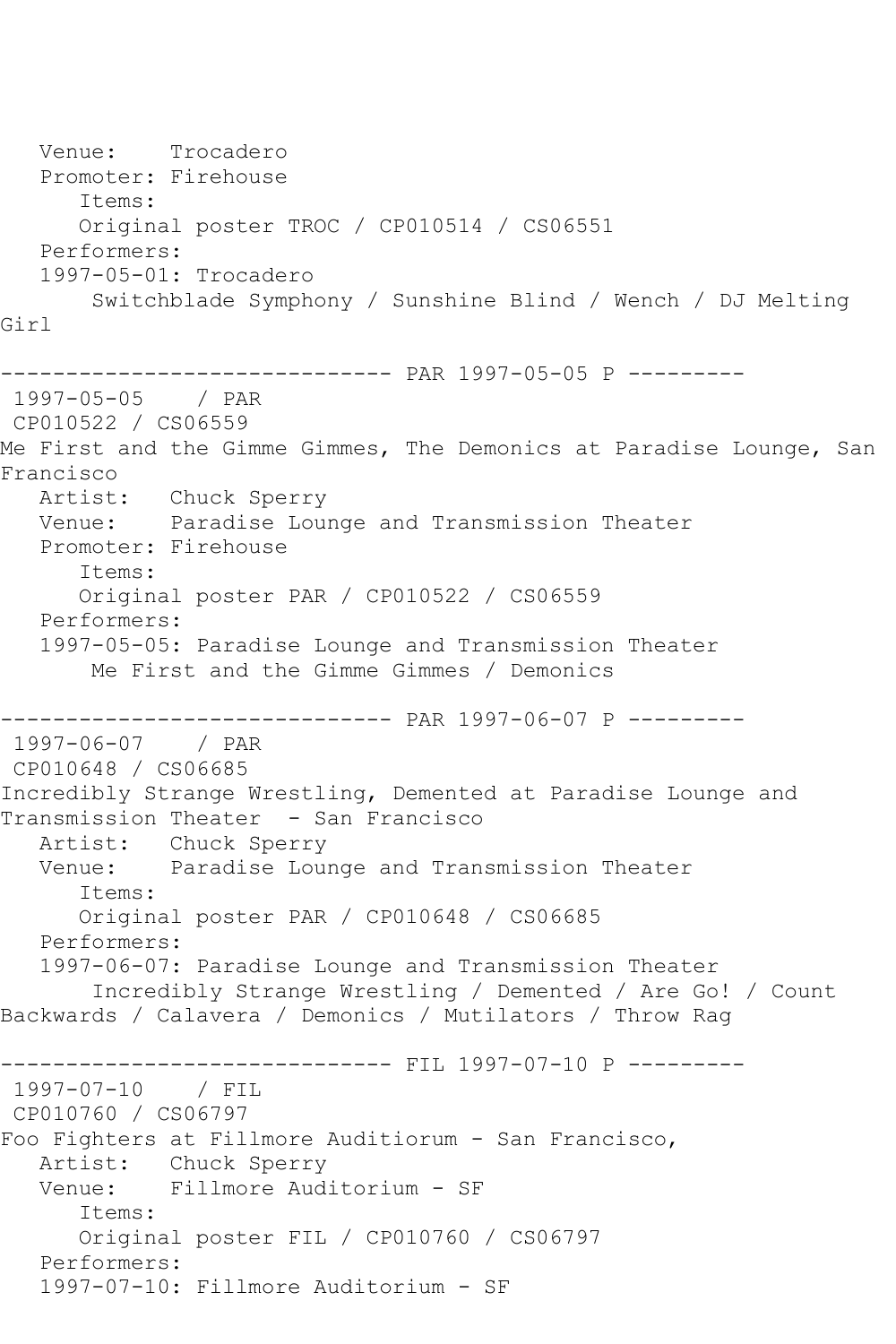------------------------------ 1997-07-18 P --------- 1997-07-18 / MGD, Foo Fighters at Fillmore West - San Francisco, CA Artist: Chuck Sperry<br>Venue: Fillmore West Fillmore West Items: Original poster / Performers: 1997-07-18: Fillmore West MGD / Foo Fighters / Supergrass / Blind Date ------------------------------ PAR 1997-08-16 P --------- 1997-08-16 / PAR CP010656 / CS06693 Incredibly Strange Wrestling, Bomboras at Paradise Lounge and Transmission Theater - San Francisco Artist: Chuck Sperry Venue: Paradise Lounge and Transmission Theater Items: Original poster PAR / CP010656 / CS06693 Performers: 1997-08-16: Paradise Lounge and Transmission Theater Incredibly Strange Wrestling / Bomboras / Invisible Men / Ghastly Ones / Hellbillies / Crosstops / Count Dante / Orixa ------------------------------ VIRG 1997-08-19 P --------- 1997-08-19 / VIRG CP010765 / CS06802 Virgin Megastore Artist: Chuck Sperry<br>Venue: Virgin Megas Virgin Megastore Items: Original poster VIRG / CP010765 / CS06802 Performers: 1997-08-19: Virgin Megastore ------------------------------ PAR 1997-09-12 P --------- 1997-09-12 / PAR CP010655 / CS06692 Incredibly Strange Wrestling, Supersuckers at Paradise Lounge and Transmission Theater - San Francisco Artist: Chuck Sperry Venue: Paradise Lounge and Transmission Theater

Foo Fighters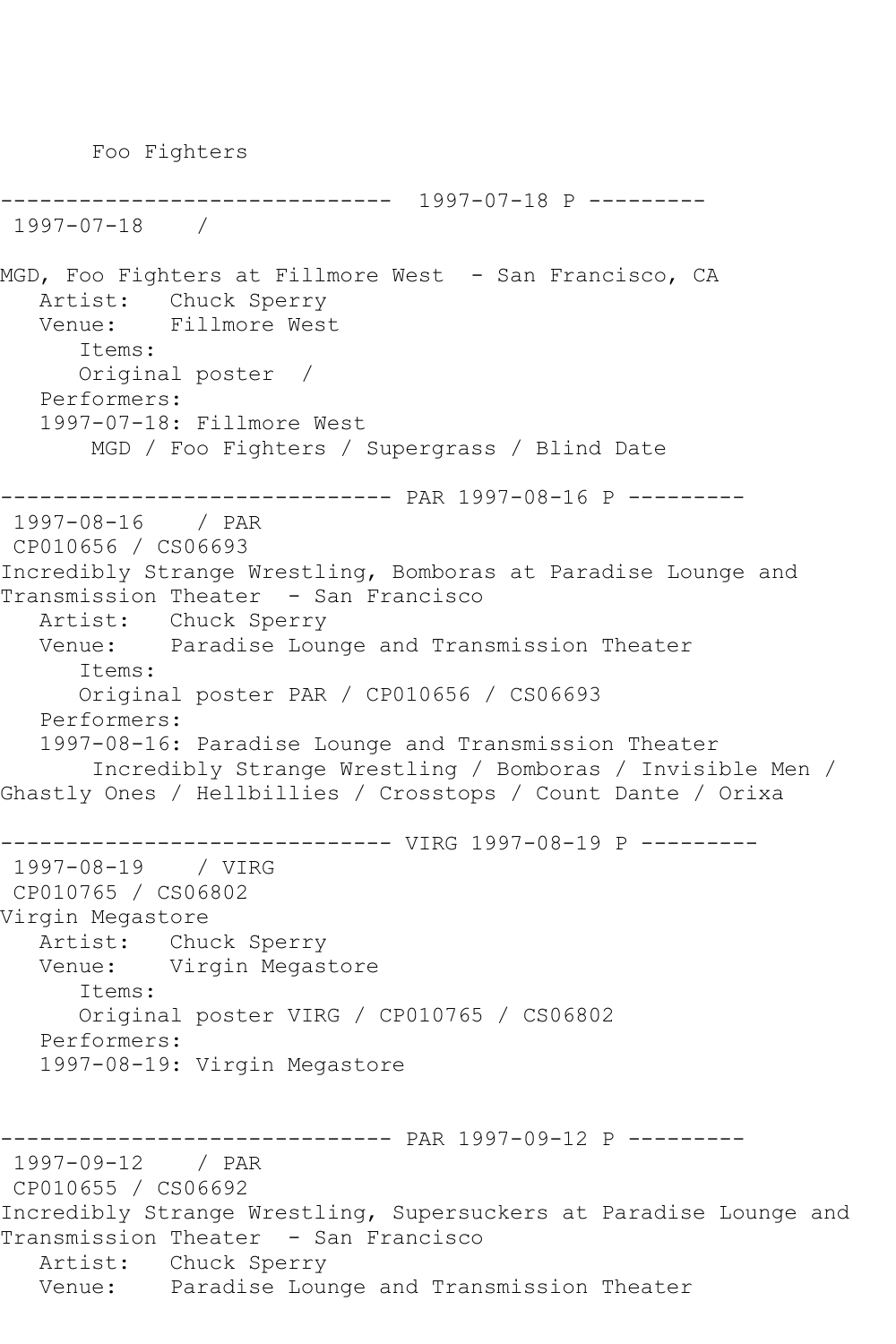Items: Original poster PAR / CP010655 / CS06692 Performers: 1997-09-12: Paradise Lounge and Transmission Theater Incredibly Strange Wrestling / Supersuckers / Neptunas / Donnas / Defiant Ones ------------------------------ 1997-09-30 P --------- 1997-09-30 / CP010784 / CS06821 The Rolling Stones, Bridges to Babylon Artist: Ron Donovan Items: Original poster / CP010784 / CS06821 Original poster / CP014317 / MARM121 Performers: 1997-09-30: Rolling Stones ------------------------------ 1997-10-05 P --------- 1997-10-05 / CP010508 / CS06545 Incredibly Strange Wrestling at ISW Artist: Chuck Sperry<br>Venue: ISW Venue: Promoter: Firehouse Items: Original poster / CP010508 / CS06545 Performers: 1997-10-05 1997-10-19: ISW Incredibly Strange Wrestling ------------------------------ SLI 1997-10-11 P --------- 1997-10-11 / SLI CP010523 / CS06560 Grease Ball 1997 at Slims Artist: Chuck Sperry Venue: Slims, S.F. Promoter: Firehouse Items: Original poster SLI / CP010523 / CS06560 Performers: 1997-10-11 1997-10-12: Slims, S.F. Big Six / Dave Stuckey and his Rhythm Gang / Collins Kids / Ronnie Dawson / Dale Watson / Kim Lenz and Her Jaguars / Atomic Bombshell

------------------------------ PAR 1997-10-24 P ---------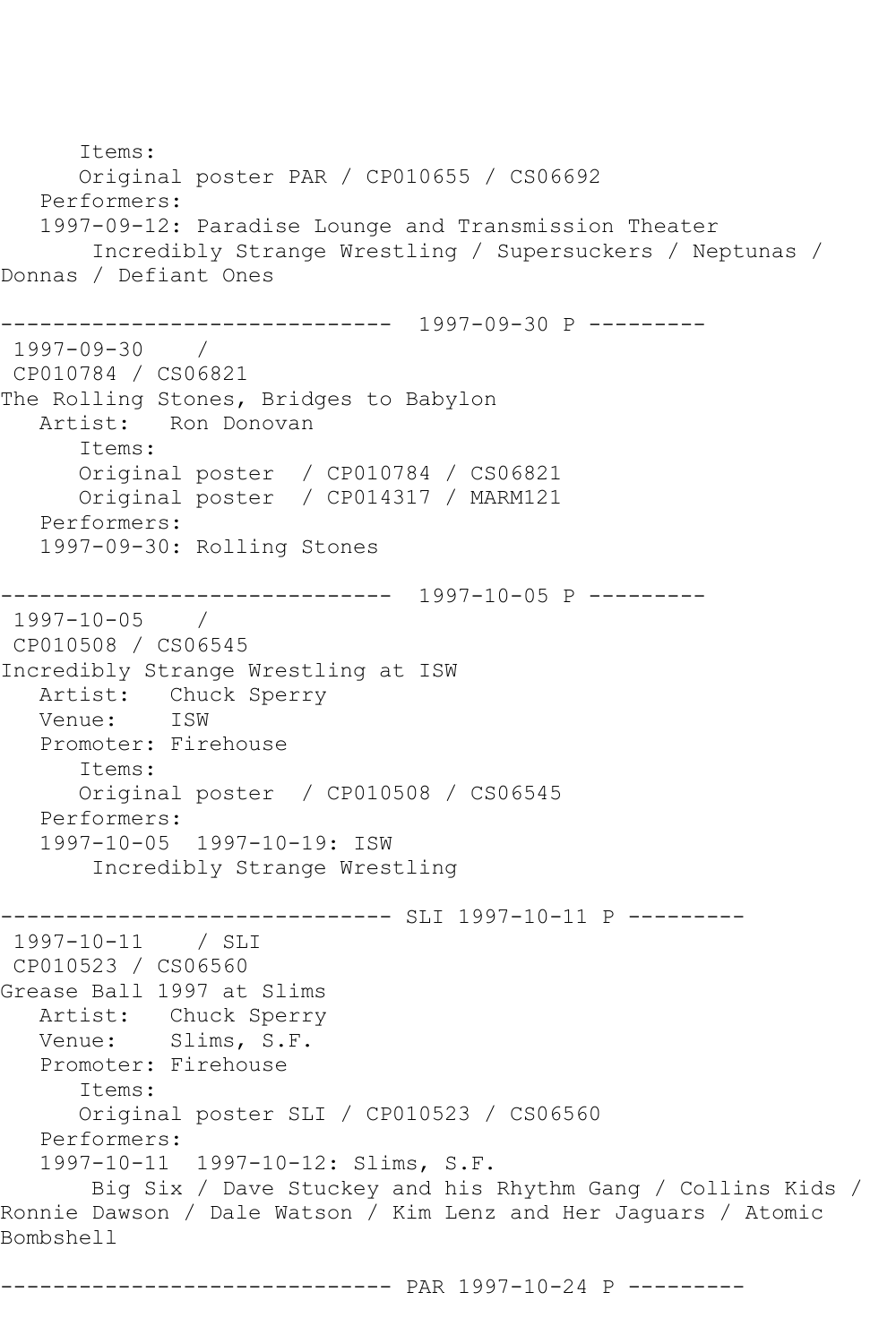1997-10-24 / PAR CP010544 / CS06581 Me First and the Gimme Gimmes, Calvin Krime at Paradise Lounge and Transmission Theater - San Francisco Artist: Chuck Sperry Venue: Paradise Lounge and Transmission Theater Promoter: Firehouse Items: Original poster PAR / CP010544 / CS06581 Performers: 1997-10-24: Paradise Lounge and Transmission Theater Me First and the Gimme Gimmes / Calvin Krime / Demonics / Harvey Sid Fisher / Hi Fi and the Roadburners / Freedom Fighters ------------------------------ 1997-11-12 P --------- 1997-11-12 / CP010538 / CS06575 311, Sugar Ray at Hearnes Center - Columbia, MO Artist: Chuck Sperry Venue: Hearnes Center Promoter: Firehouse Items: Original poster / CP010538 / CS06575 Performers: 1997-11-12: Hearnes Center 311 / Sugar Ray ------------------------------ MAUI 1997-11-20 P --------- 1997-11-20 / MAUI CP010551 / CS06588 Bush at Maui Cultural Center - Maui, HI Artist: Chuck Sperry Venue: Maui Cultural Center Promoter: Firehouse Items: Original poster MAUI / CP010551 / CS06588 Performers: 1997-11-20: Maui Cultural Center Bush ------------------------------ FW-BGF-311 1997-12-30 P-1 --------- 1997-12-30 / FW BGF-311 CP006893 / CP02143 Hot Tuna, El Nino at Fillmore West - San Francisco, CA Private Notes: BGF Artist: Chuck Sperry Venue: Fillmore West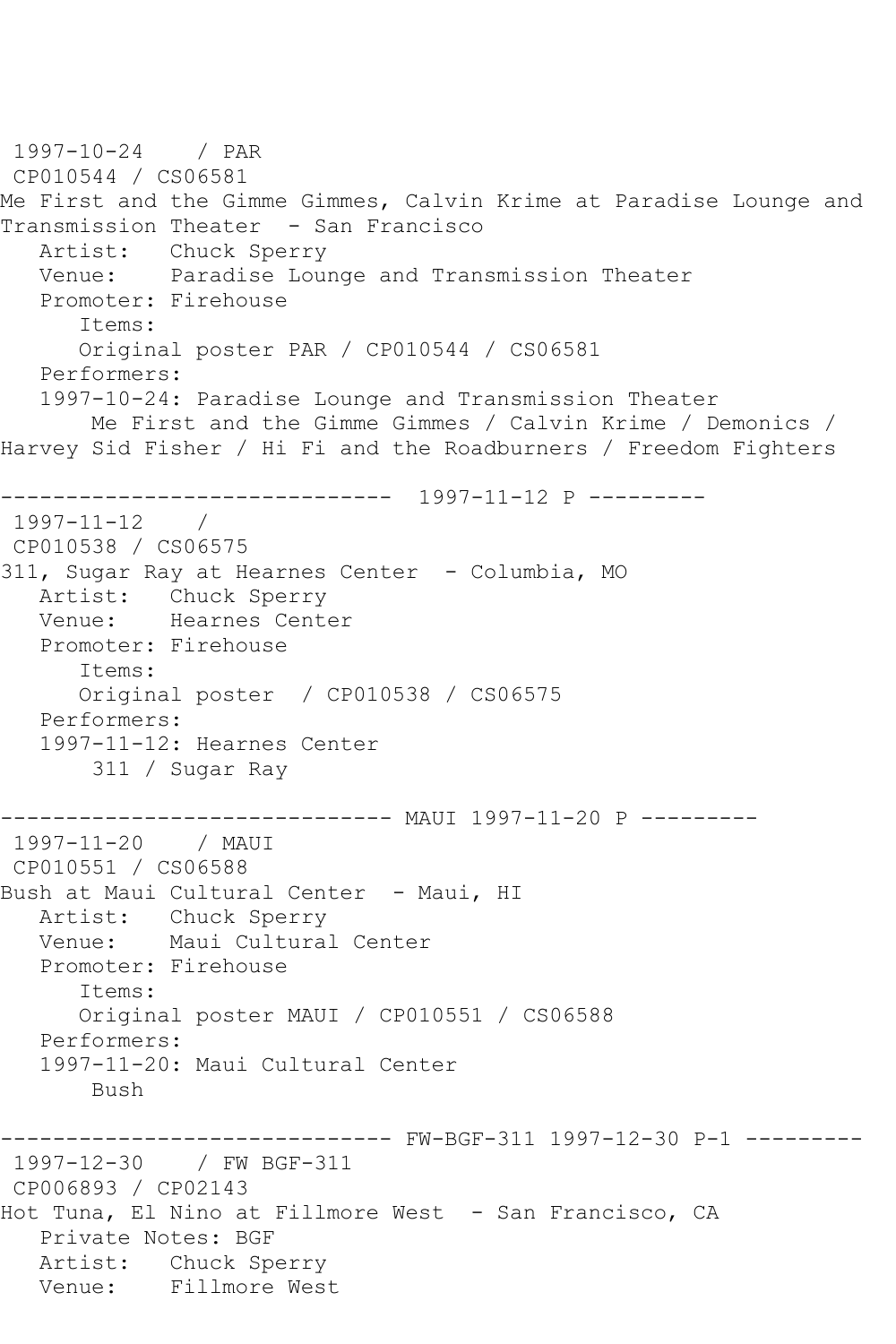Promoter: Bill Graham New Fillmores BGF Items: Original poster FW-BGF-311 Edition 1 / CP006893 / CP02143 (13 x 19) Price: 46.00 Performers: 1997-12-30 1997-12-31: Fillmore West Hot Tuna / El Nino / Sherri Jackson / Dave Repp ------------------------------ PAR 1997-12-31 P --------- 1997-12-31 / PAR CP010653 / CS06690 Incredibly Strange Wrestling, Mike Watt at Paradise Lounge and Transmission Theater - San Francisco Artist: Chuck Sperry Venue: Paradise Lounge and Transmission Theater Items: Original poster PAR / CP010653 / CS06690 Performers: 1997-12-31: Paradise Lounge and Transmission Theater Incredibly Strange Wrestling / Mike Watt / Henchmen / Aint / Bomboras / Hi-Fives / Weaklings ------------------------------ FIL-BGF 1997-12-31 P --------- 1997-12-31 / FIL BGF CP010753 / CS06790 Hot Tuna at Fillmore Auditorium - SF - San Francisco, CA Private Notes: BGF Artist: Chuck Sperry Venue: Fillmore Auditorium - SF Promoter: Bill Graham New Fillmores BGF Items: Original poster FIL-BGF / CP010753 / CS06790 (13 x 19) Performers: 1997-12-31: Fillmore Auditorium - SF Hot Tuna ------------------------------ 1998 P --------- 1998 / CP010623 / CS06660 Jojo Artist: Chuck Sperry Items: Original poster / CP010623 / CS06660 Performers: 1998: Jojo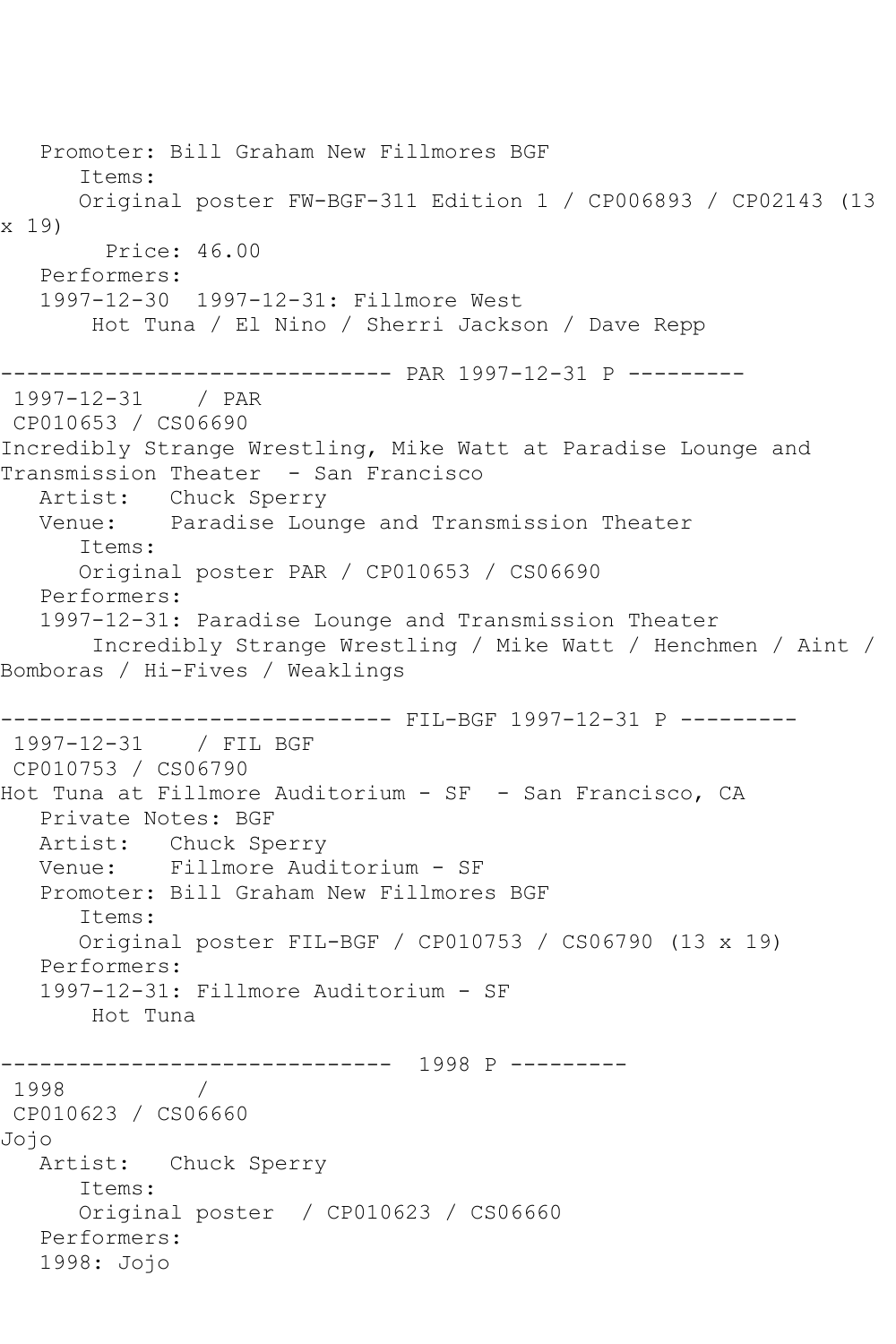------------------------------ 1998 P --------- 1998 / CP010647 / CS06684 Max Fish 1999 Artist: Chuck Sperry Items: Original poster / CP010647 / CS06684 Performers: 1998: ------------------------------ VIRG 1998 P --------- 1998 / VIRG CP010777 / CS06814 Beastie Boys, Offical Virgin Megastore Release Ball Artist: Chuck Sperry Venue: Virgin Megastore Items: Original poster VIRG / CP010777 / CS06814 Performers: 1998: Virgin Megastore ------------------------------ 1998 P --------- 1998 CP010792 / CS06829 Universal Madness, In Stores Now Artist: Chuck Sperry Items: Original poster / CP010792 / CS06829 Performers: 1998: ------------------------------ 1998-02-03 P --------- 1998-02-03 / CP010781 / CS06818 Pearl Jam at Vigin Megastore Artist: Chuck Sperry Venue: Vigin Megastore Items: Original poster / CP010781 / CS06818 Performers: 1998-02-03: Vigin Megastore Pearl Jam ------------------------------ 1998-02-06 P --------- 1998-02-06 / CP010825 / CS06862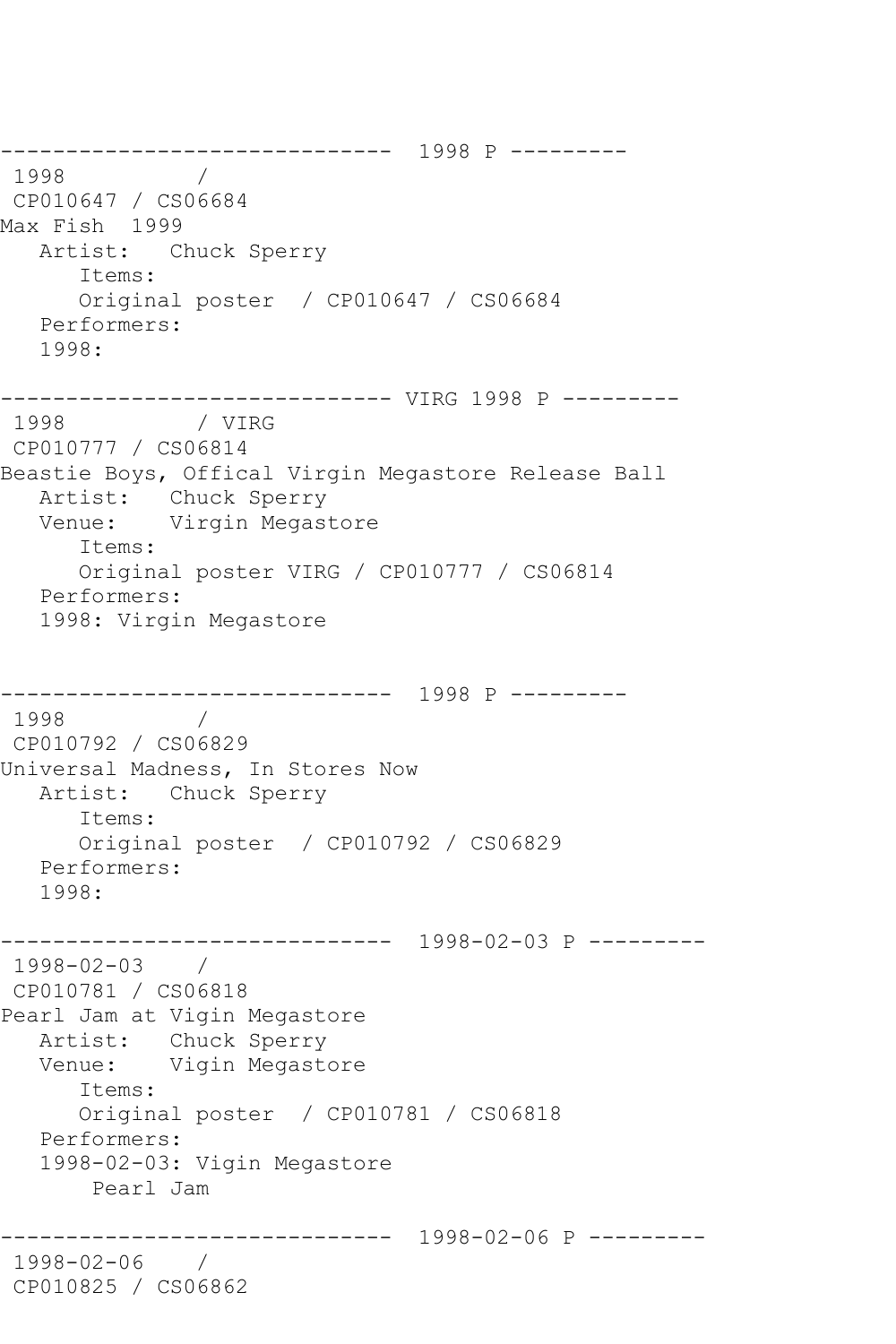Stalker.com, Posters of Ron Donovan and Chuck Sperry at MNO Gallery Artist: Chuck Sperry Venue: MNO Gallery Items: Original poster / CP010825 / CS06862 Performers: 1998-02-06 1998-02-27: MNO Gallery ------------------------------ PAR 1998-03-14 P --------- 1998-03-14 / PAR CP010661 / CS06698 Incredibly Strange Wrestling, Gas Huffer at Paradise Lounge and Transmission Theater - San Francisco Artist: Chuck Sperry Venue: Paradise Lounge and Transmission Theater Items: Original poster PAR / CP010661 / CS06698 Performers: 1998-03-14: Paradise Lounge and Transmission Theater Incredibly Strange Wrestling / Gas Huffer / Los Fuckers / Los Infernos / Bleeders / Slenders / Phoenix / Thunderstone ------------------------------ VIRG 1998-04 P --------- 1998-04 / VIRG CP010524 / CS06561 New Orleans, Grand Opening Virgin Megastore Artist: Chuck Sperry Venue: Virgin Megastore Promoter: Firehouse Items: Original poster VIRG / CP010524 / CS06561 Performers: 1998-04: Virgin Megastore ------------------------------ HJK 1998-04-29 P --------- 1998-04-29 / HJK CP010535 / CS06572 Madness, Blink 182 at Henry J. Kaiser Arena - Oakland, CA Artist: Chuck Sperry Venue: Henry J. Kaiser Arena Promoter: Firehouse Items: Original poster HJK / CP010535 / CS06572 Performers: 1998-04-29: Henry J. Kaiser Arena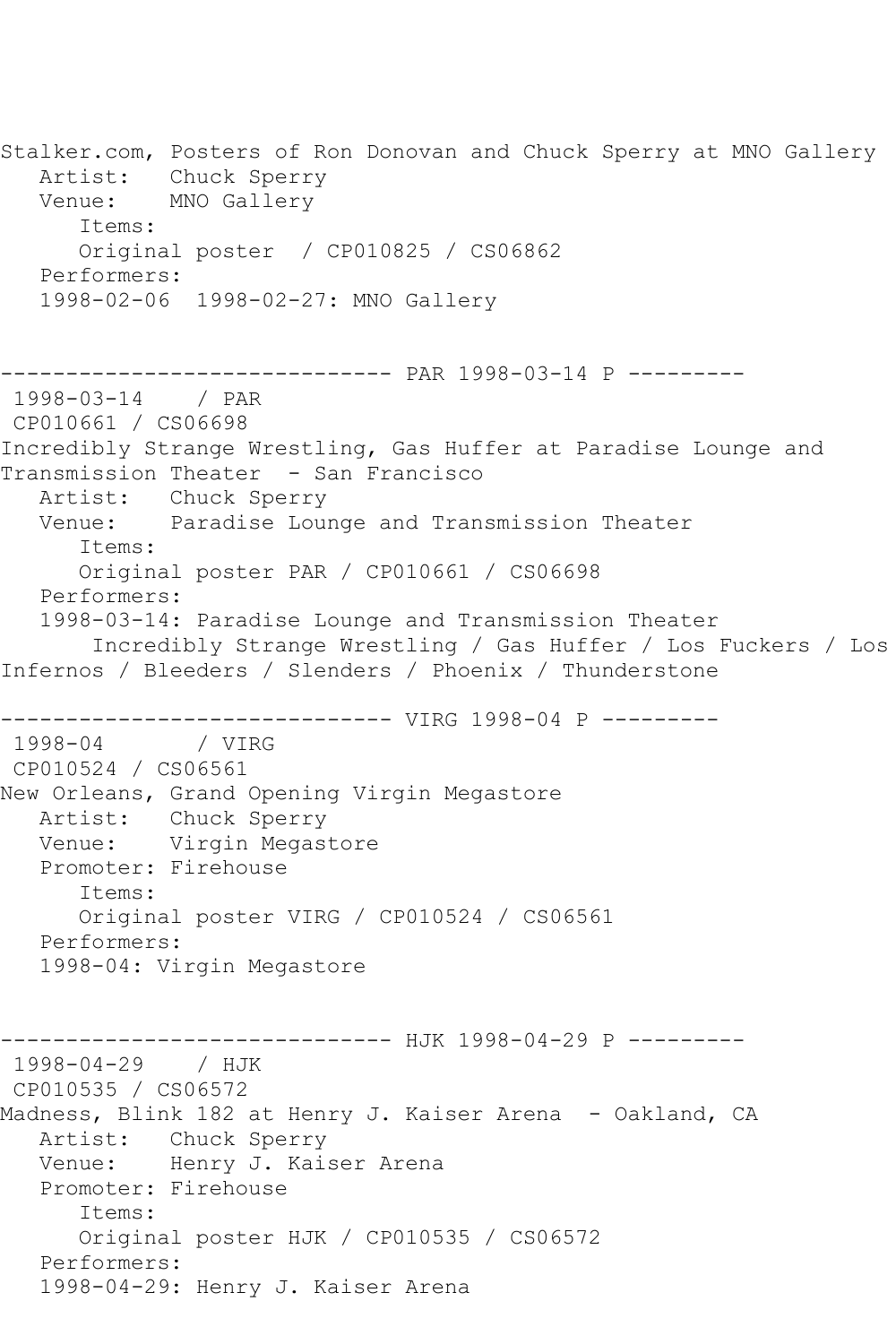Madness / Blink 182 / Dance Hall Crashers / Royal Crown Revue / Royal Aquabats ------------------------------ BOH 1998-05-06 P --------- 1998-05-06 / BOH CP010625 / CS06662 Bad Religion at Bottom of the Hill - San Francisco, CA Artist: Chuck Sperry Venue: Bottom of the Hill Items: Original poster BOH / CP010625 / CS06662 Performers: 1998-05-06: Bottom of the Hill Bad Religion ------------------------------ TRAT 1998-05-23 P --------- 1998-05-23 / TRAT CP010638 / CS06675 Incredibly Strange Wrestling, Humpers at Transmission Theater - San Francisco, CA Artist: Chuck Sperry Venue: Transmission Theater Items: Original poster TRAT / CP010638 / CS06675 Performers: 1998-05-23: Transmission Theater Paradise Lounge and Transmission Theater Incredibly Strange Wrestling / Humpers / Bimbo Toolshed / 440 Six-Pack / Glen Meadmore / Ralph Jean / Lucky Thirteen ------------------------------ VIRG 1998-06-02 P --------- 1998-06-02 / VIRG CP010780 / CS06817 Smashing Pumpkins at Virgin Megastore Artist: Chuck Sperry Venue: Virgin Megastore Items: Original poster VIRG / CP010780 / CS06817 Performers: 1998-06-02: Virgin Megastore Smashing Pumpkins ------------------------------ PAR 1998-06-20 P --------- 1998-06-20 / PAR CP010654 / CS06691 Incredibly Strange Wrestling, Deadbolt at Paradise Lounge and Transmission Theater - San Francisco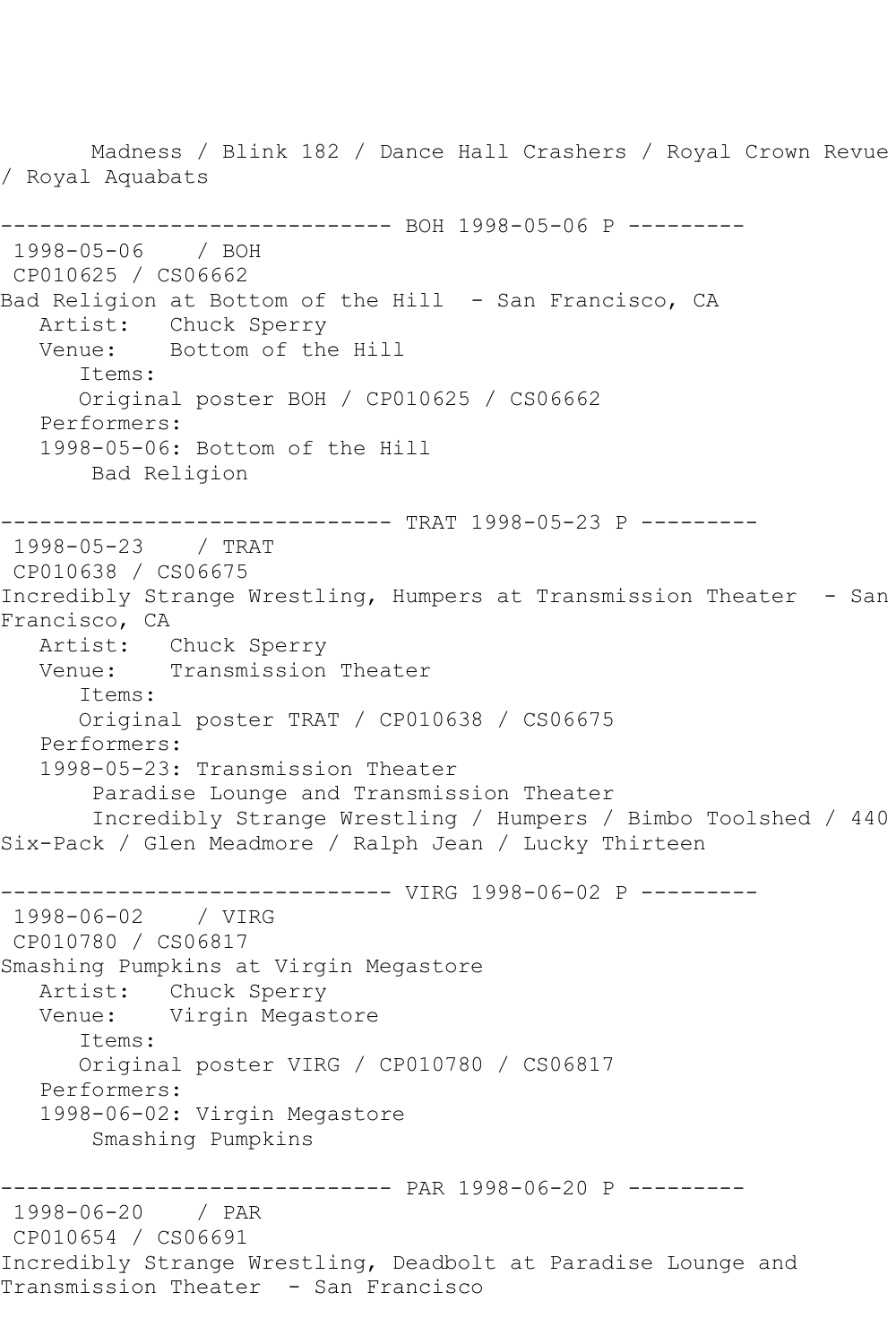Notes: This item appears in the book 'The Art of Modern Rock' as AMR # 486.8 Artist: Chuck Sperry<br>Venue: Paradise Lour Paradise Lounge and Transmission Theater Items: Original poster PAR / CP010654 / CS06691 Performers: 1998-06-20: Paradise Lounge and Transmission Theater Incredibly Strange Wrestling / Deadbolt / Bomboras / Bay Bombers / Plan 9 / F-Hole / TCB / Meri St. Mary ------------------------------ BIM 1998-07-11 P --------- 1998-07-11 / BIM CP010565 / CS06602 Jo-Jo, Dixie Star at Bimbo's 365 Club - San Francisco, CA Artist: Chuck Sperry Venue: Bimbo's 365 Club Promoter: Firehouse Items: Original poster BIM / CP010565 / CS06602 Performers: 1998-07-11: Bimbo's 365 Club Jo-Jo / Dixie Star / Capsule ------------------------------ NOIS 1998-08-06 P --------- 1998-08-06 / NOIS CP010615 / CS06652 The Firehouse at Noiseville Gallery - New York, NY Artist: Chuck Sperry<br>Venue: Noiseville G Noiseville Gallery Items: Original poster NOIS / CP010615 / CS06652 Performers: 1998-08-06: Noiseville Gallery ---------- PAR 1998-08-08 P ---------1998-08-08 / PAR CP010782 / CS06819 Incredibly Strange Wrestling, Fastbacks at Paradise Lounge and Transmission Theater - San Francisco Artist: Chuck Sperry Venue: Paradise Lounge and Transmission Theater Items: Original poster PAR / CP010782 / CS06819 Performers: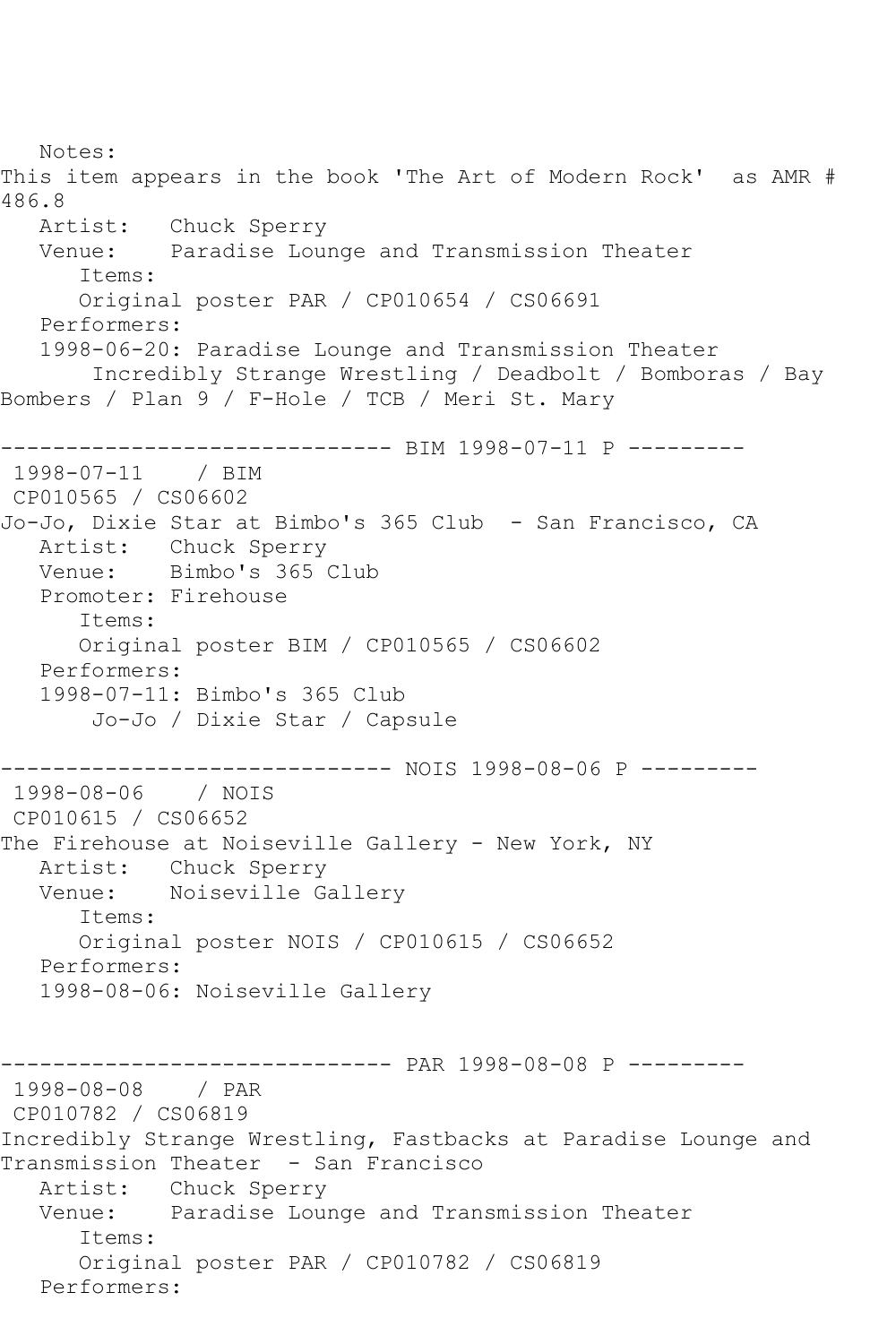1998-08-08: Paradise Lounge and Transmission Theater Incredibly Strange Wrestling / Fastbacks / Dragons / 10 Minute Warning / Los Mex Pistols / Nads ------------------------------ USNY 1998-08-28 P --------- 1998-08-28 / USNY CP010525 / CS06562 Virgin Megastore, Grand Opening at Union Square, NY Artist: Chuck Sperry Venue: Union Square Promoter: Firehouse Items: Original poster USNY / CP010525 / CS06562 Performers: 1998-08-28: Union Square ------------------------------ VIRG 1998-09-08 P --------- 1998-09-08 / VIRG CP010637 / CS06674 Hole at Virgin Megastore Artist: Chuck Sperry Venue: Virgin Megastore Items: Original poster VIRG / CP010637 / CS06674 Performers: 1998-09-08: Virgin Megastore Hole ------------------------------ GAMH 1998-09-24 P --------- 1998-09-24 / GAMH CP010557 / CS06594 Cheap Trick at Great American Music Hall - San Francisco, CA Artist: Chuck Sperry Venue: Great American Music Hall Promoter: Firehouse Items: Original poster GAMH / CP010557 / CS06594 Performers: 1998-09-24 1998-09-26: Great American Music Hall Cheap Trick ------------------------------ 1998-09-25 P --------- 1998-09-25 / CP010624 / CS06661 Makers, Speedball Baby at Coney Island High - New York, NY Artist: Chuck Sperry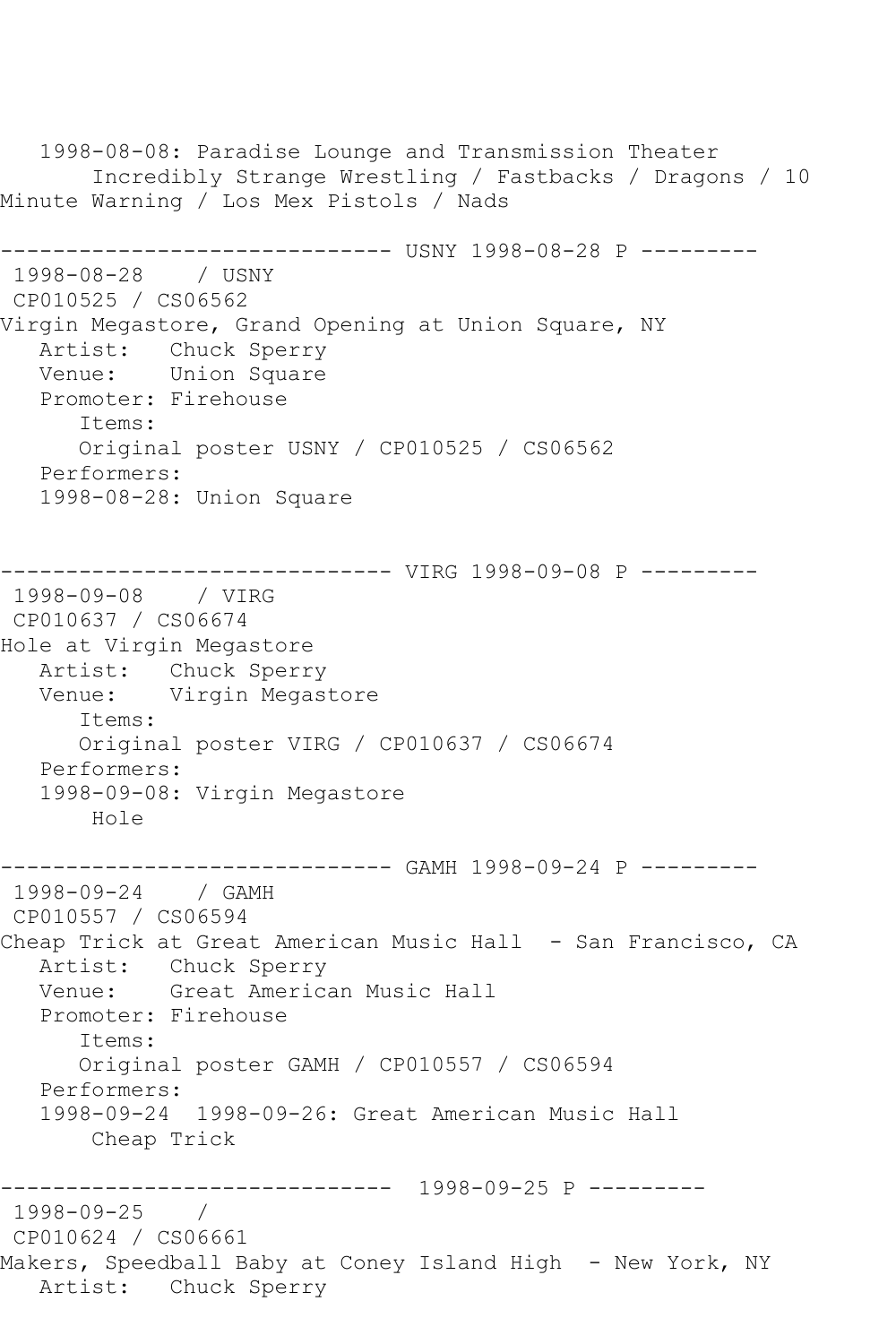Venue: Coney Island High Items: Original poster / CP010624 / CS06661 Performers: 1998-09-25: Coney Island High Makers / Speedball Baby / Subsonics ------------------------------ BIM 1998-10-10 P --------- 1998-10-10 / BIM CP010537 / CS06574 4th Annual Greaseball 1998 at Bimbo 365 Club, San Francisco Artist: Chuck Sperry Venue: Bimbo's 365 Club Promoter: Firehouse Items: Original poster BIM / CP010537 / CS06574 Performers: 1998-10-10: 1998-10-11: Bimbo's 365 Club Chop Tops / Del Bombers / Jeff Bright and the Sunshine Boys / Jitters / Hot Shots / Junior Marvel / Haywoods / Danny Dean and the Home Wreckers / Randy Beckett / Deke Dickerson / Smith Ranch Boys / Kim Lenz and Her Jaguars ------------------------------ 1998-10-22 P --------- 1998-10-22 / CP010558 / CS06595 Eyesore: Chuck Sperry and Ron Donovan at Max Fish Artist: Chuck Sperry Venue: Max Fish Items: Original poster / CP010558 / CS06595 Performers: 1998-10-22 1998-11-15: Max Fish ------------------------------ FIL-BGF-345 1998-10-23 P-1 --------- 1998-10-23 / FIL BGF-345 CP006463 / CP01713 Cracker, Everything at Fillmore Auditorium - SF - San Francisco, CA Private Notes: BGF Artist: Chuck Sperry Venue: Fillmore Auditorium - SF Promoter: Bill Graham New Fillmores BGF Items: Original poster FIL-BGF-345 Edition 1 / CP006463 / CP01713 (13 x 19)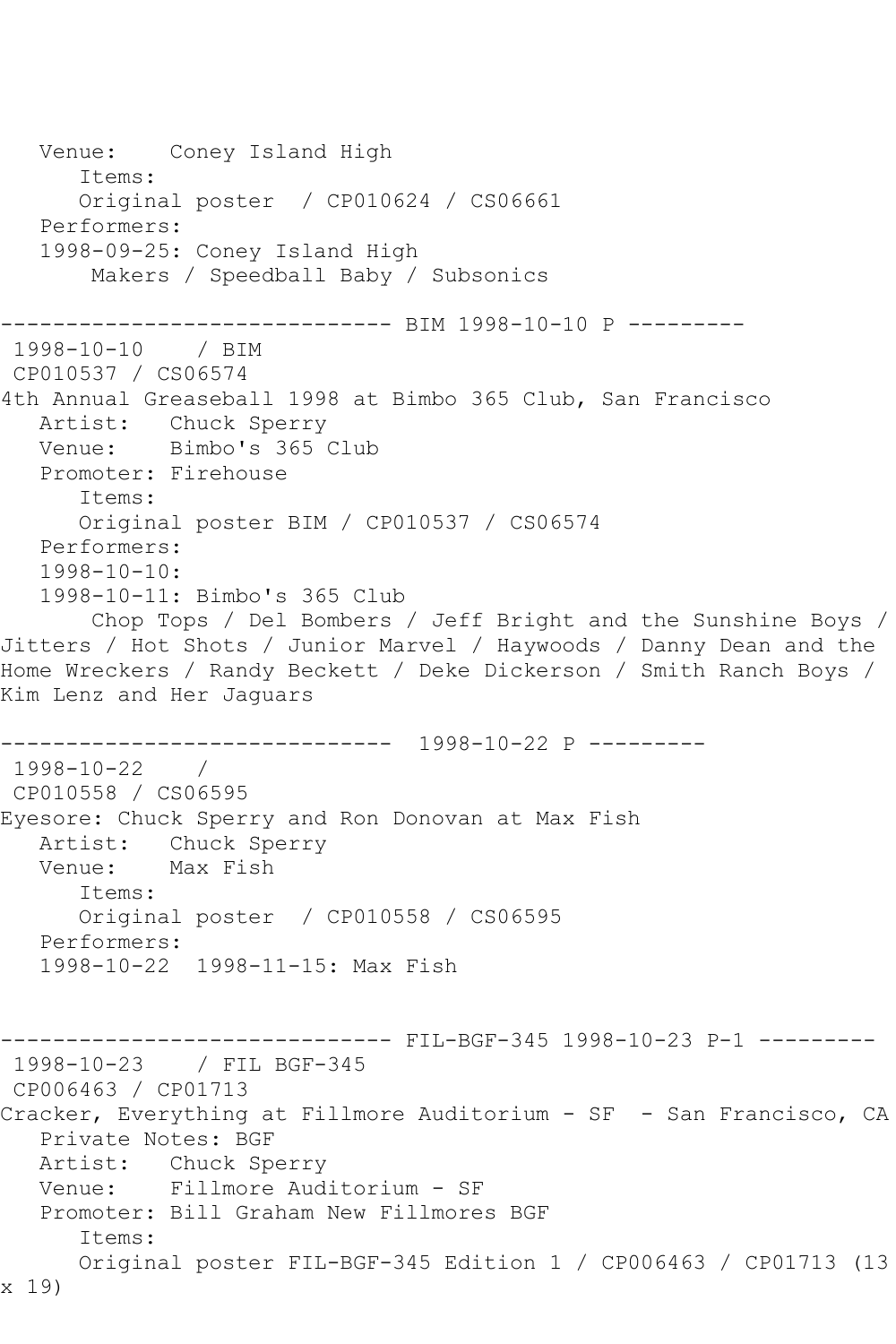```
 Price: 35.00
    Performers:
    1998-10-23: Fillmore Auditorium - SF
        Cracker / Everything
             ------------------------------ CVW 1998-11-12 P ---------
1998-11-12 / CVW 
CP010608 / CS06645
Stinky's Peepshow Presents Junk, the Future of Punk at Slim's - San 
Francisco, CA
   Artist: Chuck Sperry
   Venue: Covered Wagon Saloon
       Items:
       Original poster CVW / CP010608 / CS06645
   Performers:
   1998-11-12: Covered Wagon Saloon
        Dragons / Weaklings / New Wave Hookers / Lowdowns / Miss Suzy 
Ming
------------------------------ FW-BGF-352 1998-12-01 P-1 ---------
1998-12-01 / FW BGF-352
CP006655 / CP01905
Goo Goo Dolls, Buffalo Tom at New Fillmore - San Francisco, CA
   Private Notes: BGF
  Artist: Chuck Sperry<br>Venue: New Fillmore
            New Fillmore
   Promoter: Bill Graham New Fillmores BGF
       Items:
       Original poster FW-BGF-352 Edition 1 / CP006655 / CP01905 (13 
x 19)
         Price: 41.00
    Performers:
    1998-12-01: New Fillmore
        Goo Goo Dolls / Buffalo Tom
------------------------------ 1998-12-31 P ---------
1998-12-31 / 
CP010569 / CS06606
Suicidal Tendencies, Ten Foot Pole at Egan Center
   Artist: Chuck Sperry
   Venue: Egan Center
   Promoter: Firehouse
       Items:
       Original poster / CP010569 / CS06606
    Performers:
    1998-12-31: Egan Center
```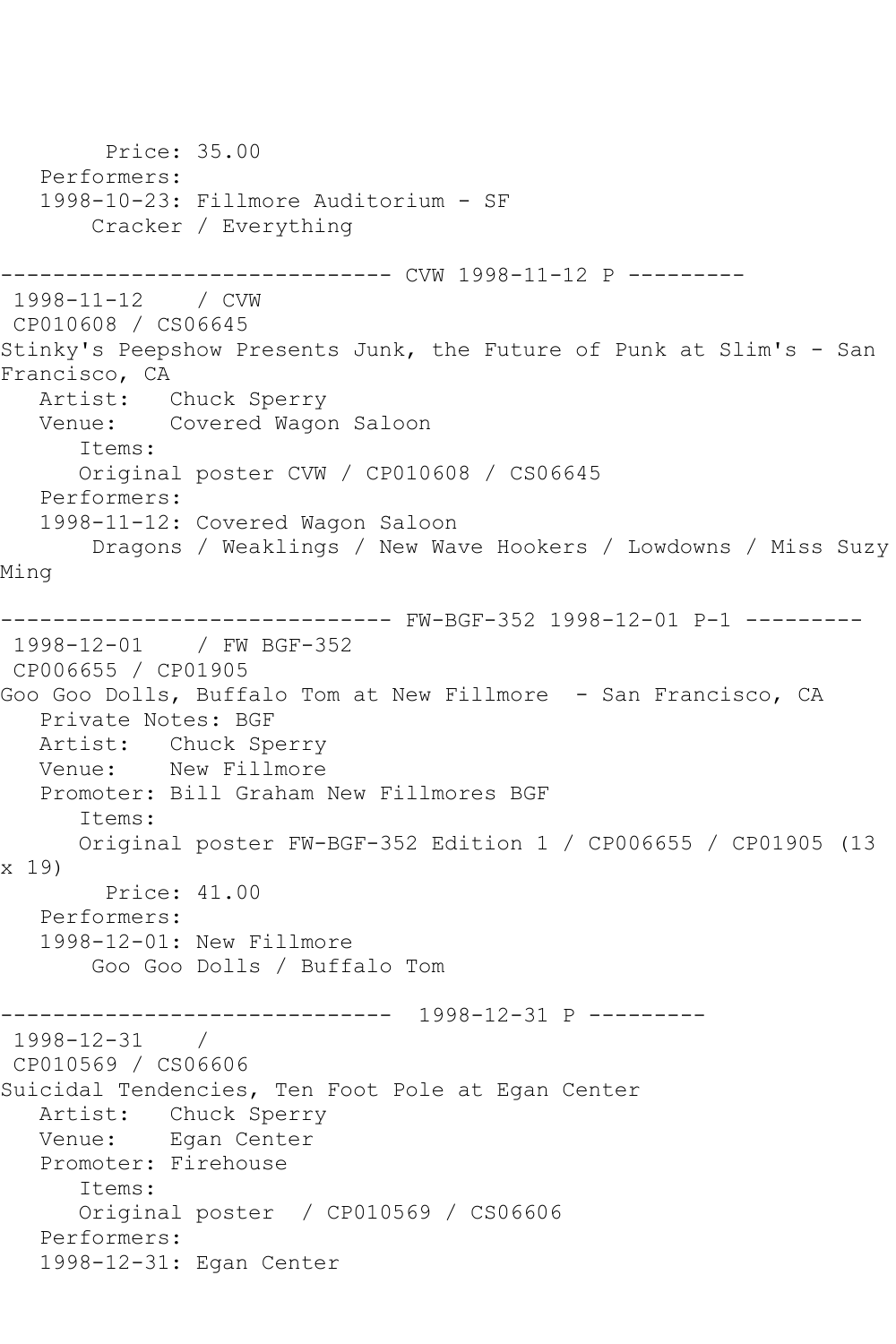Suicidal Tendencies / Ten Foot Pole / 36 Crazy Fists / River Fenix ------------------------------ 1998-12-31 P --------- 1998-12-31 / CP010785 / CS06822 Aerosmith at Fleetcenter Artist: Chuck Sperry Venue: Fleetcenter Items: Original poster / CP010785 / CS06822 Performers: 1998-12-31: Fleetcenter Aerosmith ------------------------------ 1999 P --------- 1999 / CP010545 / CS06582 World War 3 Illustrated Presents Brave Comics on the Struggle for Land Artist: Chuck Sperry Promoter: Firehouse Items: Original poster / CP010545 / CS06582 Performers: 1999: -------------------------------- VIRG 1999 P ---------<br>1999 / VIRG 1999 CP010561 / CS06598 Mari Gras 1999 at Virgin Megastore Artist: Chuck Sperry Venue: Virgin Megastore Promoter: Firehouse Items: Original poster VIRG / CP010561 / CS06598 Performers: 1999: Virgin Megastore ------------------------------ FHS 1999- P --------- 1999- / FHS CP010526 / CS06563 Trasgressioni Romate, recent Optical Delights from the Firehouse Artist: Chuck Sperry Venue: Firehouse Promoter: Firehouse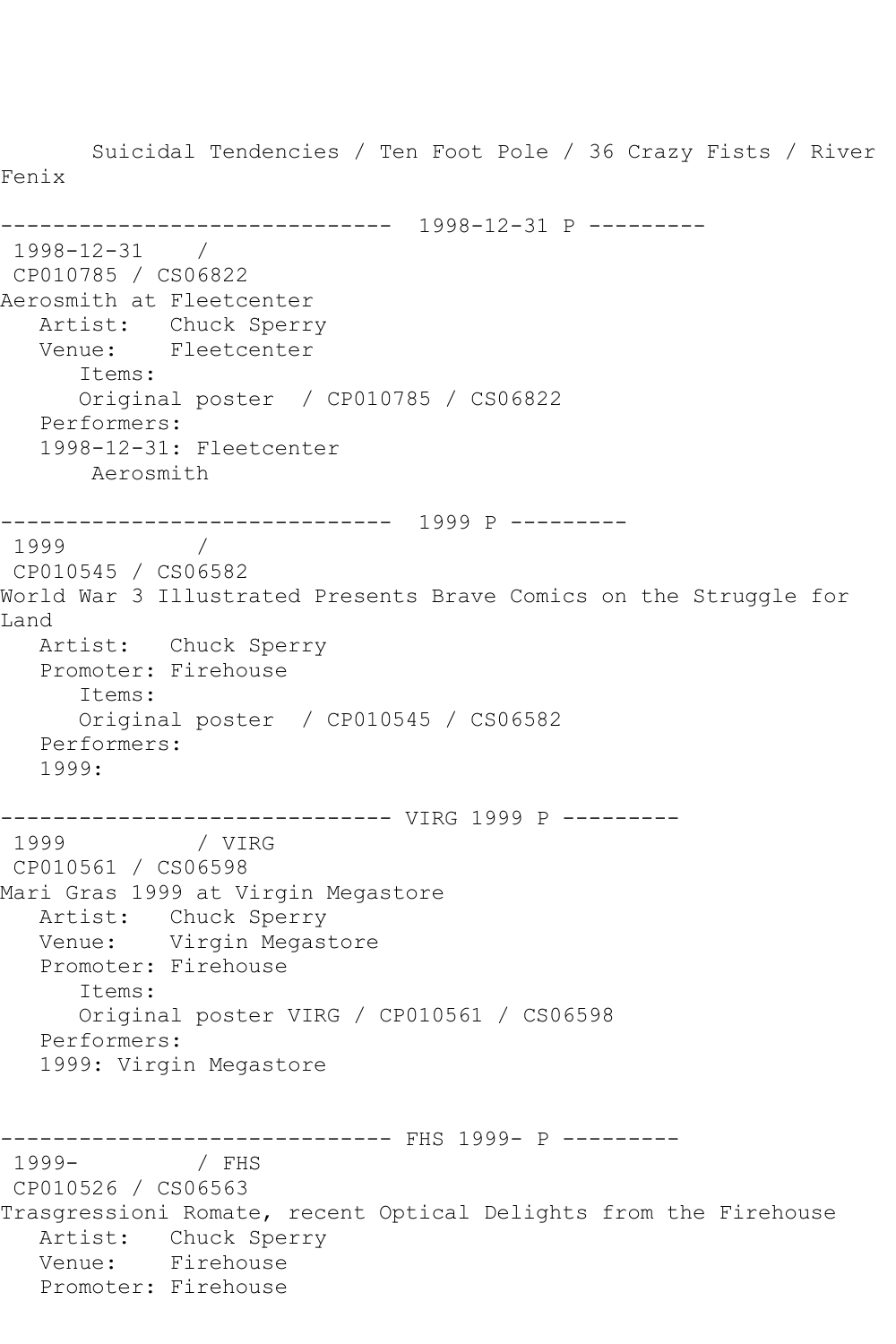Items: Original poster FHS / CP010526 / CS06563 Performers: 1999-: Firehouse ------------------------------ 1999- P --------- 1999- / CP010563 / CS06600 Electric Frankenstein, S.T.P. Artist: Chuck Sperry Venue: Italy Promoter: Firehouse Items: Original poster / CP010563 / CS06600 Performers: 1999-06-10: Italy Electric Frankenstein / S.T.P. ------------------------------ MAR 1999-01-16 P --------- 1999-01-16 / MAR CP010652 / CS06689 Bad Religion, No Use For A Name at Maritime Hall - San Francisco, CA Artist: Chuck Sperry<br>Venue: Maritime Hall Maritime Hall Items: Original poster MAR / CP010652 / CS06689 Performers: 1999-01-16: Maritime Hall Bad Religion / No Use For A Name / Hate Fuck Trio ------------------------------ FOX 1999-02-22 P --------- 1999-02-22 / FOX CP010573 / CS06610 Lee Perry, Made Professor at Fox Theater - Boulder, CO Notes: This item appears in the book 'The Art of Modern Rock' as AMR # 475 Artist: Sound and Light Venue: Fox Theater Promoter: Firehouse Items: Original poster FOX / CP010573 / CS06610 Performers: 1999-02-22: Fox Theater Lee Perry / Made Professor / Robotics Band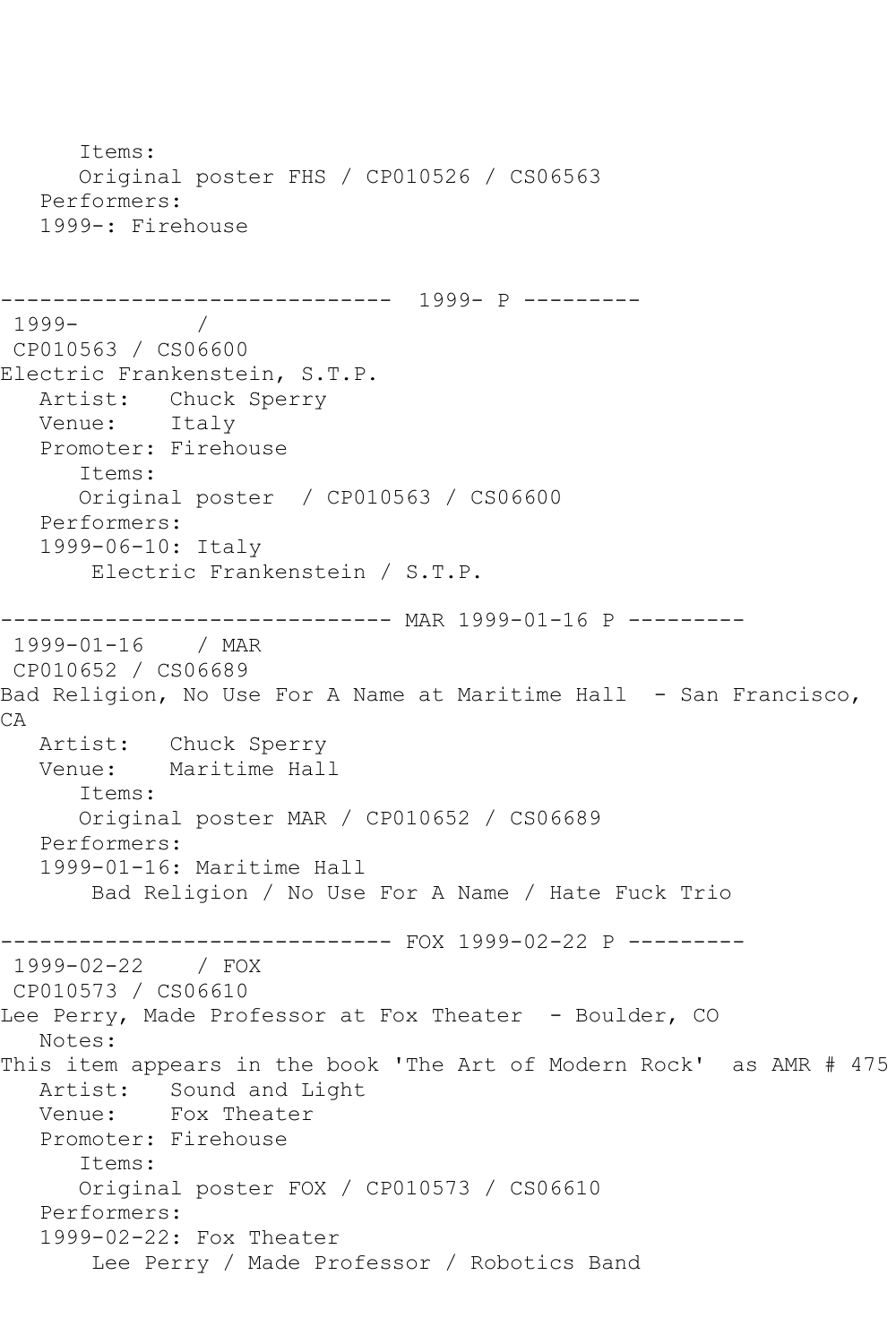------------------------------ FIL-BGF-372 1999-03-26 P-1 --------- 1999-03-26 / FIL BGF-372 CP005565 / CP00814 Incredibly Strange Wrestling, Satan's Pilgrims at Fillmore Auditorium - SF - San Francisco, CA Private Notes: BGF Artist: Chuck Sperry Venue: Fillmore Auditorium - SF Promoter: Bill Graham New Fillmores BGF Items: Original poster FIL-BGF-372 Edition 1 / CP005565 / CP00814 (13 x 19) Price: 79.00 Original poster FIL-BGF-372 Edition 1 / CP005443 / CP00692 (13 x 19) Performers: 1999-03-26: Fillmore Auditorium - SF Incredibly Strange Wrestling / Satan's Pilgrims / Tedio Boys / Bomboras ------------------------------ CRO 1999-04-01 P --------- 1999-04-01 / CRO CP010559 / CS06596 Hasmat at Crocodile Cafe - Seattle, WA Artist: Chuck Sperry<br>Venue: Crocodile Ca Crocodile Cafe Promoter: Firehouse Items: Original poster CRO / CP010559 / CS06596 Performers: 1999-04-01: Crocodile Cafe Hasmat ------------------------------ EJS 1999-05-01 P --------- 1999-05-01 / EJS CP010516 / CS06553 Mudhoney, Heavy Johnson Trio at EJ's - Portland, OR Artist: Ron Donovan<br>Venue: EJ's Venue: Promoter: Firehouse Items: Original poster EJS / CP010516 / CS06553 Performers: 1999-05-01: EJ's Mudhoney / Heavy Johnson Trio ------------------------------ VIRG 1999-05-01 P ---------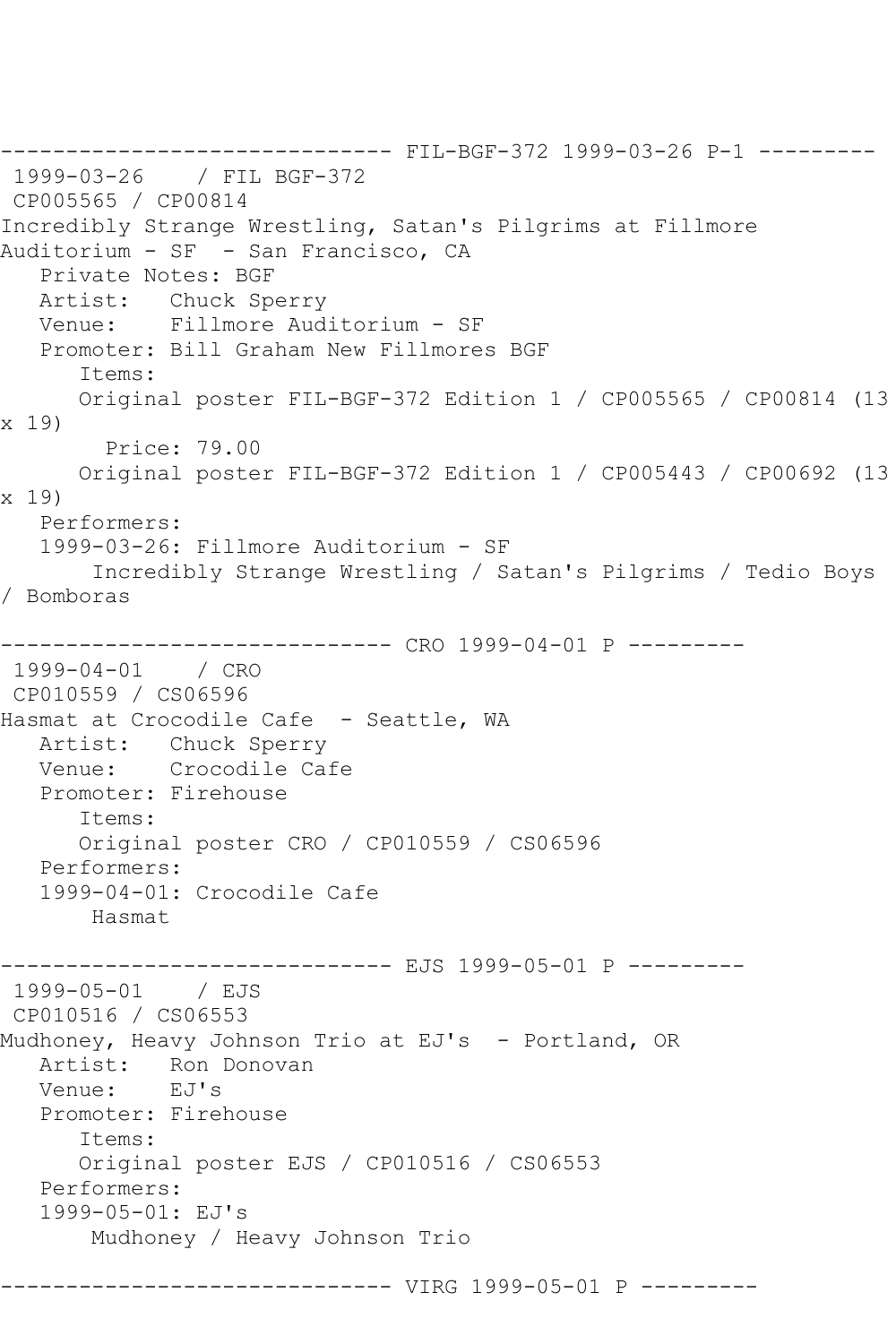```
1999-05-01 / VIRG 
CP010517 / CS06554
Ricky Martin at Virgin Megastore
   Artist: Chuck Sperry
   Venue: Virgin Megastore
   Promoter: Firehouse
       Items:
       Original poster VIRG / CP010517 / CS06554
   Performers:
   1999-05-01: Virgin Megastore
        Ricky Martin
------------------------------ 1999-05-09 P ---------
1999-05-09 / 
CP010778 / CS06815
Burning by Laura Cromwell at Roulette
   Artist: Chuck Sperry
   Venue: Roulette
       Items:
      Original poster / CP010778 / CS06815
   Performers:
   1999-05-09: Roulette
       Laura Cromwell
                  ------------------------------ 1999-05-31 P ---------
1999-05-31 / 
CP010576 / CS06613
Mike Johnson, Pete Krebs at Makeout Room
   Artist: Chuck Sperry
   Venue: Makeout Room
   Promoter: Firehouse
       Items:
      Original poster / CP010576 / CS06613
   Performers:
   1999-05-31: Makeout Room
       Mike Johnson / Pete Krebs
                    ----------- BIM 1999-06-09 P ---------
1999-06-09 / BIM 
CP010512 / CS06549
Thee Headcoats, Bomboras at Bimbo's 365 Club - San Francisco, CA
   Artist: Alan Forbes
   Venue: Bimbo's 365 Club
   Promoter: Firehouse
       Items:
       Original poster BIM / CP010512 / CS06549
   Performers:
```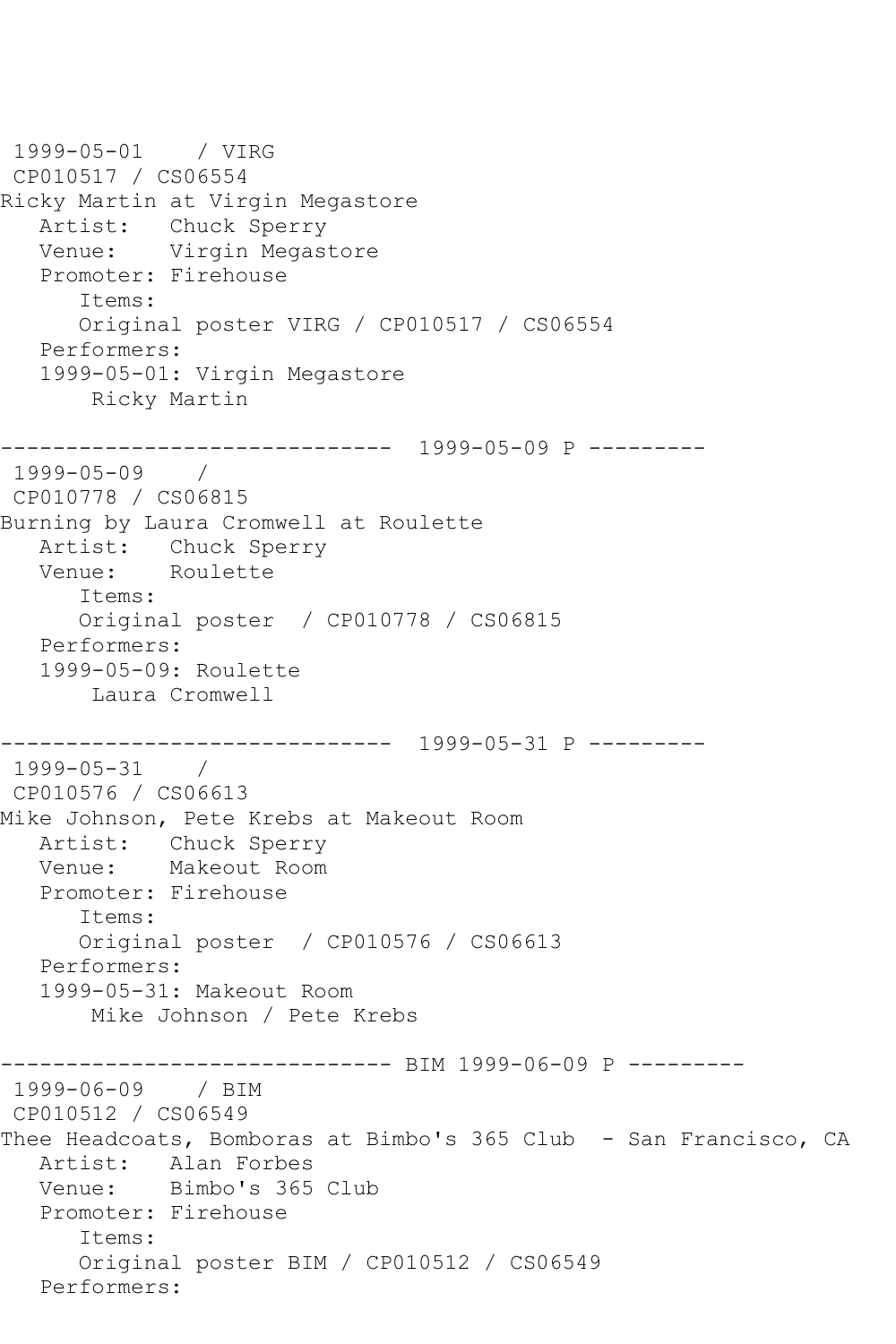1999-06-09: Bimbo's 365 Club Thee Headcoats / Bomboras / Headcoats ------------------------------ BIM 1999-06-09 P --------- 1999-06-09 CP010513 / CS06550 Headcoatees, Thee Headcoats at Bimbo's 365 Club - San Francisco, CA Artist: Chuck Sperry Venue: Bimbo's 365 Club Promoter: Firehouse Items: Original poster BIM / CP010513 / CS06550 Performers: 1999-06-09: Bimbo's 365 Club Headcoats / Thee Headcoats / Bomboras ------------------------------ 1999-06-13 P --------- 1999-06-13 / CP010773 / CS06810 Tibetan Freedom Concert at Sydney Showgrounds, Sydney, Australia Artist: Chuck Sperry Venue: Sydney Showgrounds Items: Original poster / CP010773 / CS06810 Performers: 1999-06-13: Sydney Showgrounds Alanis Morissette / Garbage / Blur / Tipa / Ben Harper / Innocent Criminals / Joe Strummer / Mescaleros / Luscious Jackson / Urban Dance Squad / Gang Chenpa ------------------------------ OAK 1999-07-04 P --------- 1999-07-04 / OAK CP010583 / CS06620 This Ain't No Picnic at the Oak Canyon ranch Artist: Chuck Sperry Venue: Oak Canyon Ranch Promoter: Firehouse Items: Original poster OAK / CP010583 / CS06620 Performers: 1999-07-04: Oak Canyon Ranch Sonic Youth / Sunny Day Real Estate / Sleater Kinney / Guided By Voices / Get-Up Kids / Apples in Stereo / Mike Watt / Rocket from the Crypt / Superchunk / Boredoms / Will Oldham / Looper / IOU / Scarnella / Looper / Zoli / Killingtons / Crashcart / At the Drive-In / Sunset Valley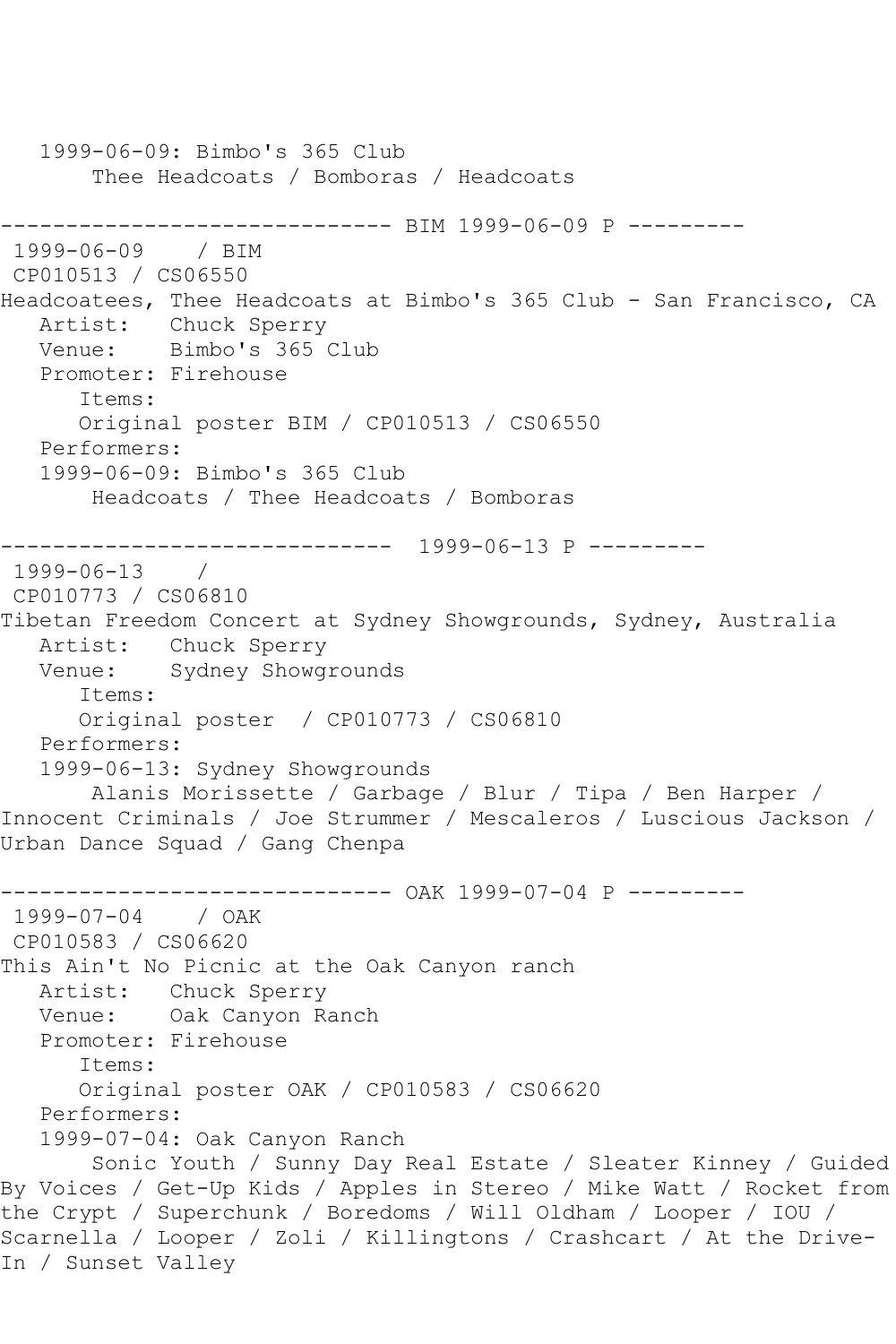------------------------------ 1999-07-23 P --------- 1999-07-23 / CP010543 / CS06580 Demonics, Hellbillies at Inn of the Beginning Artist: Chuck Sperry Venue: Inn of the Beginning Promoter: Firehouse Items: Original poster / CP010543 / CS06580 Performers: 1999-07-23: Inn of the Beginning Demonics / Hellbillies ------------------------------ BOH 1999-08-14 P --------- 1999-08-14 / BOH CP010534 / CS06571 Tilt Bracket at Bottom of the Hill - San Francisco, CA Artist: Chuck Sperry Venue: Bottom of the Hill Promoter: Firehouse Items: Original poster BOH / CP010534 / CS06571 Performers: 1999-08-14: Bottom of the Hill Tilt Bracket ------------------------------ FIL 1999-08-20 P --------- 1999-08-20 / FIL CP010622 / CS06659 Incredibly Strange Wrestling, Dwarves at Fillmore Auditiorum - San Francisco,<br>:Artist Chuck Sperry Venue: Fillmore Auditorium - SF Items: Original poster FIL / CP010622 / CS06659 Performers: 1999-08-20: Fillmore Auditorium - SF Incredibly Strange Wrestling / Dwarves / Electric Frankenstein / 440 Six-Pack ----------------- SFRR 1999-10-09 P ---------1999-10-09 / SFRR CP010639 / CS06676 San Francisco Rock Poster Revival Artist: Chuck Sperry Venue: San Francisco Rock Poster Revival Show Items: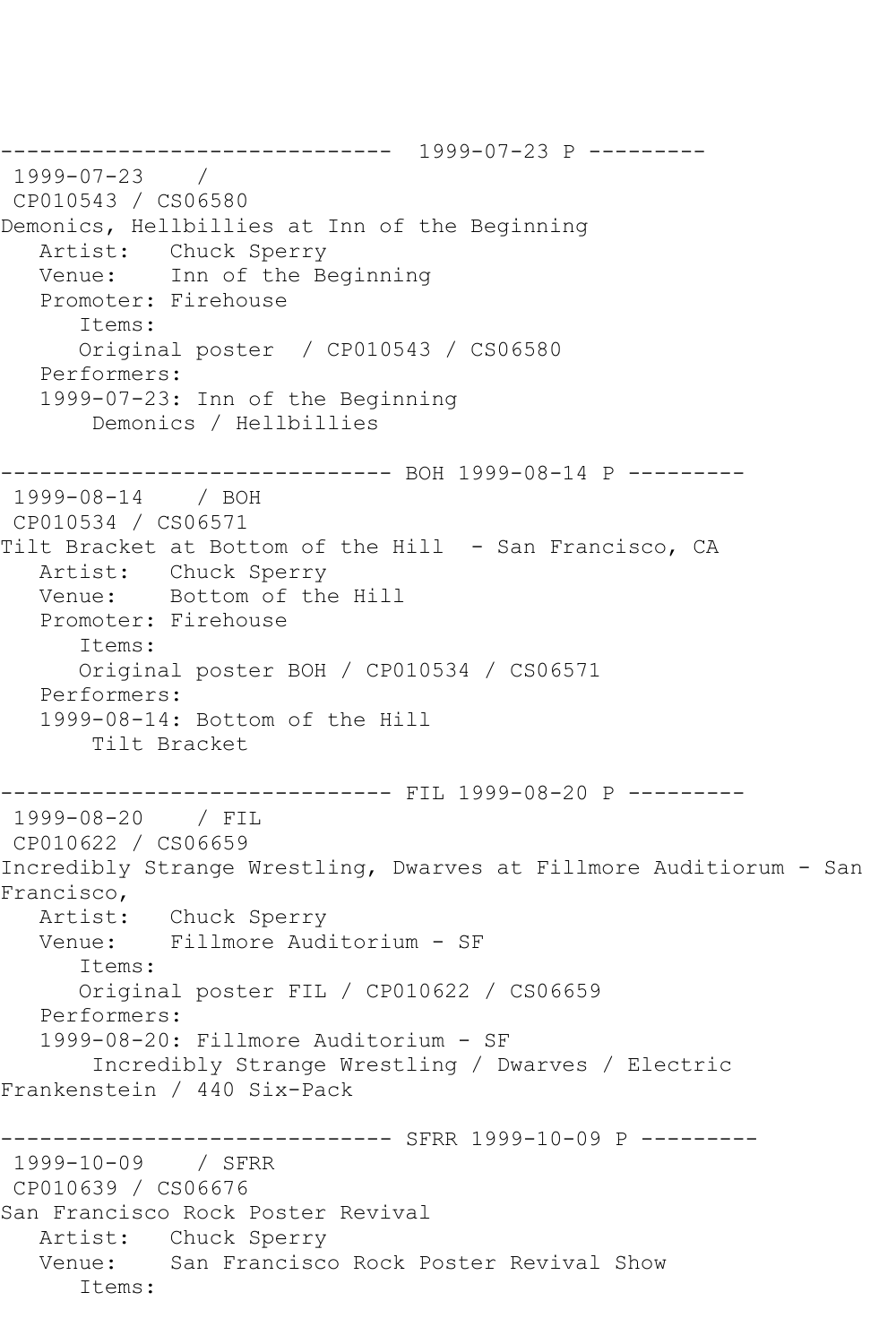Original poster SFRR / CP010639 / CS06676 Performers: 1999-10-09: San Francisco Rock Poster Revival Show --------------------- HBL 1999-10-09 P ---------1999-10-09 / HBL CP010649 / CS06686 Fisherman's Famous SF Burlesque at Hi-Ball Lounge Artist: Chuck Sperry Venue: Hi-Ball Lounge Items: Original poster HBL / CP010649 / CS06686 Performers: 1999-10-09: Hi-Ball Lounge ------------------------------ 1999-11-15 P --------- 1999-11-15 / CP010657 / CS06694 Chrome: Firehouse Kustom Popart Co. at Grober Unfug - Berlin, Artist: Firehouse Venue: Grober Unfug Items: Original poster / CP010657 / CS06694 Performers: 1999-11-15 2000-01-14: Grober Unfug Flying Piston Pop Art Gallery ------------------------------ FIL 1999-12-11 P --------- 1999-12-11 / FIL CP010770 / CS06807 Incredibly Strange Wrestling, Dickies at Fillmore Auditiorum - San Francisco, Artist: Chuck Sperry Venue: Fillmore Auditorium - SF Promoter: Dino and Luigi Items: Original poster FIL / CP010770 / CS06807 Performers: 1999-12-11: Fillmore Auditorium - SF Incredibly Strange Wrestling / Dickies / Groovie Ghoulies / American Heartbreak ------------------------------ 1999-zz-10 P --------- 1999-zz-10 /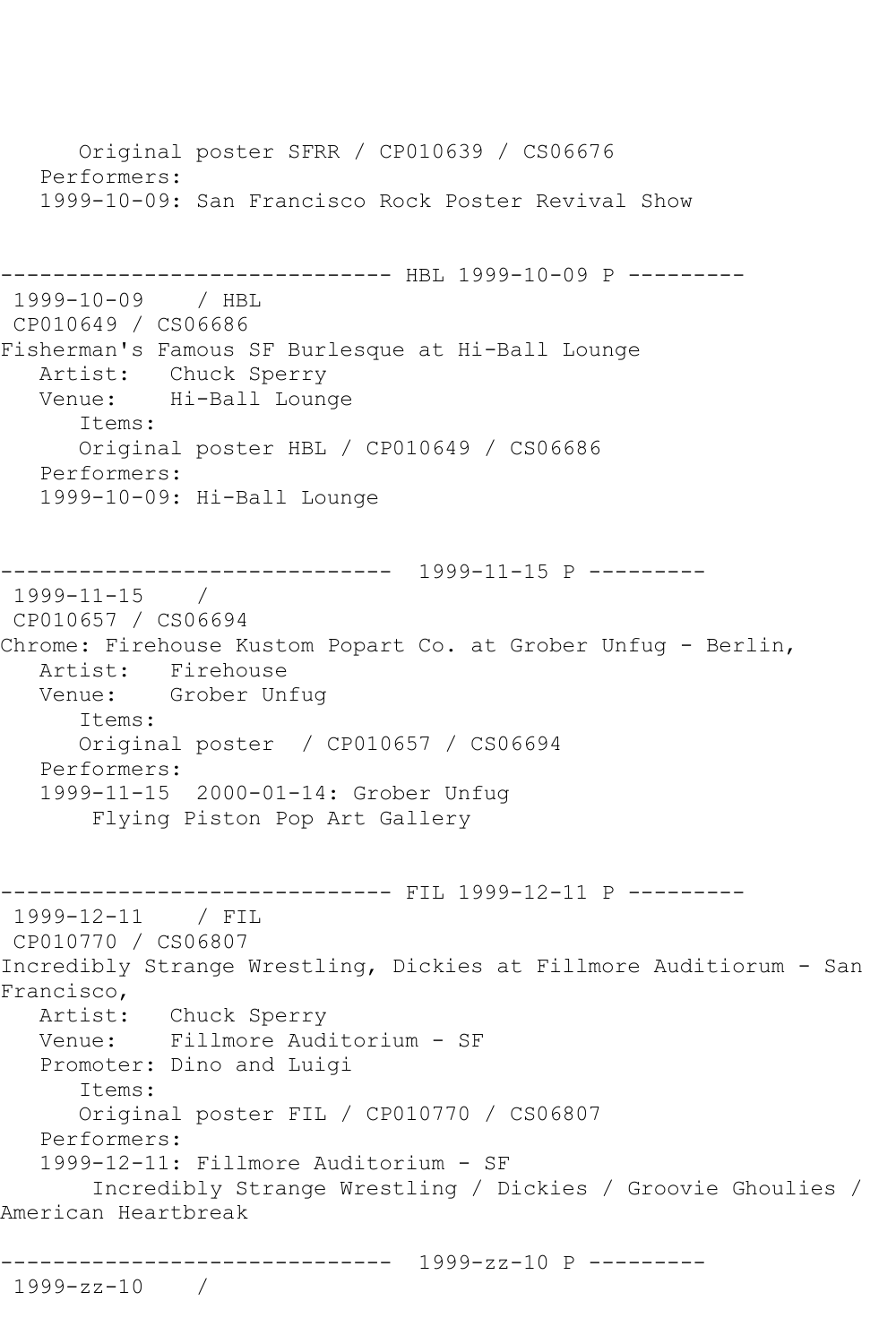```
CP700761 / CP700761
Electric Frankenstein, S.T.P. at Chiak
   Notes: 
This item appears in the book 'The Art of Modern Rock' as AMR # 
173.4<br>Artist:
           Chuck Sperry<br>Chiak
  Venue:
   Promoter: Fukkin Life Productions
       Items:
      Original poster / CP700761 / CP700761 (14-1/2 x 23)
   Performers:
   1999-zz-10: Chiak
        Electric Frankenstein / S.T.P. / Fase Quattro
         ------------------------------ 19zz-10-24 P-1 ---------
19zz-10-24 / 
CP014111 / MAH237
Incredibly Strange Wrestling, Phantom Surfers at 50 Oak Street -
San Francisco, CA
   Artist: Chuck Sperry
   Venue: 50 Oak Street
       Items:
      Original poster Edition 1 / CP014111 / MAH237
   Performers:
   19zz-10-24: 50 Oak Street
        Incredibly Strange Wrestling / Phantom Surfers / Miss Guy / 
Toilet Boys / Bobbyteens
------------------------------ 2000 P ---------
2000 / 
CP010556 / CS06593
Swinging Lovehammers Appearing at
   Artist: Chuck Sperry
   Promoter: Firehouse
       Items:
       Original poster / CP010556 / CS06593
   Performers:
   2000: Swinging Lovehammers
------------------------------ VIRG 2000 P ---------
 2000 / VIRG 
 CP010604 / CS06641
Limp Bizkit at Virgin Megastore
   Artist: Chuck Sperry
   Venue: Virgin Megastore
   Promoter: Firehouse
       Items:
```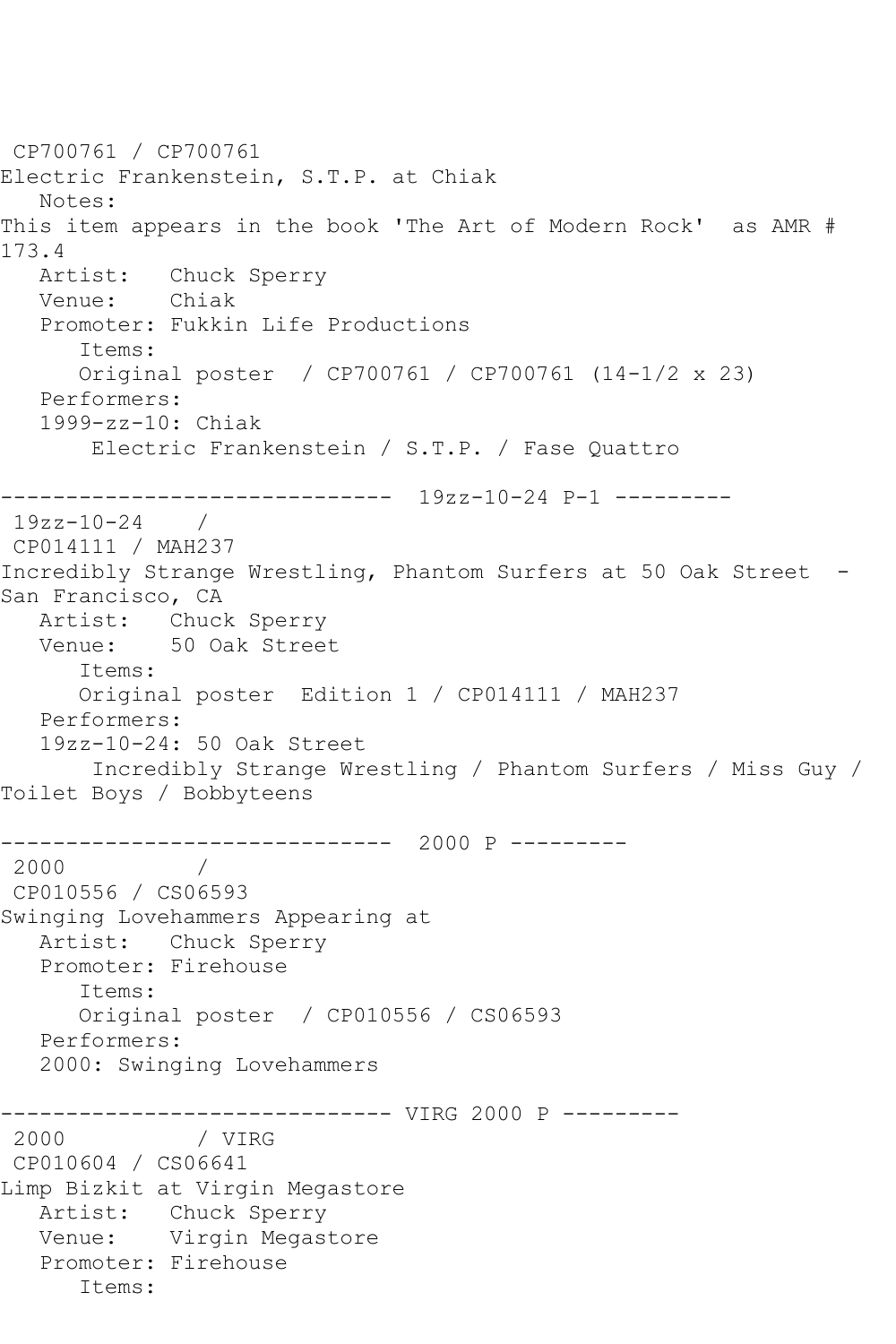Original poster VIRG / CP010604 / CS06641 Performers: 2000: Virgin Megastore Limp Bizkit ------------------------------- VIRG 2000 P ---------<br>2000 / VIRG / VIRG CP010610 / CS06647 U2 at Virgin Megastore Artist: Chuck Sperry Venue: Virgin Megastore Items: Original poster VIRG / CP010610 / CS06647 Performers: 2000: Virgin Megastore  $U2$ ------------------------------ 2000 P --------- 2000 / CP010799 / CS06836 Kustom Komix #1 Artist: Chuck Sperry Items: Original poster / CP010799 / CS06836 Performers: 2000: ------------------------------ 2000 P --------- 2000 / CP010800 / CS06837 Booklet Joliet Maxwedge Artist: Chuck Sperry Items: Original poster / CP010800 / CS06837 Performers: 2000: ------------------------------ 2000 P ---------  $\overline{1}$ CP010801 / CS06838 Booklet Joliet Maxwedge Artist: Chuck Sperry Items: Original poster / CP010801 / CS06838 Performers: 2000: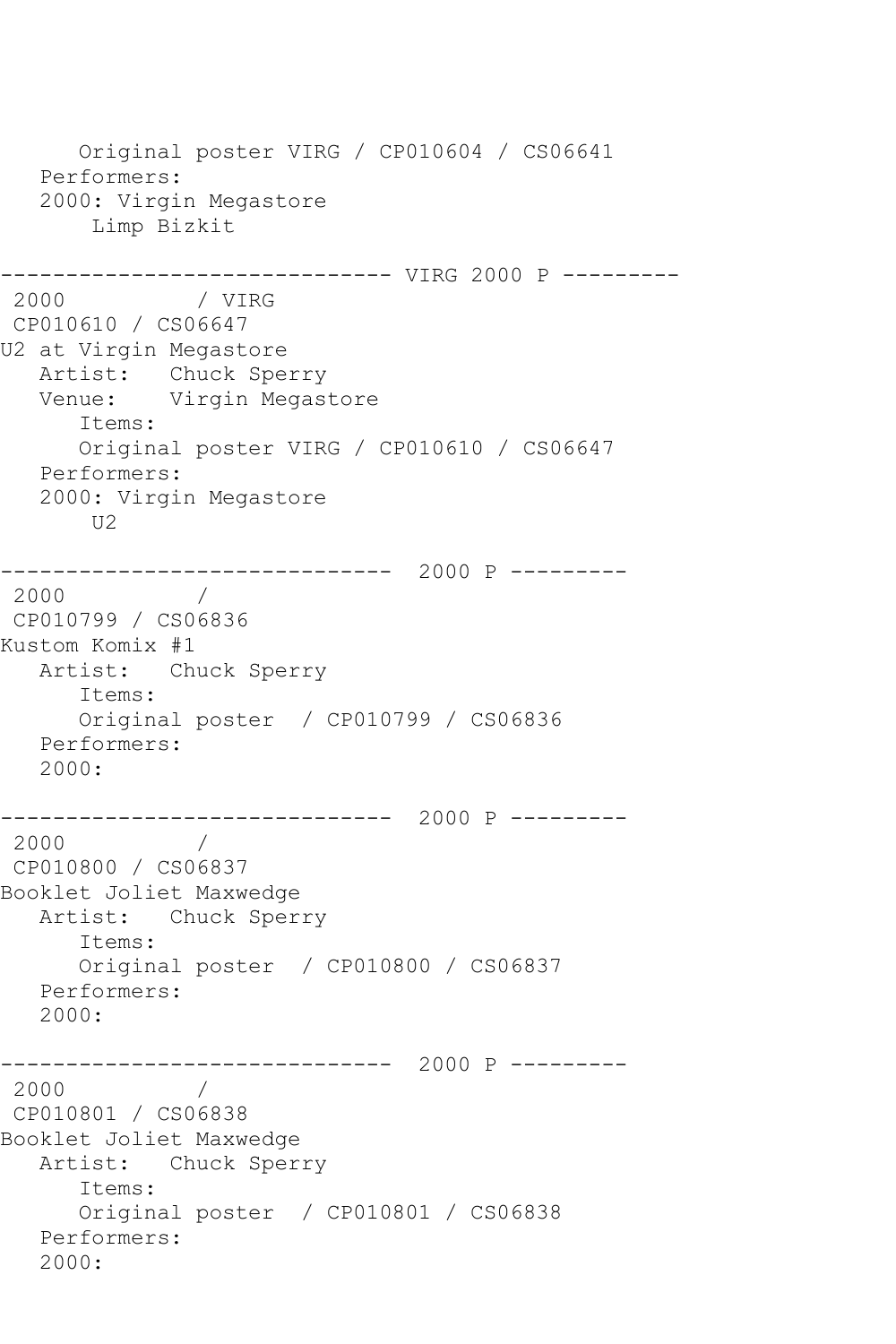------------------------------ 2000 P --------- 2000 / CP010803 / CS06840 Booklet Joliet Maxwedge Artist: Chuck Sperry Items: Original poster / CP010803 / CS06840 Performers: 2000: ------------------------------ 2000 P --------- 2000 / CP010804 / CS06841 Booklet Joliet Maxwedge Artist: Chuck Sperry Items: Original poster / CP010804 / CS06841 Performers: 2000: ------------------------------ FIL 2000 P --------- 2000 / FIL CP010805 / CS06842 Booklet Joliet Maxwedge Artist: Chuck Sperry<br>Venue: Fillmore Aud Fillmore Auditorium - SF Items: Original poster FIL / CP010805 / CS06842 Performers: 2000: Fillmore Auditorium - SF ------------------------------ 2000 P --------- 2000 / CP010806 / CS06843 Booklet Joliet Maxwedge Artist: Chuck Sperry Items: Original poster / CP010806 / CS06843 Performers: 2000: ------------------------------ 2000 P --------- 2000 / CP010807 / CS06844 Booklet Joliet Maxwedge Artist: Chuck Sperry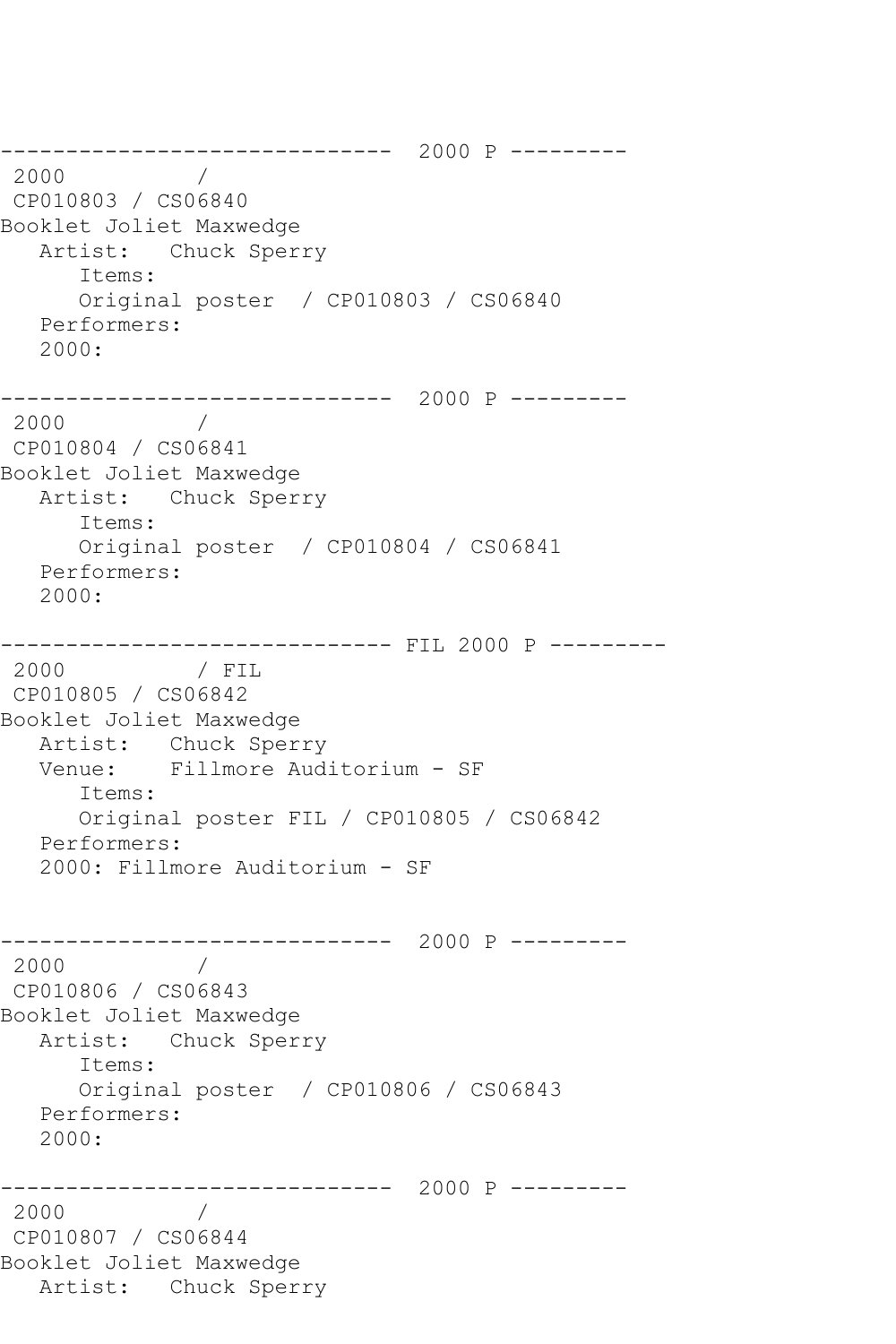Items: Original poster / CP010807 / CS06844 Performers: 2000: -------------------------------- VIRG 2000- P ---------<br>2000- / VIRG / VIRG CP010553 / CS06590 2000 Mardi Gras at Virgin Megastore Artist: Chuck Sperry Venue: Virgin Megastore Items: Original poster VIRG / CP010553 / CS06590 Performers: 2000-: Virgin Megastore ------------------------------ CVW 2000-01-29 P --------- 2000-01-29 / CVW CP010568 / CS06605 Dragons, The Weaklings at Covered Wagon - San Francisco, CA Artist: Chuck Sperry Venue: Covered Wagon Saloon Promoter: Firehouse Items: Original poster CVW / CP010568 / CS06605 Performers: 2000-01-29: Covered Wagon Saloon Dragons / Weaklings / Jack Saints / Runaway Sins ---------- CWS 2000-03-02 P ---------2000-03-02 / CWS CP010577 / CS06614 Deadbolt, Demonics at CW Saloon - San Francisco, CA Artist: Chuck Sperry Venue: CW Saloon Promoter: Firehouse Items: Original poster CWS / CP010577 / CS06614 Performers: 2000-03-02: CW Saloon Deadbolt / Demonics / Angoras ----------- FOX 2000-03-08 P ---------2000-03-08 / FOX CP010571 / CS06608 Funky Meters at Fox Theater - Boulder, CO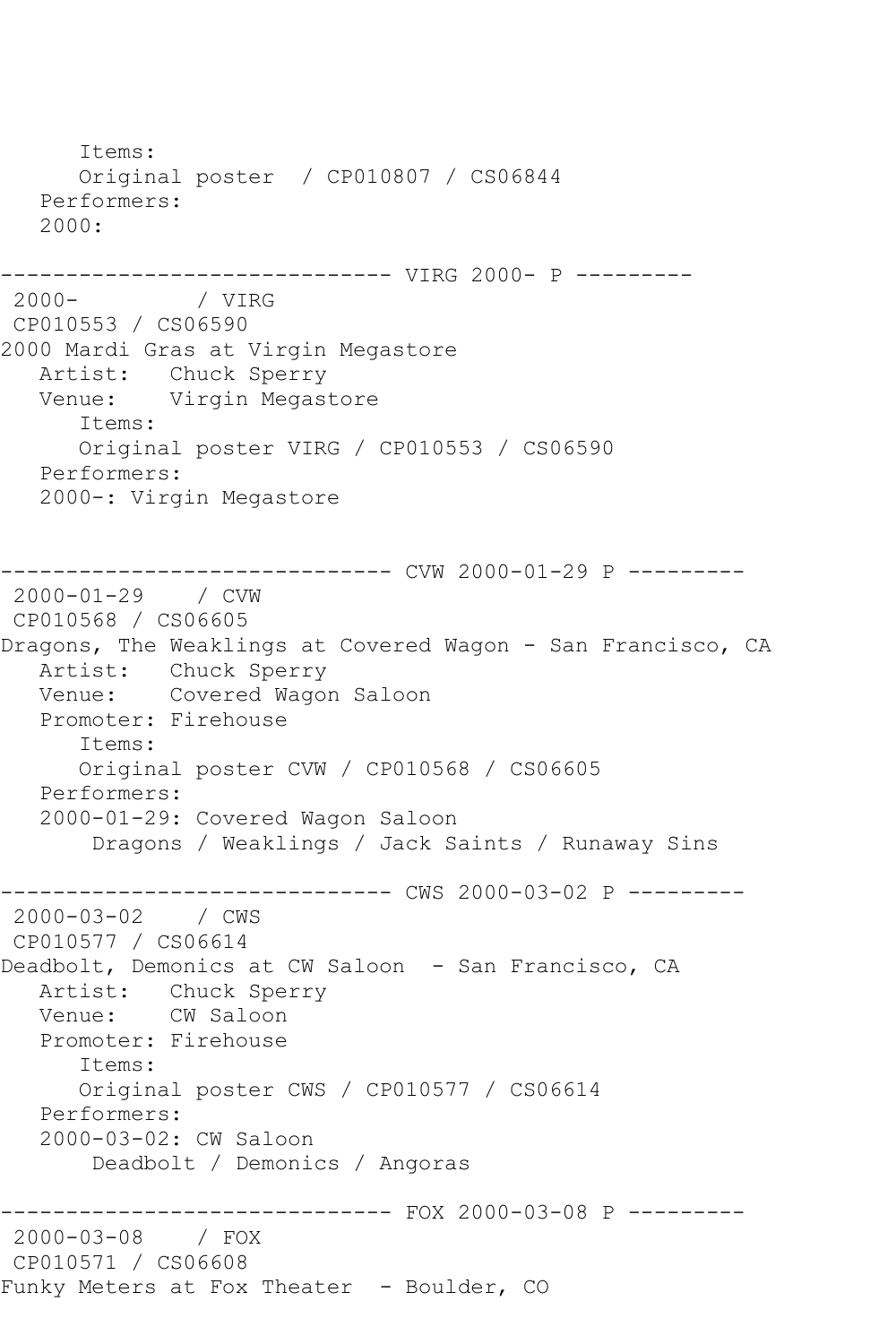Artist: Chuck Sperry Venue: Fox Theater Promoter: Firehouse Items: Original poster FOX / CP010571 / CS06608 Performers: 2000-03-08 2000-03-09: Fox Theater Funky Meters ------------------------------ 2000-04-07 P --------- 2000-04-07 / CP010595 / CS06632 Lit, Save Ferris at Palladium Artist: Chuck Sperry Venue: Palladium Promoter: Firehouse Items: Original poster / CP010595 / CS06632 Performers: 2000-04-07: Palladium LIT / Save Ferris / 22 Jacks ------------------------------ 2000-05-06 P --------- 2000-05-06 / CP010566 / CS06603 Dragons, Bellrays at Casbah - Philadelphia, PA Artist: Chuck Sperry Venue: Casbah Promoter: Firehouse Items: Original poster / CP010566 / CS06603 Performers: 2000-05-06: Casbah Dragons / Bellrays / Los Infernos / Libertines ------------------------------ 2000-06-01 P ---------  $2000 - 06 - 01$ CP010579 / CS06616 Fisherman's Famous San Francisco Burlesque Artist: Chuck Sperry Venue: Derby Promoter: Firehouse Items: Original poster / CP010579 / CS06616 Performers: 2000-06-01 2000-06-04: Derby Various venues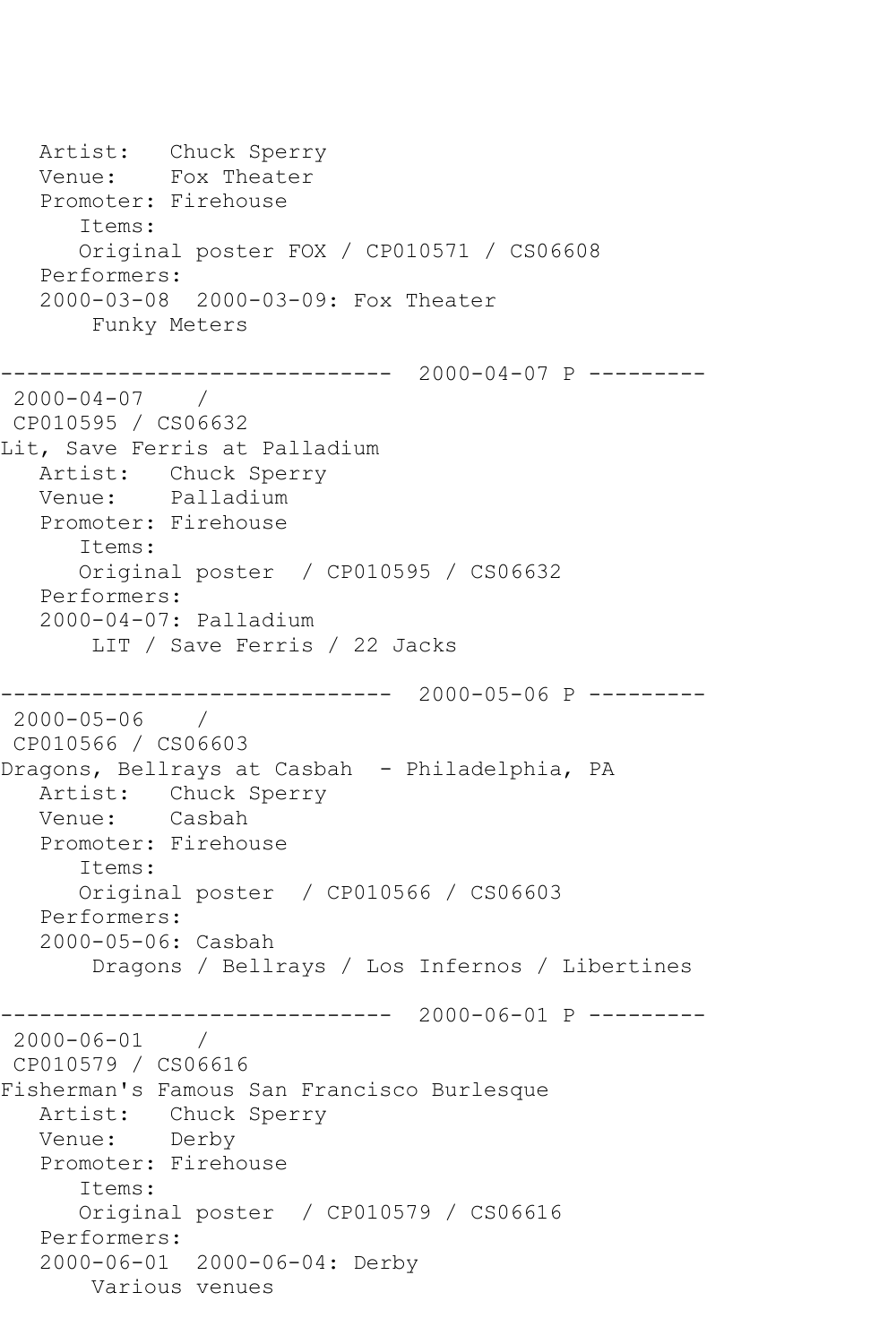Cantankerous Lollies / Mad Dog / Go Going Gone Girls / Fisherman's Xylophonic Burlesque Orchestra 2000-06-01: Exotic World, Helendale, CA 2000-06-03: 2000-06-04: Wildcat Lounge, Ortega ------------------------------ 2000-06-09 P --------- 2000-06-09 / CP010531 / CS06568 Rock'n'Roll Weekender Artist: Chuck Sperry Promoter: Firehouse Items: Original poster / CP010531 / CS06568 Performers: 2000-06-09 2000-06-12: Barn Stompers / Blue Devils / Bricats / Go Getters / Jets / Kentucky Boys / Mason Dixion / Hobos / Nu Niles / Tritons / VStalairs ------------------------------ FIL-BGF 2000-06-09 P --------- 2000-06-09 / FIL BGF CP010548 / CS06585 Incredibly Strange Wrestling, Fear at Fillmore Auditorium - SF - San Francisco, CA Private Notes: BGF Artist: Chuck Sperry Venue: Fillmore Auditorium - SF Promoter: Bill Graham New Fillmores BGF Items: Original poster FIL-BGF / CP010548 / CS06585 (13 x 19) Original poster FIL-BGF / CP010810 / CS06847 (13 x 19) Performers: 2000-06-09: Fillmore Auditorium - SF Incredibly Strange Wrestling / Fear / Stiches / Smogtown ------------ COC 2000-06-16 P ----------2000-06-16 / COC CP010549 / CS06586 Demonics, U.S. Bombs at Cocodrie - San Francisco, CA Artist: Chuck Sperry Venue: Cocodrie Promoter: Firehouse Items: Original poster COC / CP010549 / CS06586 Performers: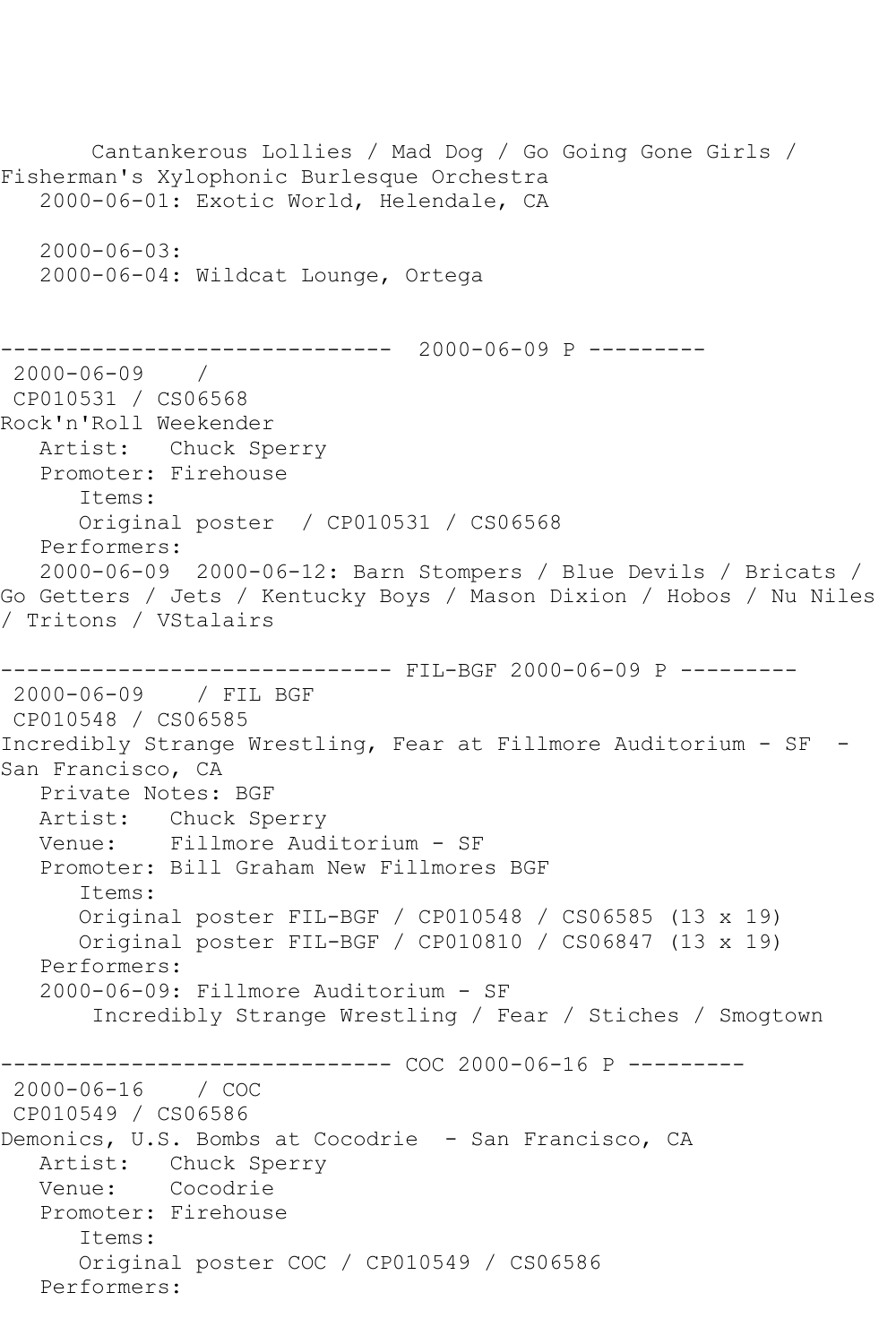2000-06-16: Cocodrie Demonics / U.S. Bombs / Damnation / Union 13 / Flakes ------------------------------ 2000-06-20 P --------- 2000-06-20 / CP010599 / CS06636 Firehouse at La Station Orbitale, Geneva Artist: Chuck Sperry Venue: La Station Orbitale Items: Original poster / CP010599 / CS06636 Performers: 2000-06-20: La Station Orbitale ------------------------------ 2000-06-24 P --------- 2000-06-24 / CP010536 / CS06573 Nationals U.S. Car and Country Trebbin, Germany Artist: Chuck Sperry Venue: Trebbin, Germany Promoter: Firehouse Items: Original poster / CP010536 / CS06573 Performers: 2000-06-24 2000-06-25: Trebbin, Germany ------------------------------ 2000-07-15 P --------- 2000-07-15 / CP010621 / CS06658 Gang Bang Rockart Poster Show at Domaine - Berlin Artist: Chuck Sperry<br>Venue: Domaine Domaine Items: Original poster / CP010621 / CS06658 Performers: 2000-07-15: Domaine American Kustom / Chris Shaw / Marco Almera / Emek ------------------------------ FIL-BGF 2000-08-18 P --------- 2000-08-18 / FIL BGF CP010547 / CS06584 Incredibly Strange Wrestling, Supersuckers at Fillmore Auditorium - SF - San Francisco, CA Private Notes: BGF Artist: Chuck Sperry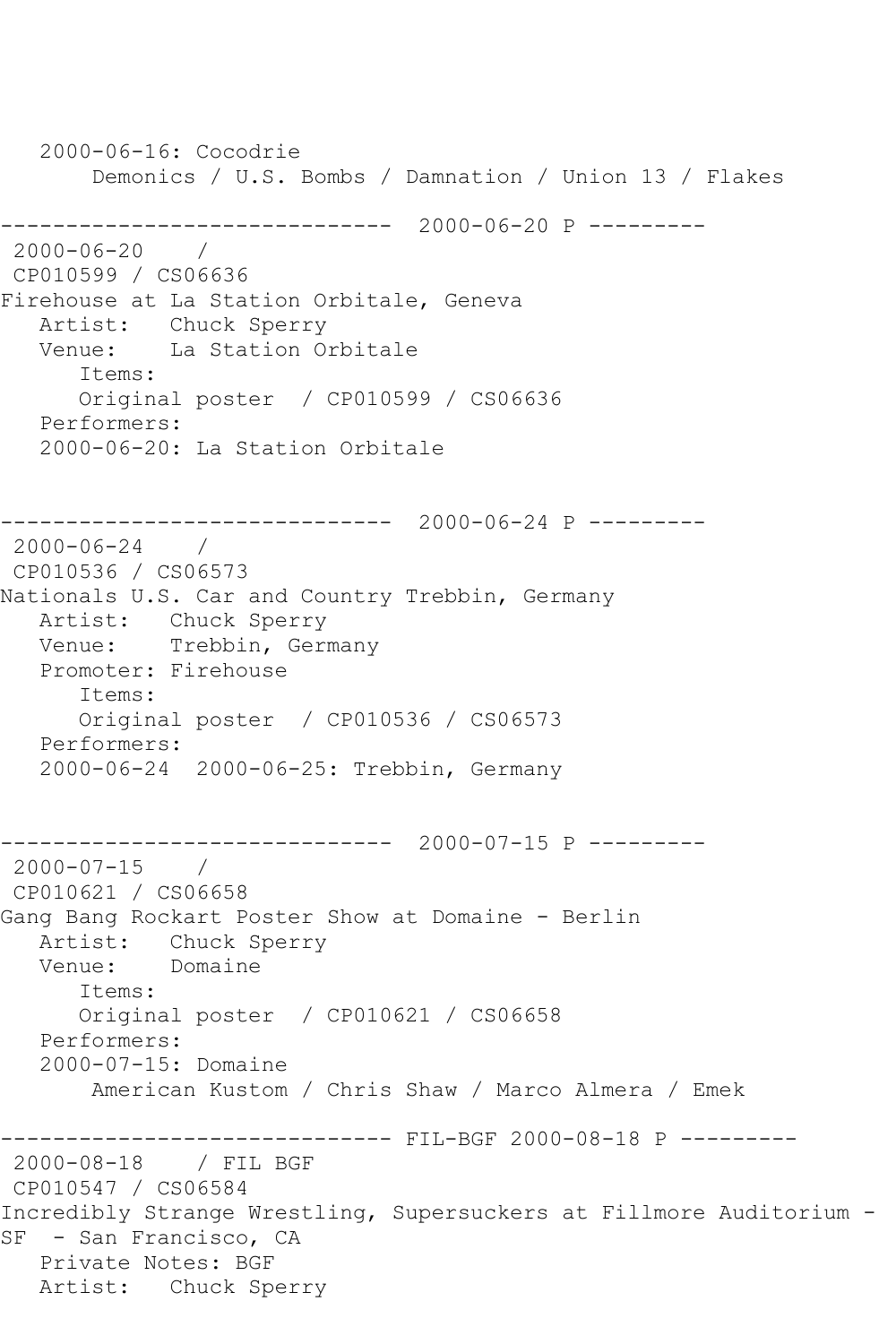```
 Venue: Fillmore Auditorium - SF
   Promoter: Bill Graham New Fillmores BGF
       Items:
       Original poster FIL-BGF / CP010547 / CS06584 (13 x 19)
    Performers:
    2000-08-18: Fillmore Auditorium - SF
        Incredibly Strange Wrestling / Supersuckers / Real Mckenzies 
/ Demonics
         ------------------------------ 2000-09-29 P ---------
2000 - 09 - 29CP010768 / CS06805
Switchblades and Sideburns at Franken, Kreuzberg - Austin, TX
   Artist: Chuck Sperry
   Venue: Franken, Kreuzberg
       Items:
       Original poster / CP010768 / CS06805
    Performers:
   2000-09-29: Franken, Kreuzberg
        Switchblades and Sideburns
                  ------------------------------ 2000-09-30 P ---------
2000-09-30 / 
CP010529 / CS06566
Swinging Lovehammers at Joes - Chicago, IL
   Artist: Chuck Sperry
   Venue: Joes
   Promoter: Firehouse
       Items:
       Original poster / CP010529 / CS06566
   Performers:
    2000-09-30: Joes
        Swinging Lovehammers
                   ------------------------------ 2000-09-30 P ---------
2000-09-30 / 
CP700561 / CP700561
Swinging Loverhammers at Joe's
   Notes: 
This item appears in the book 'The Art of Modern Rock' as AMR # 111
   Artist: Chuck Sperry
   Venue: Joe's
       Items:
       Original poster / CP700561 / CP700561 (12 x 23)
    Performers:
    2000-09-30: Joe's
        Swinging Loverhammers
```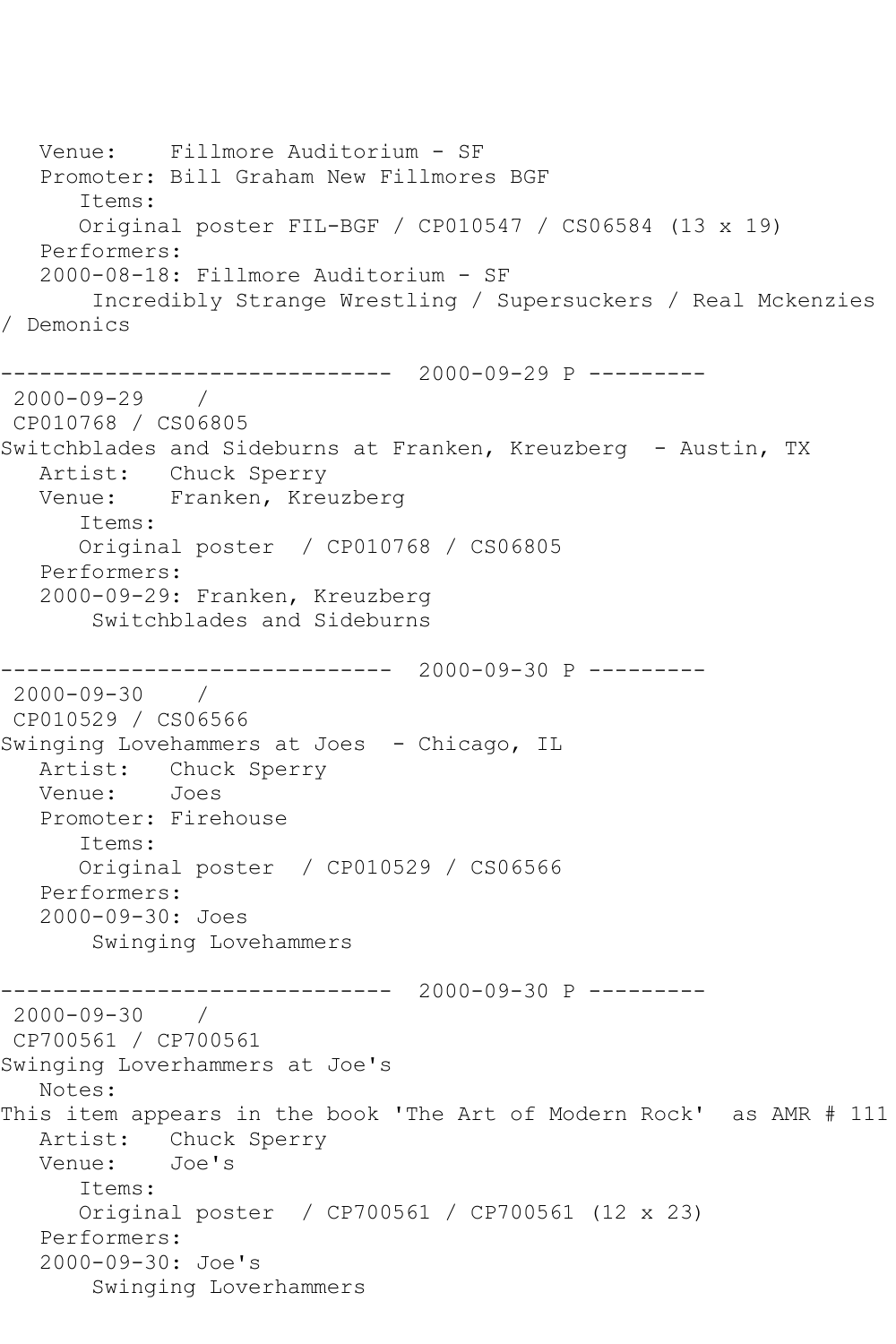```
------------------------------ 2000-10-19 P ---------
2000-10-19 / 
CP010617 / CS06654
Fistfull of Rock and Roll at Continental
   Artist: Chuck Sperry
   Venue: Continental
      Items:
      Original poster / CP010617 / CS06654
   Performers:
   2000-10-19: Continental
       Electric Frankenstein / Candy Snatchers / Dragons / Tricky 
Woo / Mud City Manglers / Ironboss / Bullys
------------------------------ HBL 2000-10-27 P ---------
2000-10-27 / HBL 
CP010650 / CS06687
Fisherman's Famous Burlesque at Hi-Ball Lounge
 Artist: Chuck Sperry
 Venue: Hi-Ball Lounge
      Items:
      Original poster HBL / CP010650 / CS06687
   Performers:
   2000-10-27: Hi-Ball Lounge
------------------------------ 2001 P ---------
2001 / 
CP010578 / CS06615
Lit and Handsome Devil: Invading Your space 2001
   Artist: Chuck Sperry
   Promoter: Firehouse
      Items:
      Original poster / CP010578 / CS06615
   Performers:
   2001: LIT / Handsome Devil
------------------------------ VIRG 2001 P ---------
2001 / VIRG 
CP010582 / CS06619
Mardi Gras, New Orleans, Virgin Megastore
   Artist: Chuck Sperry
   Venue: Virgin Megastore
   Promoter: Firehouse
      Items:
      Original poster VIRG / CP010582 / CS06619
   Performers:
```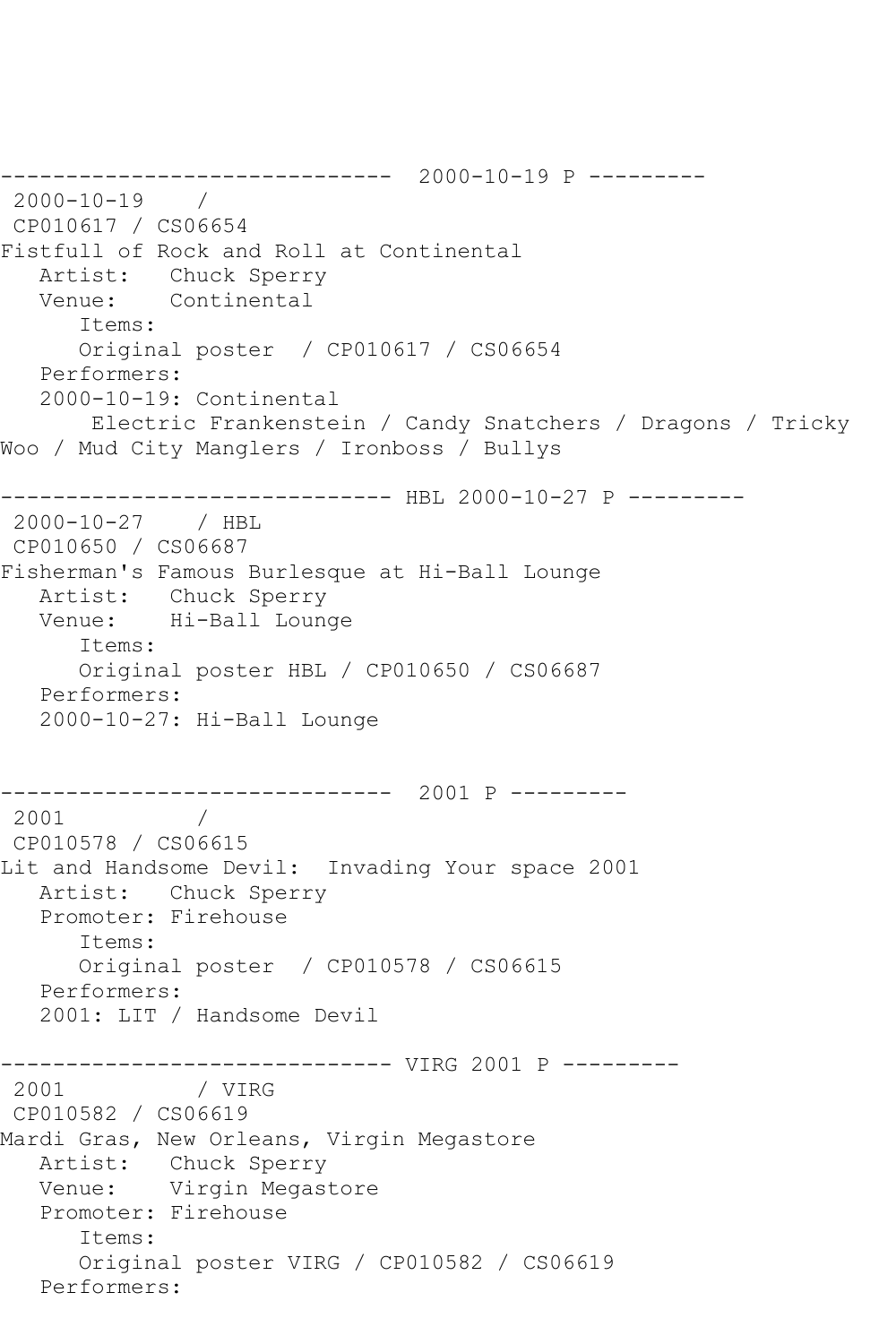2001: Virgin Megastore ------------------------------ 2001 P --------- 2001 CP010736 / CS06773 Lit and Handsome Devil Invading Your Space 20001 Artist: Chuck Sperry Items: Original poster / CP010736 / CS06773 Performers: 2001: ------------------------------ 2001 P --------- 2001 CP010764 / CS06801 HIU7, Happening Internazionale Underground Artist: Chuck Sperry Items: Original poster / CP010764 / CS06801 Performers: 2001: ------------------------------ FIL-BGF 2001-02-23 P --------- 2001-02-23 / FIL BGF CP010539 / CS06576 Incredibly Strange Wrestling, Snack Down at Fillmore Auditorium - SF - San Francisco, CA Private Notes: BGF Artist: Chuck Sperry Venue: Fillmore Auditorium - SF Promoter: Bill Graham NF Clear Channel Items: Original poster FIL-BGF / CP010539 / CS06576 (13 x 19) Performers: 2001-02-23: Fillmore Auditorium - SF Incredibly Strange Wrestling / Snack Down / Swingin' Utters / One Man Army / Weaklings ------------------------------ FIL-BGF WHAT 2001-05-05 P-1 ----------2001-05-05 / FIL BGF WHAT CP005538 / CP00787 Me First and the Gimme Gimmes, Oozzies at Fillmore - San Francisco, CA Private Notes: BGF?? Artist: Chuck Sperry Venue: Fillmore Auditorium - SF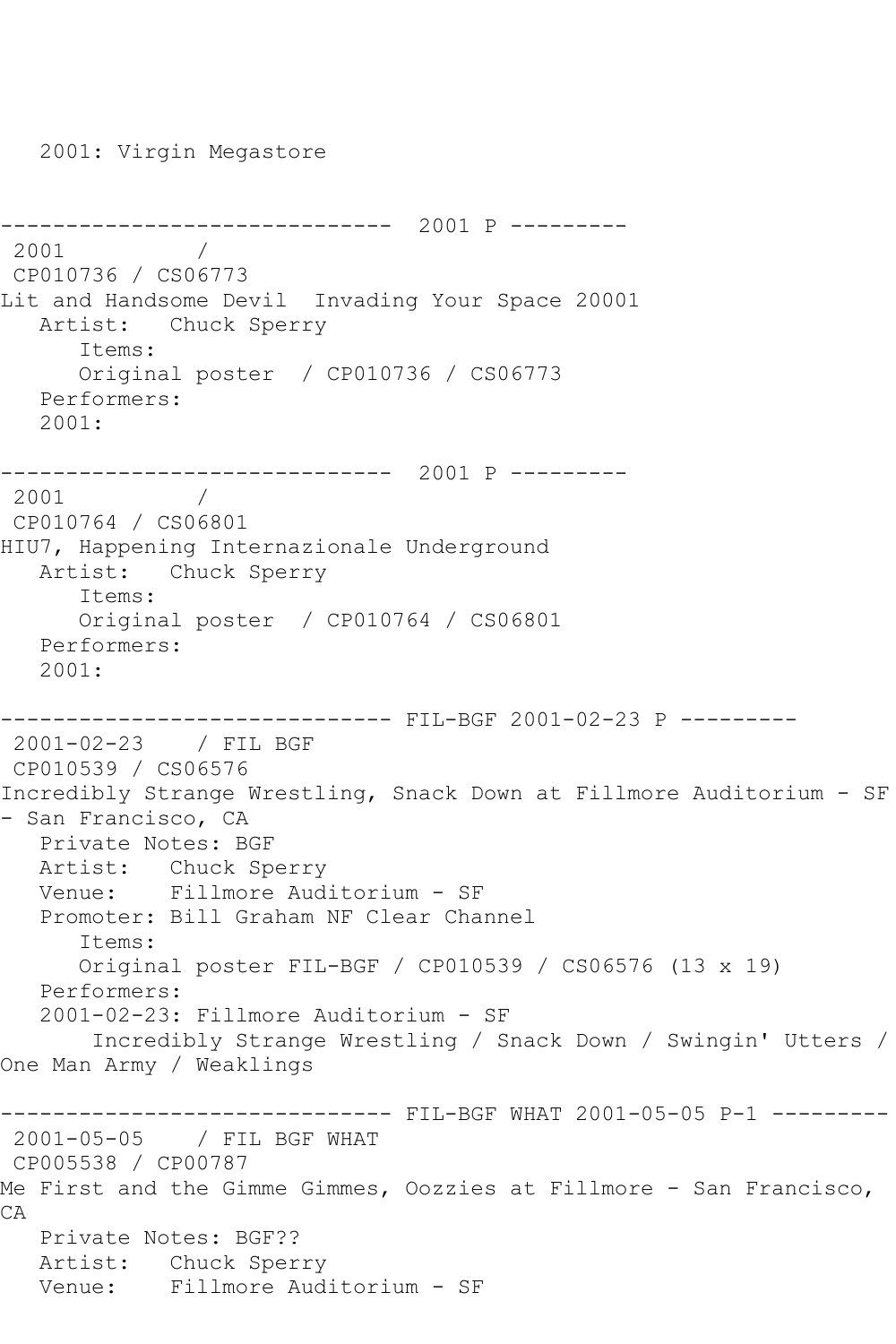Promoter: Dino and Luigi Items: Original poster FIL-BGF WHAT Edition 1 / CP005538 / CP00787 Price: 50.00 Performers: 2001-05-05: Fillmore Auditorium - SF Me First and the Gimme Gimmes / Oozzies / Bottles and Skulls ------------------------------ 2001-05-11 P ---------  $2001 - 05 - 11$ CP010795 / CS06832 The SF Pop-Art Poster Show at L'Usine The Zoo - Geneva Artist: Chuck Sperry Venue: L'Usine The Zoo Items: Original poster / CP010795 / CS06832 Performers: 2001-05-11 2001-05-12: L'Usine The Zoo Winston Smith / Chris Shaw ------------------------------ FIL 2001-10-06 P --------- 2001-10-06 / FIL CP010630 / CS06667 Jerry Phalwell's Homomania! at Fillmore - San Francisco, CA Artist: Chuck Sperry<br>Venue: Fillmore Aud Fillmore Auditorium - SF Items: Original poster FIL / CP010630 / CS06667 Performers: 2001-10-06: Fillmore Auditorium - SF Jerry Phalwell / Queers / Fabulous Disaster / Desperation Squad ------------------------------ HOL 2001-10-27 P --------- 2001-10-27 / HOL CP010812 / CS06849 Jane's Addiction, Courtney Love at Hollywood Bowl - Los Angeles, CA Artist: Chuck Sperry Venue: Hollywood Bowl Promoter: Golden Voice Items: Original poster HOL / CP010812 / CS06849 Performers: 2001-10-27: Hollywood Bowl Jane's Addiction / Courtney Love / Stereo Mc's ------------------------------ JLP 2002-02-14 P ---------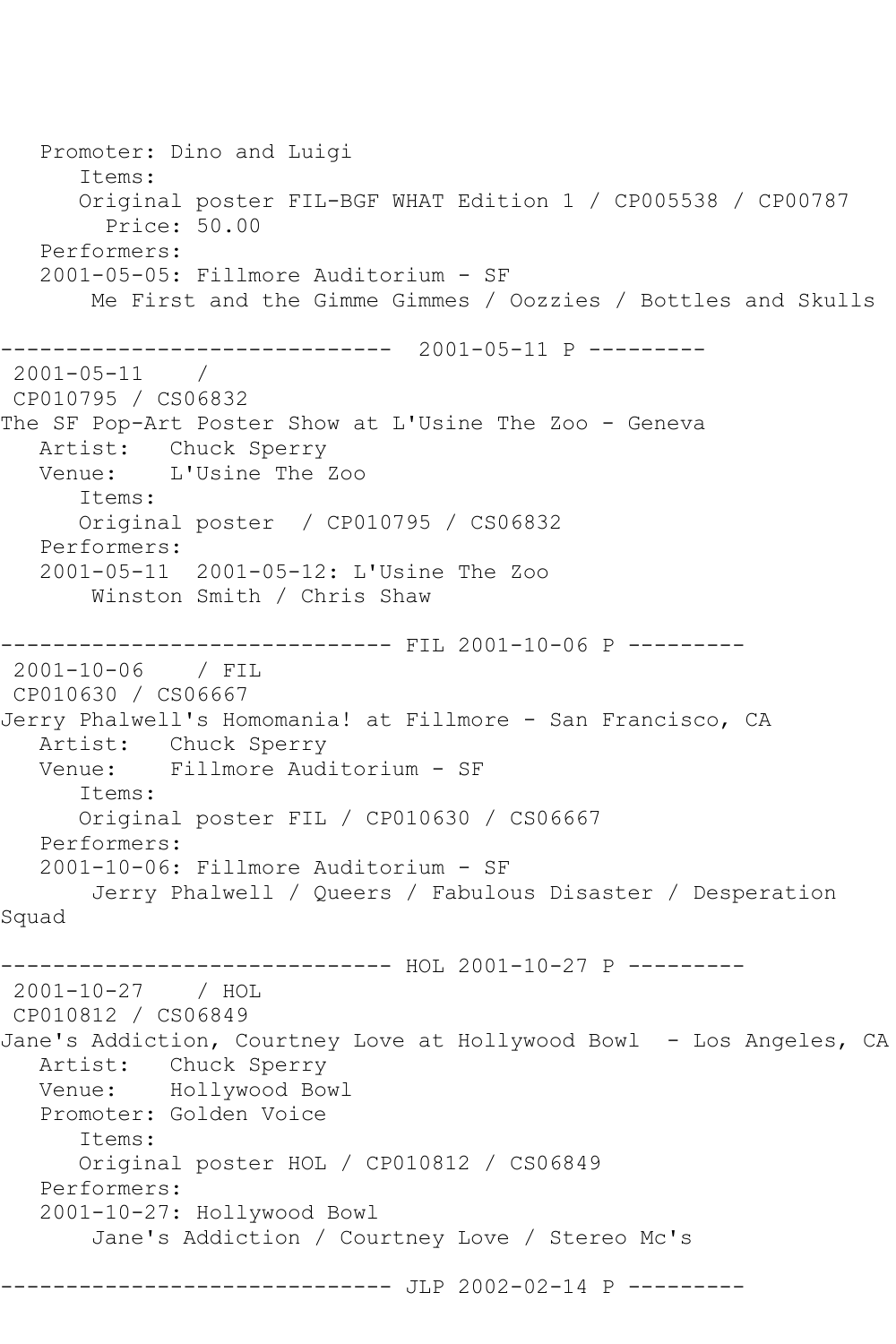2002-02-14 / JLP CP010597 / CS06634 Happy Valentine's Day America! at the Justice League Artist: Chuck Sperry Venue: Justice League Promoter: Firehouse Items: Original poster JLP / CP010597 / CS06634 Performers: 2002-02-14: Justice League Diamonds in the Rough / Crosstops / Immortal Lee County Killers ------------------------------ 2002-02-24 P --------- 2002-02-24 / CP010505 / CS06542 Tokyo Marine Fire at Tongue and Groove - San Francisco, CA Artist: Chuck Sperry Venue: Tongue and Groove Promoter: Gavin Showcase Items: Original poster / CP010505 / CS06542 Performers: 2002-02-24: Tongue and Groove Tokyo Marine Fire ------------------------------ 2002-02-24 P --------- 2002-02-24 / CP010506 / CS06543 Tokyo Marine Fire at Tongue and Groove - San Francisco, CA Artist: Chuck Sperry Venue: Tongue and Groove Promoter: Firehouse Items: Original poster / CP010506 / CS06543 Performers: 2002-02-24: Tongue and Groove Tokyo Marine Fire ------------------------------ BDWY 2002-03-14 P --------- 2002-03-14 / BDWY CP010651 / CS06688 Incredibly Strange Wrestling, United We Scam at Broadway Studios - San Francisco, CA Artist: Chuck Sperry Venue: Broadway Studios Items: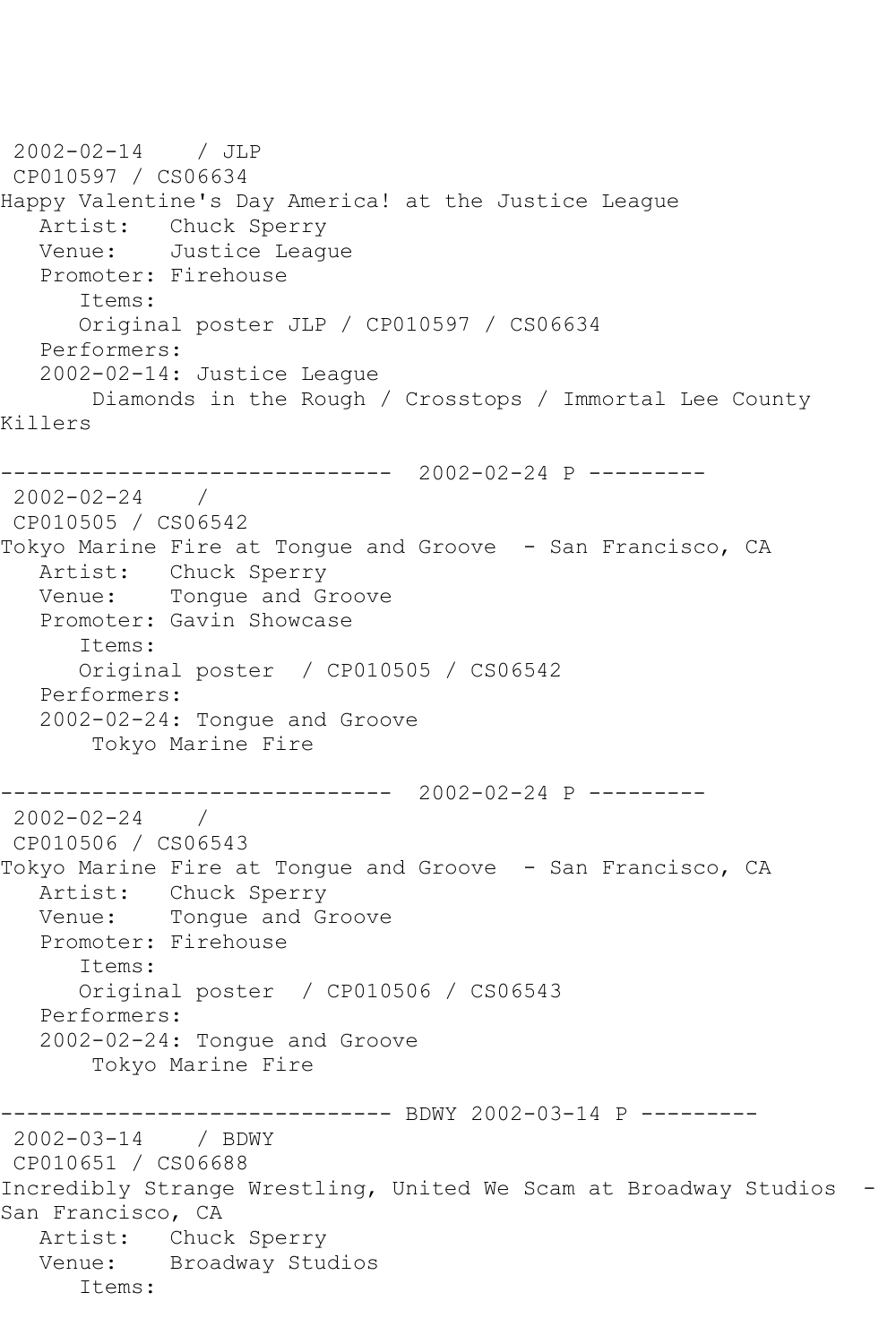Original poster BDWY / CP010651 / CS06688 Performers: 2002-03-14: Broadway Studios Incredibly Strange Wrestling / United We Scam ------------- SLI 2002-04-01 P ---------2002-04-01 / SLI CP010772 / CS06809 Hellacopters, Dragons at Slims, S.F. - San Francisco, CA Artist: Chuck Sperry<br>Venue: Slims, S.F. Slims, S.F. Items: Original poster SLI / CP010772 / CS06809 Performers: 2002-04-01: Slims, S.F. Hellacopters / Dragons / Hellacopters / Dragons ------------------------------ SLI 2002-06-16 P --------- 2002-06-16 / SLI CP010814 / CS06851 Queens of the Stone Age at Slims, S.F. - San Francisco, CA Artist: Chuck Sperry Venue: Slims, S.F. Items: Original poster SLI / CP010814 / CS06851 Original poster SLI / CP010815 / CS06852 Performers: 2002-06-16: Slims, S.F. Queens of the Stone Age ------------------------------ SLI 2002-07-13 P --------- 2002-07-13 / SLI CP010813 / CS06850 Rev. Horton Heat, Nashville Pussy at Slims, S.F. - San Francisco,  $CA$  Notes: This item appears in the book 'The Art of Modern Rock' as AMR # 487.9 Artist: Chuck Sperry<br>Venue: Slims, S.F. Slims, S.F. Items: Original poster SLI / CP010813 / CS06850 Performers: 2002-07-13: Slims, S.F. Rev. Horton Heat / Nashville Pussy / Honky ------------------------------ 2002-08-03 P ---------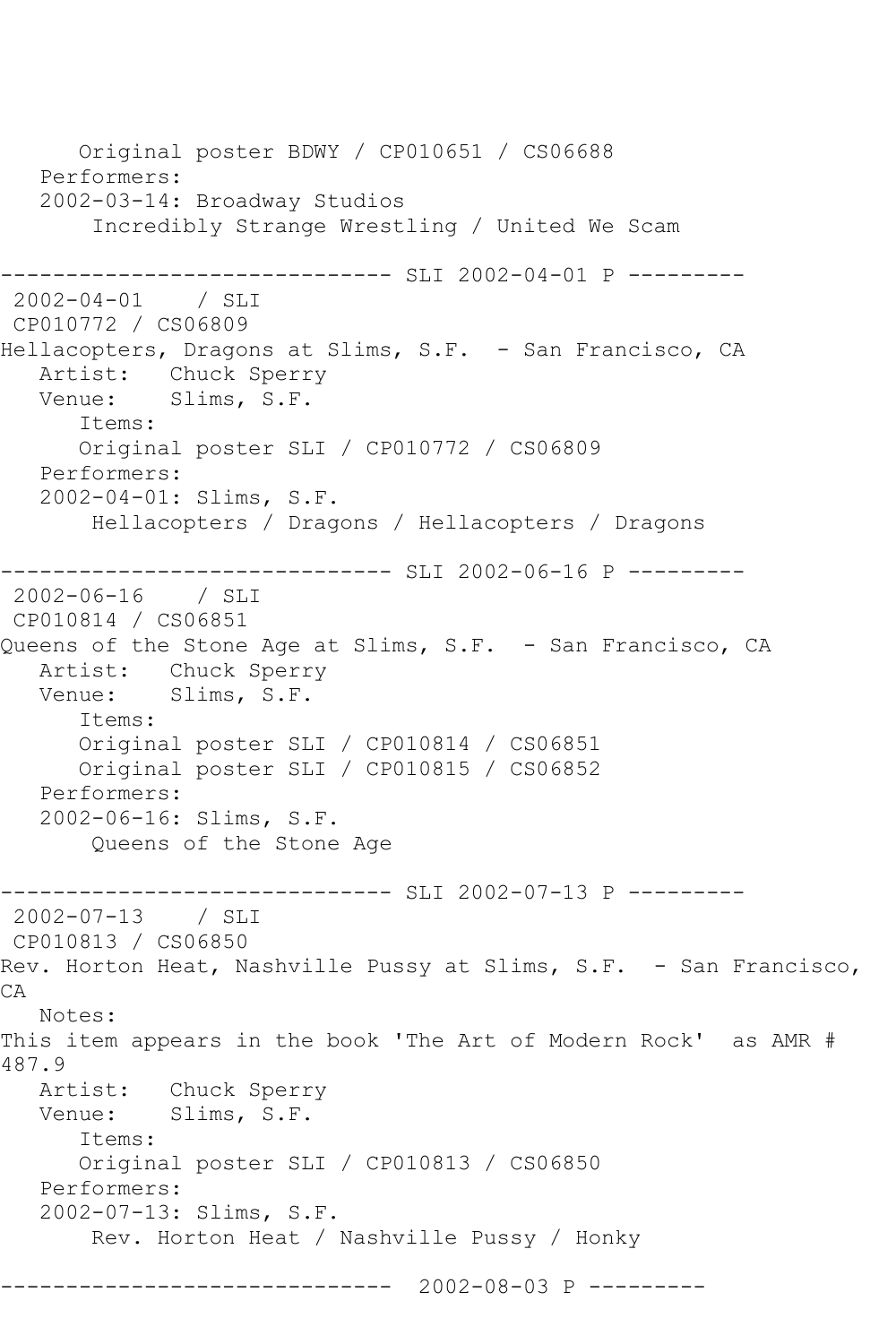2002-08-03 / CP700734 / CP700734 Jello Biafra, Darryl Cherney at Great American Music Hall [San Francisco, CA] Notes: This item appears in the book 'The Art of Modern Rock' as AMR # 166.4 Artist: Chuck Sperry Venue: Great American Music Hall Items: Original poster / CP700734 / CP700734 (14-1/2 x 23-1/2) Performers: 2002-08-03: Great American Music Hall Jello Biafra / Darryl Cherney ------------------------------ 2002-09-29 P --------- 2002-09-29 / CP700565 / CP700565 Dragons, Nads at Parkside Notes: This item appears in the book 'The Art of Modern Rock' as AMR # 112.2 Artist: Chuck Sperry<br>Venue: Parkside Parkside Items: Original poster / CP700565 / CP700565 (16 x 25) Performers: 2002-09-29: Parkside Dragons / Nads ------------------------------ FIL-BGF-540 2002-10-11 P --------- 2002-10-11 / FIL BGF-540 CP043178 Gomez, jason Mraz at Fillmore Auditiorum Private Notes: BGF Artist: Chuck Sperry Venue: Fillmore Auditorium - SF Promoter: Bill Graham NF Clear Channel Items: Original poster FIL-BGF-540 / CP043178 (13 x 19) Price: 35.00 Performers: 2002-10-11 2002-10-12: Fillmore Auditorium - SF Gomez / Jason Mraz ------------------------------ 2003 P --------- 2003 /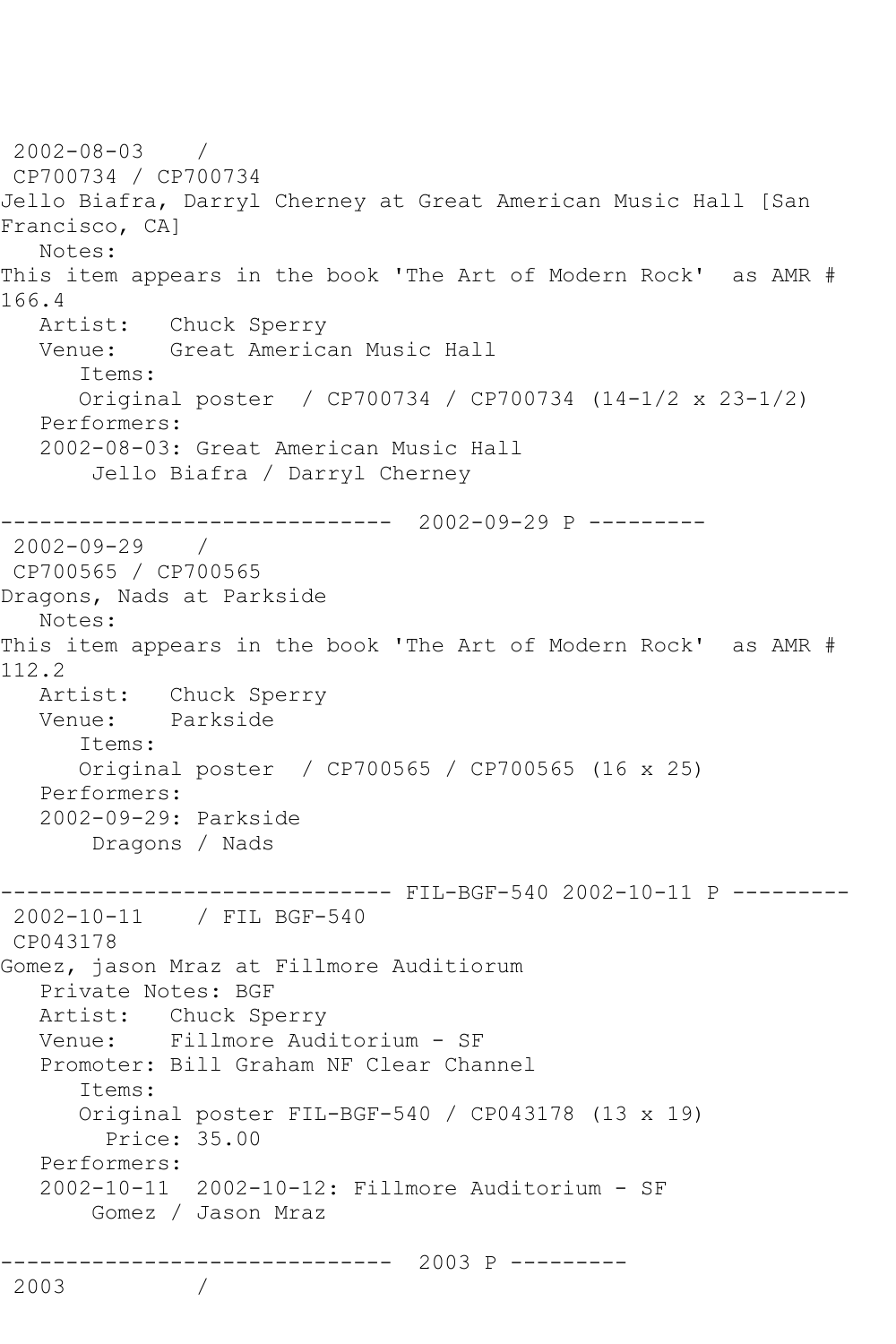CP701532 / CP701532 Guitar Wolf, Zodiac Killers at Thee Parkside Notes: This item appears in the book 'The Art of Modern Rock' as AMR # 475.2<br>Artist: Artist: Chuck Sperry<br>Venue: Thee Parkside Thee Parkside Items: Original poster / CP701532 / CP701532 (16-1/2 x 22-1/2) Performers: 2003: Thee Parkside Guitar Wolf / Zodiac Killers / Vomika ------------------------------ 2003-01-31 P --------- 2003-01-31 / CP701575 / CP701575 Ani Difranco, Michael Franti at Berkeley Community Theater [Berkeley, CA] Notes: This item appears in the book 'The Art of Modern Rock' as AMR # 484.3 Artist: Chuck Sperry Venue: Berkeley Community Theater Promoter: Sage Productions Items: Original poster / CP701575 / CP701575 (19 x 26) Performers: 2003-01-31: Berkeley Community Theater Ani Difranco / Michael Franti / Spearhead / Ozomatli / Chuck D and the Fine Arts Militia / Saul Williams ------------------------------ 2003-02-05 P --------- 2003-02-05 / CP700787 / CP700787 Tom Heyman, John Hofer at Thee Parkside Notes: This item appears in the book 'The Art of Modern Rock' as AMR # 179.3 Artist: Chuck Sperry<br>Venue: Thee Parkside Thee Parkside Items: Original poster / CP700787 / CP700787 (15 x 25) Performers: 2003-02-05: Thee Parkside Tom Heyman / John Hofer / Rob Douglas / Dan Carr / Chris Appelgren / Eric Davis / Graham Shaw / Pat Ryan / Rich Scramaglia /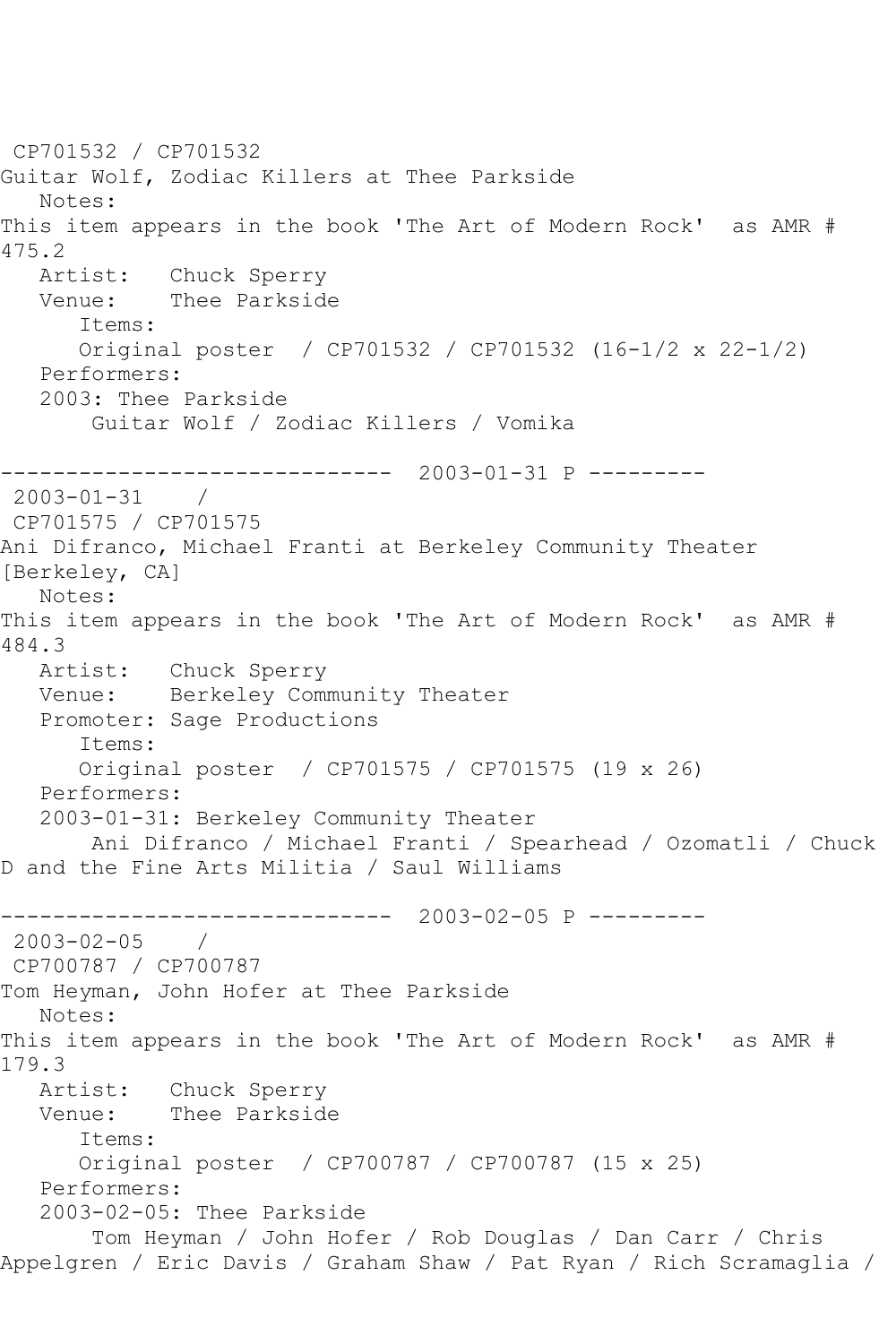Scout / Garth Steel Klippert / Eric Moffat / Tony Rojas / Jimmy Broustis / Bob Byers / Dylan Rogers ------------------------------ 2003-02-27 P --------- 2003-02-27 / CP700563 / CP700563 Dirt Bombs, Von Bondies at Great American Notes: This item appears in the book 'The Art of Modern Rock' as AMR # 111.3<br>Artist: Chuck Sperry Venue: Great American Items: Original poster / CP700563 / CP700563 (16 x 25) Performers: 2003-02-27: Great American Dirt Bombs / Von Bondies / Sermon ------------------------------ 2003-03 P --------- 2003-03 / CA000299 Book: Recent Litter from the Firehouse Kustom Rockart Company by Ron Donovan and Chuck Sperry Notes: Pages: 96 Publisher: Last Gasp of San Francisco 2003-03 I expect to love it and a review iscoming, when copy arrives from author. Artist: Ron Donovan Items: Original poster / CA000299 (9-1/2 x 11) Performers: 2003-03: ------------------------------ 2003-03-21 P --------- 2003-03-21 / CP700562 / CP700562 Scramblers, Sermon SLA at Darkside Notes: This item appears in the book 'The Art of Modern Rock' as AMR # 111.2 Artist: Chuck Sperry Venue: Darkside Items: Original poster / CP700562 / CP700562 (16 x 25) Performers: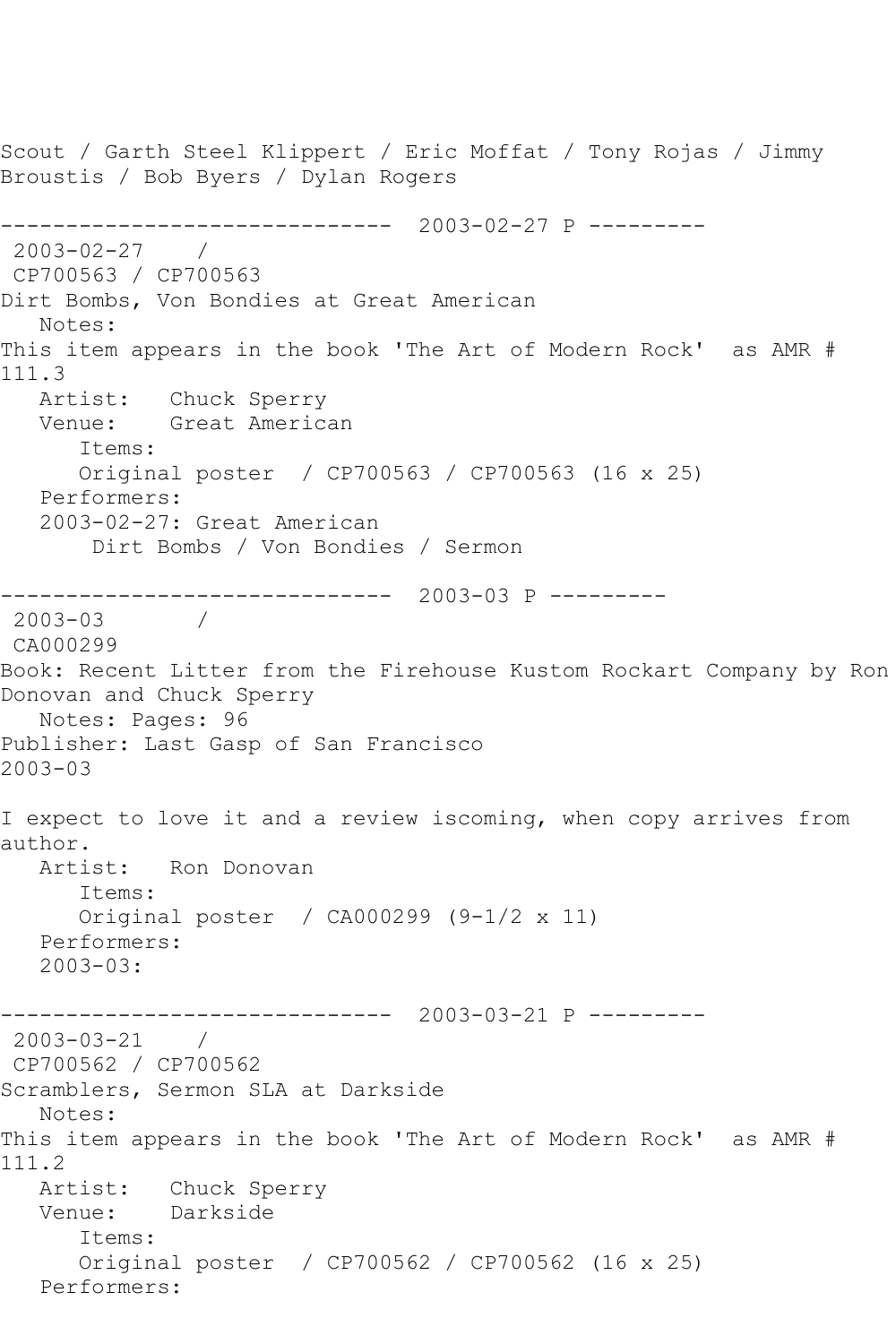2003-03-21: Darkside Scramblers / Sermon SLA ------------------------------ 2003-05-30 P ---------  $2003 - 05 - 30$ CP700566 / CP700566 Dragons, Riverboat Gamblers at Casbah [Philadelphia, PA] Notes: This item appears in the book 'The Art of Modern Rock' as AMR # 112.3<br>Artist: Chuck Sperry Venue: Casbah Items: Original poster / CP700566 / CP700566 (15 x 25) Performers: 2003-05-30: Casbah Dragons / Riverboat Gamblers / Bartender's Bible ------------------------------ 2003-08-29 P --------- 2003-08-29 / CP700572 / CP700572 Melvins, Butcher at Great American Music Hall [San Francisco, CA] Notes: This item appears in the book 'The Art of Modern Rock' as AMR # 114.2 Artist: Chuck Sperry Venue: Great American Music Hall Items: Original poster / CP700572 / CP700572 (19 x 25) Performers: 2003-08-29: Great American Music Hall Melvins / Butcher / Transmission / Los Mex Pistols / Mads / Lodo Y Assalto ------------------------------ 2003-10-29 P --------- 2003-10-29 / CP060274 / CP060274 Hepcats Ball Private Notes: \* signed CHECK Benefit: Benefit for Allen Cohen of the San Francisco oracle / Lights by Randy Merton Artist: Chuck Sperry Venue: Great American Music Hall Promoter: Family Dog Items: Original poster / CP060274 / CP060274 (15-3/4 x 25) Performers: